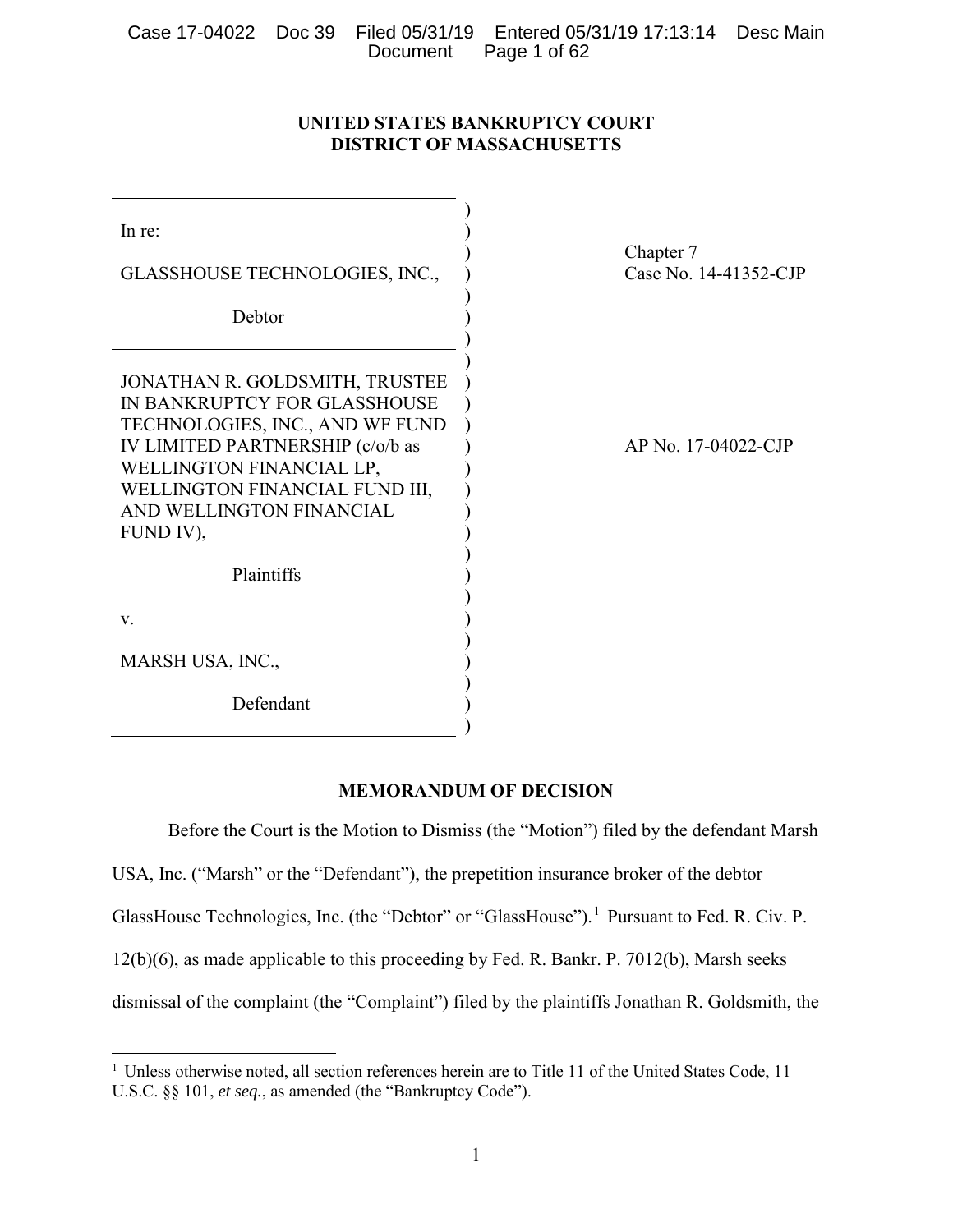## Case 17-04022 Doc 39 Filed 05/31/19 Entered 05/31/19 17:13:14 Desc Main Page 2 of 62

Chapter 7 trustee appointed in the Debtor's case (the "Trustee"), and WF Fund IV Limited Partnership c/o/b Wellington Financial LP, Wellington Financial Fund III, and Wellington Financial Fund IV (collectively, "Wellington," and together with the Trustee, the "Plaintiffs"). The Complaint contains three counts—breach of contract (Count I), negligence (Count II), and violations of Mass. Gen. Laws ch. 93A, §§ 2 and 11 ("Chapter 93A") and ch. 176D, § 3 ("Chapter 176D") (Count III). The claims arise from Marsh's alleged acts and omissions in procuring extended discovery period coverage (the "Tail") with respect to GlassHouse's directors and officers ("Directors and Officers" or "D&O") liability insurance, which the Plaintiffs contend resulted in an unauthorized reduction of the aggregate liability limit for claims noticed prior to the expiration of the original policy. The Defendant argues that the Complaint sets forth an "implausible theory that [the Plaintiffs] have suffered actionable harm." Def. Br. 1.

For the reasons set forth below, the Court concludes that the Plaintiffs have stated plausible claims for certain of the relief set forth in the Complaint, but not others, and GRANTS in part and DENIES in part the Motion.

# **I. FACTS ALLEGED AND PROCEDURAL HISTORY**

 $\overline{a}$ 

In determining this Motion, the Court must assume the truth of all well-pleaded facts set forth in the Complaint. The Court has also considered certain matters of record on the dockets in this adversary proceeding and the main case, documents referenced in the Complaint, and other matters of which the Court may take judicial notice.<sup>2</sup> The relevant facts alleged are recited

<sup>&</sup>lt;sup>2</sup> Typically, a court may not consider any documents that are outside the complaint in the context of a motion to dismiss under Fed. R. Civ. P. 12(b)(6). If, however, "a complaint's factual allegations are expressly linked to—and admittedly dependent upon—a document (the authenticity of which is not challenged), that document effectively merges into the pleadings and the trial court can review it in deciding a motion to dismiss under Rule 12(b)(6)." *Beddall v. State St. Bank & Tr. Co.*, 137 F.3d 12, 17 (1st Cir. 1998); *see also Alt. Energy, Inc. v. St. Paul Fire & Marine Ins. Co.*, 267 F.3d 30, 33 (1st Cir. 2001). Additionally, the First Circuit permits consideration of "'matters of public record[] and other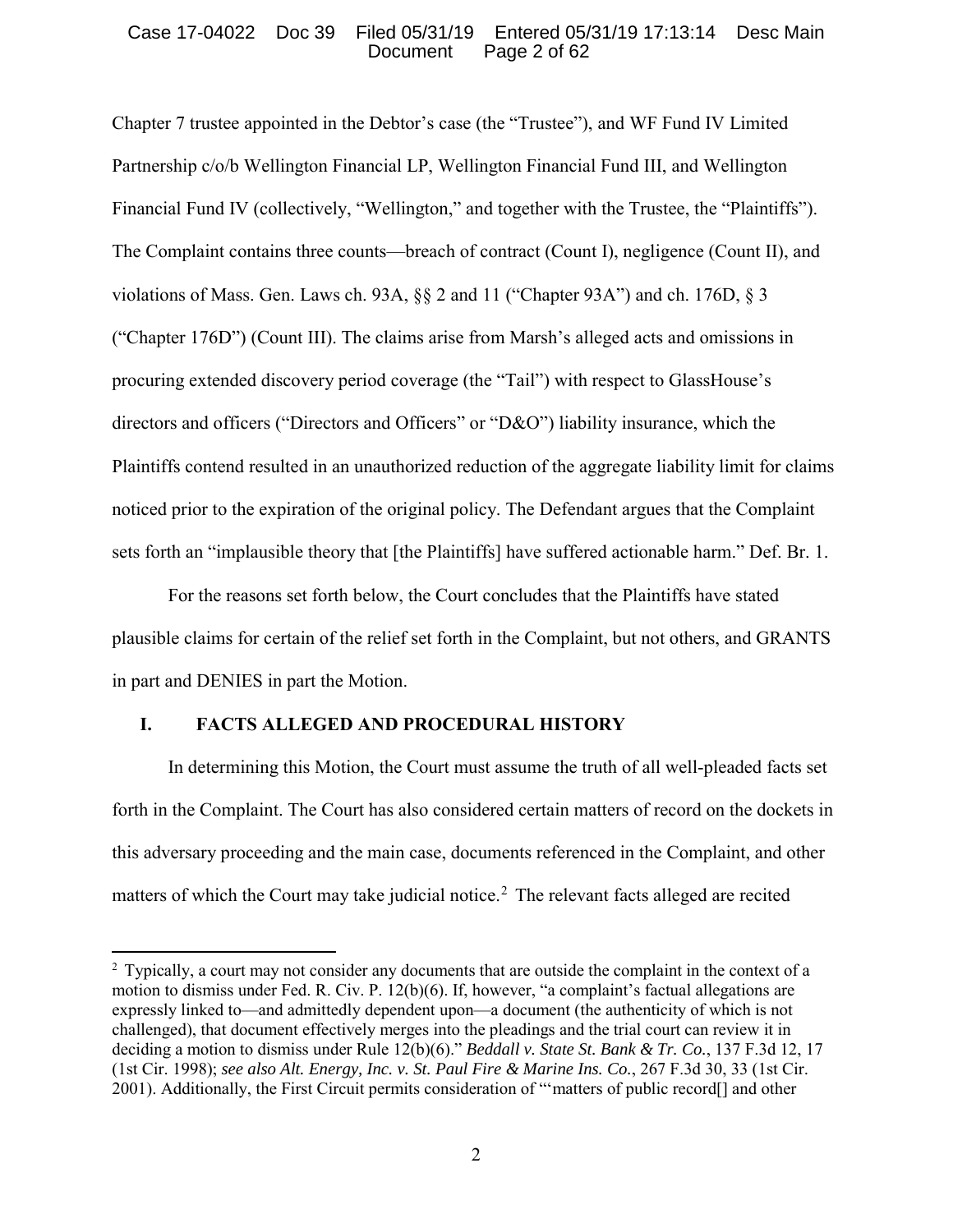## Case 17-04022 Doc 39 Filed 05/31/19 Entered 05/31/19 17:13:14 Desc Main Page 3 of 62

below with any inferences made in favor of the Plaintiffs.

GlassHouse, which provided information technology, infrastructure consulting and managed services, filed for protection under Chapter 7 of the Bankruptcy Code on June 16, 2014 (the "Petition Date"). The Plaintiffs in this adversary proceeding are the Trustee, as the representative of GlassHouse's bankruptcy estate (the "Estate"), and Wellington, a creditor of GlassHouse that was assigned the Estate's claims against Marsh, among others, pursuant to a Settlement and Joint Prosecution Agreement (the "Prosecution Agreement"). Compl. ¶ 21. Under the Prosecution Agreement, which was previously approved by the Court (Hoffman, J.) with certain modifications, the Plaintiffs agreed to pool various causes of action against Marsh and GlassHouse's Directors and Officers and its insurers, American International Group, Inc. and certain of its subsidiaries (collectively, "AIG"), that Wellington would prosecute. The Plaintiffs agreed to divide any recoveries on account of Estate claims and any direct claims possessed by Wellington. *Id.* at  $\P$  20–21.

## **A. The Policy**

 $\overline{a}$ 

Marsh was GlassHouse's insurance broker and risk management consultant pursuant to an engagement agreement dated April 24, 2013 (the "Engagement Agreement"). Compl. Ex. 1. The Engagement Agreement provided that Marsh would "assist [GlassHouse] in assessing [its] risks and in developing insurance specifications which Marsh will submit to insurers," Engagement Agreement ¶ 1(b), and "[u]se best efforts to place insurance for [GlassHouse], but only after [GlassHouse has] authorized Marsh to bind coverage" for it, *id*. at ¶ 1(g). Furthermore, the agreement provided that "[i]n performing Services, Marsh and its affiliates are not acting as a

matters susceptible to judicial notice.'" *Giragosian v. Ryan*, 547 F.3d 59, 65 (1st Cir. 2008) (quoting *In re Colonial Mortg. Bankers Corp.*, 324 F.3d 12, 20 (1st Cir. 2003)).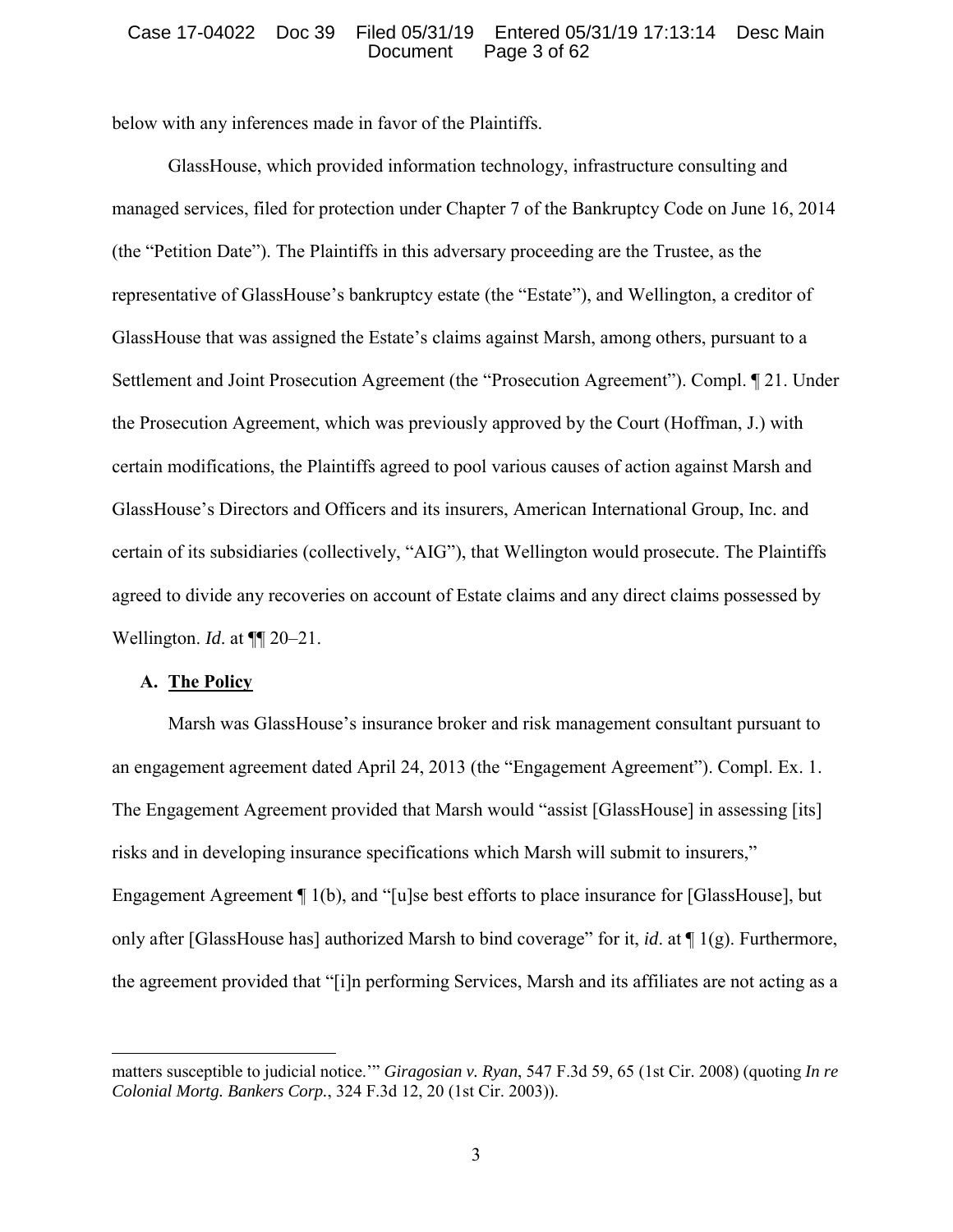## Case 17-04022 Doc 39 Filed 05/31/19 Entered 05/31/19 17:13:14 Desc Main Page 4 of 62

fiduciary . . . , except to the extent required by applicable law." *Id*. at ¶ 7.

Prior to the Petition Date, Marsh assisted GlassHouse in procuring PrivateEdge Plus Policy No. 02-420-51-20 from AIG (the "Policy"), which included Directors, Officers and Private Company Liability Insurance (the "D&O Coverage Section") and had a shared liability limit of \$15 million. Compl. Ex. 2; *see also id.* at  $\P$  30, 33, 36. The Policy had an effective date of June 1, 2013, and provided that the coverage period would end on June 1, 2014 (the "Initial Policy End Date"). *Id*. at ¶ 35. It also included a non-cancellation endorsement, whereby AIG could not cancel the policy except for non-payment of premiums. *Id*.

The Policy provided indemnification and defense to "Insureds" for certain types of "Loss" arising from their "Wrongful Acts." Compl. Ex. 2, at D&O Coverage Section ¶¶ 1, 2; *see also id*. at ¶ 33. The Policy defines an "Insured" as (i) the "Company," which is further defined as the named entity on the declarations page of the Policy, GlassHouse, and its subsidiaries, and (ii) "Individual Insureds," who are defined as "Executives" or "Employees" of the "Company" or "Outside Entity Executives." Compl. Ex. 2, at Declarations, Part 1, General Terms and Conditions  $\P$  2(b), D&O Coverage Section  $\P$  2(s)–(t). In the event of a bankruptcy filed by GlassHouse, "the term 'Company' shall also mean the resulting debtor-in-possession[,]" but excludes a bankruptcy trustee. *Id*. at General Terms and Conditions ¶ 2(b), D&O Coverage Section ¶ 4(i). Specifically, the Policy insured GlassHouse's Directors and Officers for losses as defined under "Side A" coverage, the Individual Insured coverage, and also insured GlassHouse for losses as defined under "Side B" coverage, private company insurance. *Id*. at D&O Coverage Section ¶ 1. Side A coverage "pay[s] the Loss of an Individual Insured of the Company arising from a Claim made against such Individual Insured for any Wrongful Act of such Individual Insured[s]." *Id*.; *see also* Compl. ¶ 33. Side B coverage "Loss" arises from a: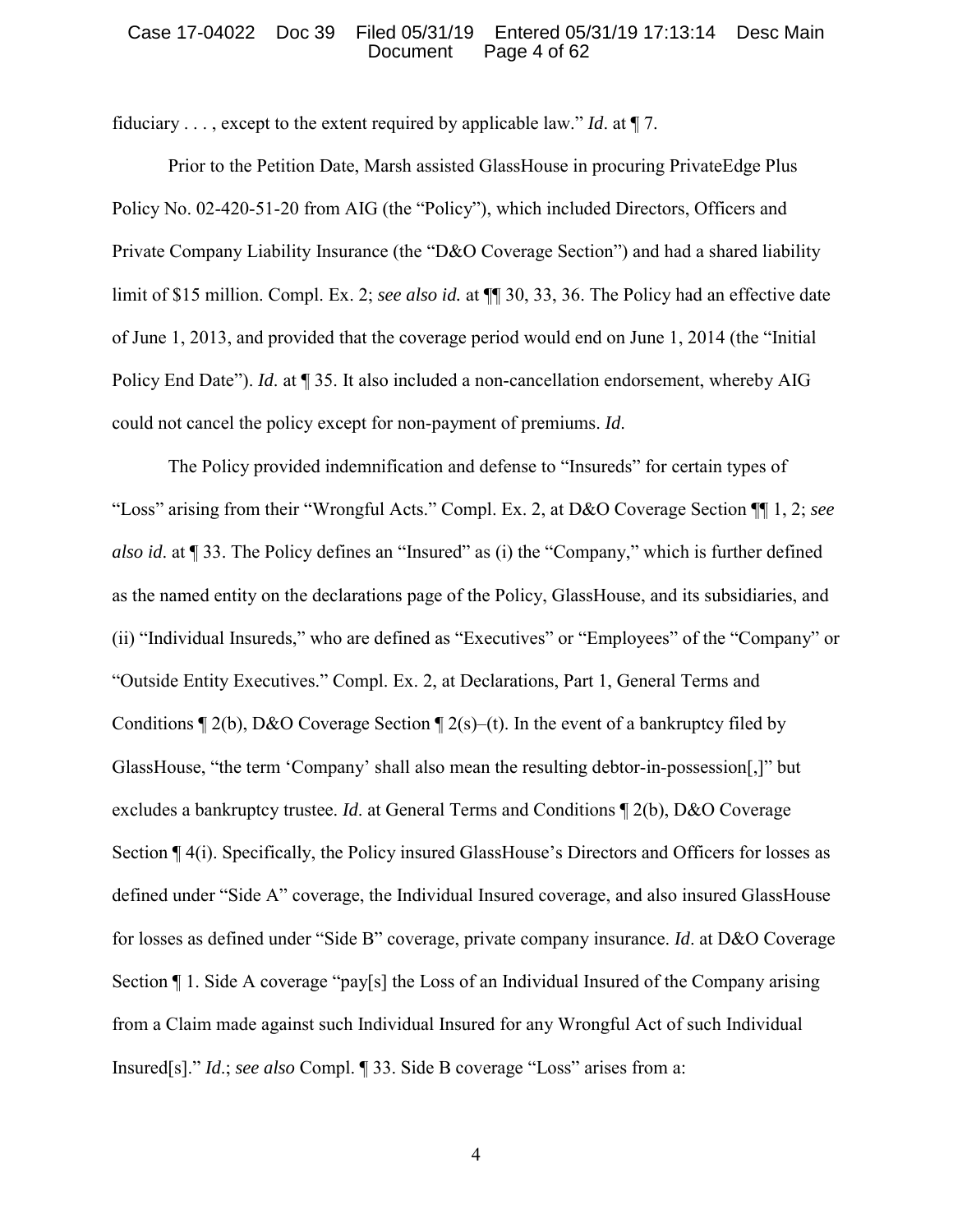## Case 17-04022 Doc 39 Filed 05/31/19 Entered 05/31/19 17:13:14 Desc Main Page 5 of 62

- (i) Claim made against the Company, or
- (ii) Claim made against an Individual Insured, for any Wrongful Act, but in the case of Coverage B (ii) above, only when and to the extent that the Company has indemnified the Individual Insured for such Loss . . . .

*Id.* at D&O Coverage Section ¶ 1. The definition of "Loss" under the Policy includes "damages, judgments, settlements, pre-judgment and post-judgment interest" against GlassHouse and its Directors and Officers relating to "Wrongful Acts," defined as "any breach of duty, neglect, error, misstatement, misleading statement, omission or act." *Id*. at  $\P$  2(u), (cc).

# **B. Wellington's Collateral and Alleged Misrepresentations Made by Directors and Officers**

Wellington had extended credit to GlassHouse since approximately January 2010, and ultimately purchased certain senior secured debt held by Bridge Bank on June 11, 2013. Compl. ¶¶ 37, 40. After the debt purchase, Wellington possessed an all asset lien covering GlassHouse's assets, which Wellington alleges included a lien attaching to GlassHouse's interest in the Policy. *Id.* at **[40.**]

Based upon disclosures by GlassHouse's CEO on October 11, 2013, Wellington learned that prior representations and warranties made by the Directors and Officers were false, including that GlassHouse had paid "all other Taxes to the extent that they have become due." *Id*. at ¶¶ 39, 41–43. Wellington had relied on these representations in making lending decisions and the decision to purchase the senior debt from Bridge Bank. *Id*. at ¶¶ 38–39.

The disclosures revealed that a subsidiary of GlassHouse that generated half of its revenue, GlassHouse UK, owed withholding taxes starting in 2009 and had defaulted on repayment plans in 2010, 2011, and a later repayment plan. *Id*. at ¶ 42. Additionally, the United Kingdom's HM Revenue & Customs had initiated a "wind-up proceeding" as of September 2013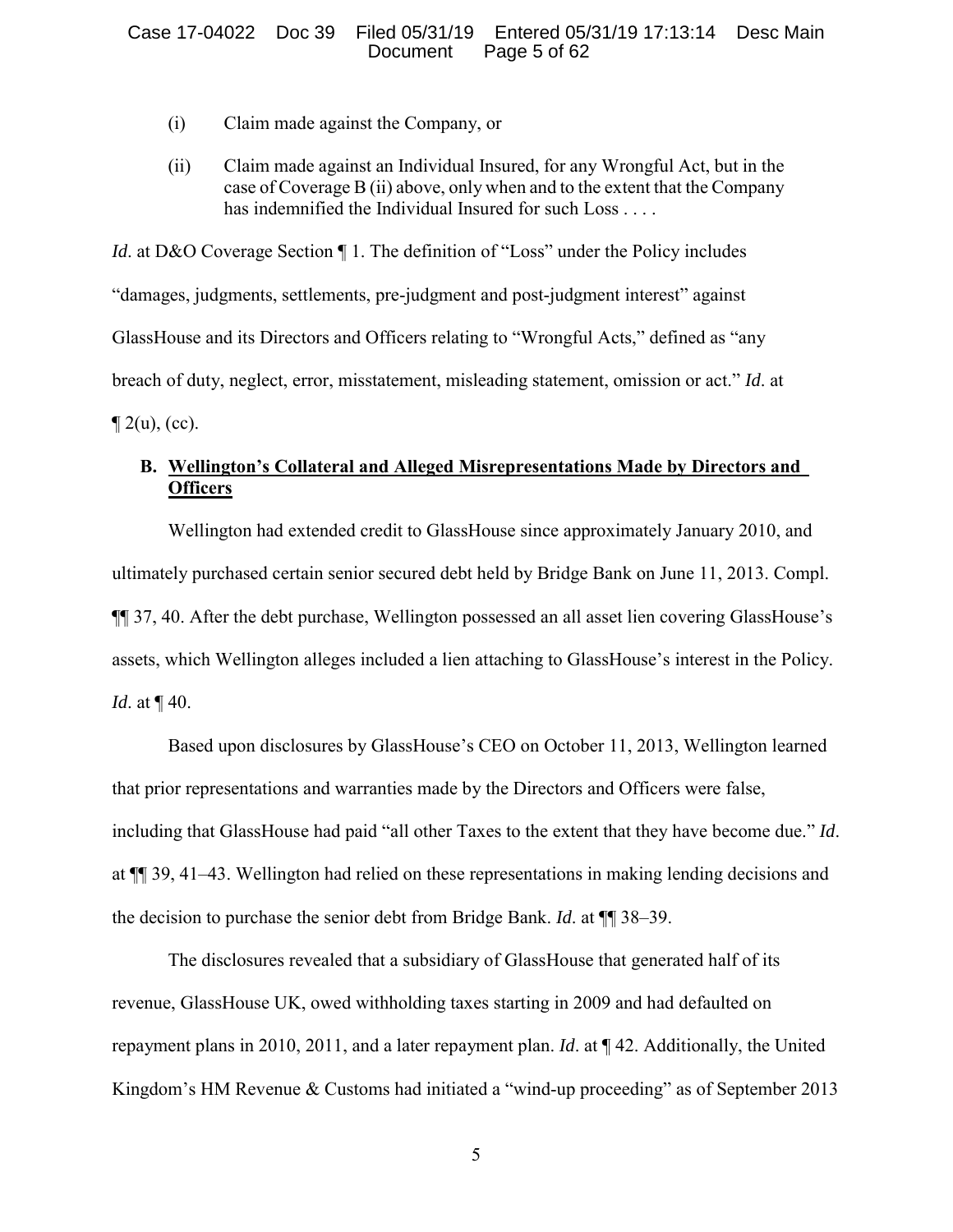### Case 17-04022 Doc 39 Filed 05/31/19 Entered 05/31/19 17:13:14 Desc Main Page 6 of 62

with respect to GlassHouse UK due to its latest default. *Id*. at  $\P$  43. In connection with this windup process, a petition to the High Court of Justice was filed on February 14, 2014, and public notice of the petition was filed on March 19, 2014. *Id*. at ¶¶ 42–43, 46, 50–51, Ex. 3. GlassHouse notified Marsh of the wind-up petition on February 27, 2014. *Id*. at ¶ 51, Ex. 3.

GlassHouse owed Wellington approximately \$14 million and had defaulted on its debt. *Id.* at  $\P$  40, 44. Wellington initiated secured party sales of GlassHouse's assets, which ultimately only satisfied a portion of the outstanding debt. *Id*. at ¶¶ 46–47. GlassHouse informed Marsh that Wellington had commenced such asset sales. *Id*. at ¶ 52, Ex. 4. An e-mail dated April 11, 2014, between Marsh representatives, Shawn Donaher and Bethany Greenwood, noted confirmation by a representative of GlassHouse that Wellington "now owned" a majority of GlassHouse "in phased sell off (not done yet but by division)." *Id*.

By March 2014, as reflected in the proofs of claim ultimately filed in its bankruptcy case, GlassHouse had incurred over \$45 million in liabilities, including Wellington's senior secured claim of over \$12 million. Compl. ¶ 49; Pls. Opp. Ex. 2, Decl. of David F. Olsky in Support of Opp. ("Olsky Decl."), Exs. 3, 4; Def. Reply Ex. A, 2nd Decl. of Jonathan I. Handler in Support ("2nd Handler Decl."). By at least March 2014, GlassHouse was insolvent as its liabilities exceeded its assets. Compl. ¶ 48.

Wellington had obtained a copy of a binder from GlassHouse regarding its D&O liability insurance, which reflected that the Policy had a \$15 million limit on liability and would be expiring as of the Initial Policy End Date. *Id*. at ¶¶ 54–55. Wellington timed the filing of its claims against GlassHouse and its Directors and Officers to ensure that the claims were asserted prior to the Initial Policy End Date. *Id*. at ¶¶ 55, 102–03, Ex. 10.

#### **C. Tail Coverage Under the Policy and Communications with Marsh**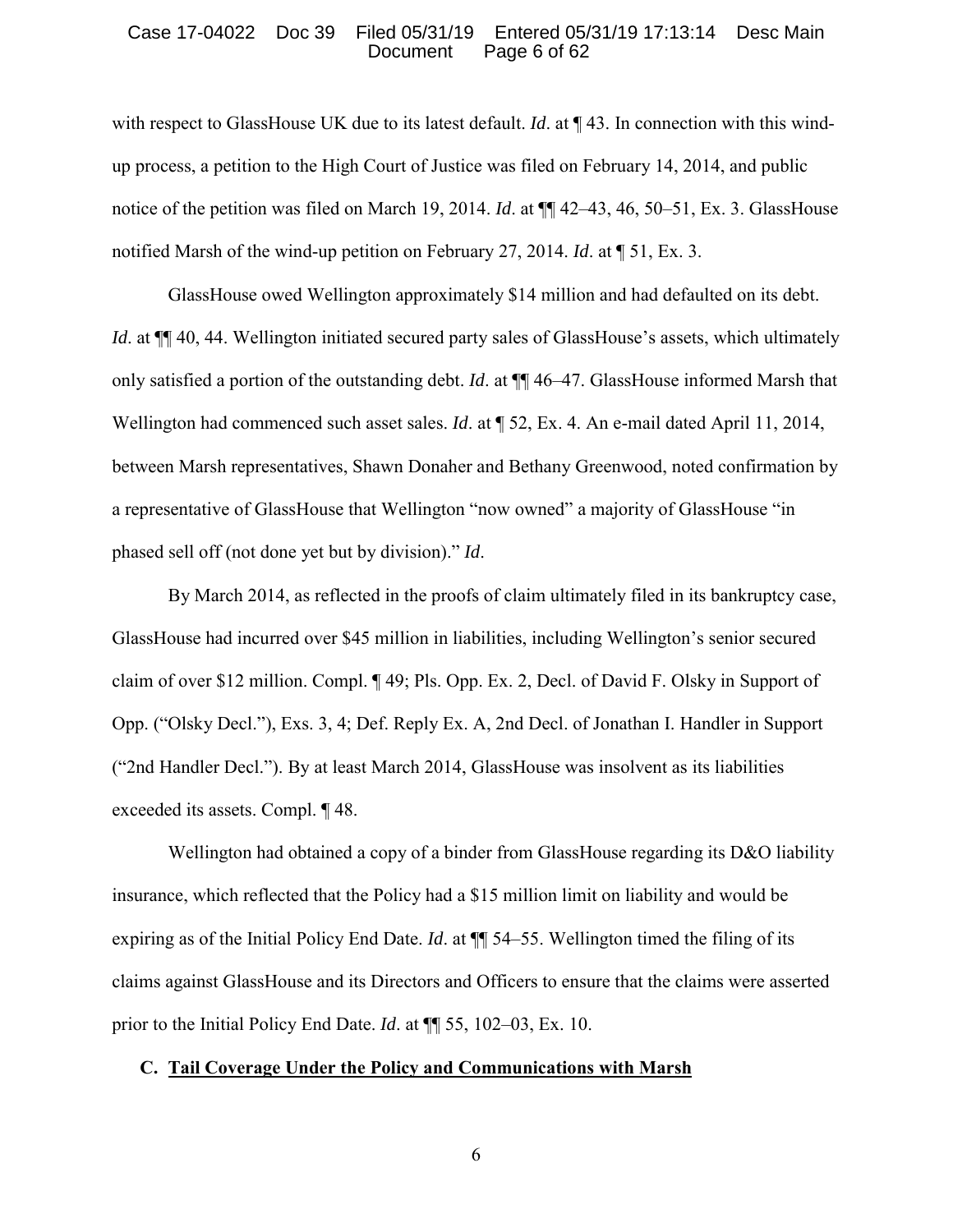#### Case 17-04022 Doc 39 Filed 05/31/19 Entered 05/31/19 17:13:14 Desc Main Page 7 of 62

"By April 6, 2014, Glasshouse understood that it was likely to be sued by Wellington." *Id.* at  $\parallel$  56. "Knowing that the company was near collapse and the assets of the company insufficient to satisfy a judgment," the Directors and Officers sought Marsh's advice regarding the sufficiency of GlassHouse's D&O insurance coverage "to pay outstanding creditors (including Wellington)." *Id*. at ¶ 57. Marsh advised GlassHouse that if no "tail coverage" was purchased the \$15 million liability limit would remain through the Initial Policy End Date for all claims arising from acts that occurred and were reported prior to that date. *Id*. at ¶¶ 67, 81, Ex. 7.

 Clause 8 of the Policy's general terms and conditions authorized GlassHouse to extend the reporting period at the conclusion of the Policy period. *Id*. at ¶ 64. Marsh recommended that GlassHouse purchase tail coverage to extend the reporting period under the Policy. *Id*. at ¶ 62. Marsh further advised GlassHouse that it needed to bind tail coverage as of April 11, 2014, the date GlassHouse sold its U.S. consulting business to Signature Technology Group. *Id*. at ¶¶ 65, 74, 76–79, 98. Marsh apparently viewed that transaction as potentially triggering a change in control under Clause 9 of the Policy that would cause a gap in coverage. *Id*. at ¶¶ 77–79. If there were a change in control of the Debtor, however, the Policy provided that the \$15 million limit of liability would remain through the Initial Policy End Date for all claims arising from acts that occurred prior to the effective date of the change in control. Compl. ¶ 67, Ex. 2, General Terms and Conditions ¶ 9.

 Marsh never communicated to GlassHouse or Wellington that purchase of the recommended tail coverage would affect the \$15 million liability limit for claims that might be reported prior to the Initial Policy End Date. Compl. ¶¶ 65, 74, 76–79, 98. The Tail set forth in Endorsement No. 13 to the Policy, which Marsh negotiated on behalf of GlassHouse, reduced the limits of the Policy to \$5 million, effective April 11, 2014, and extended the Policy term and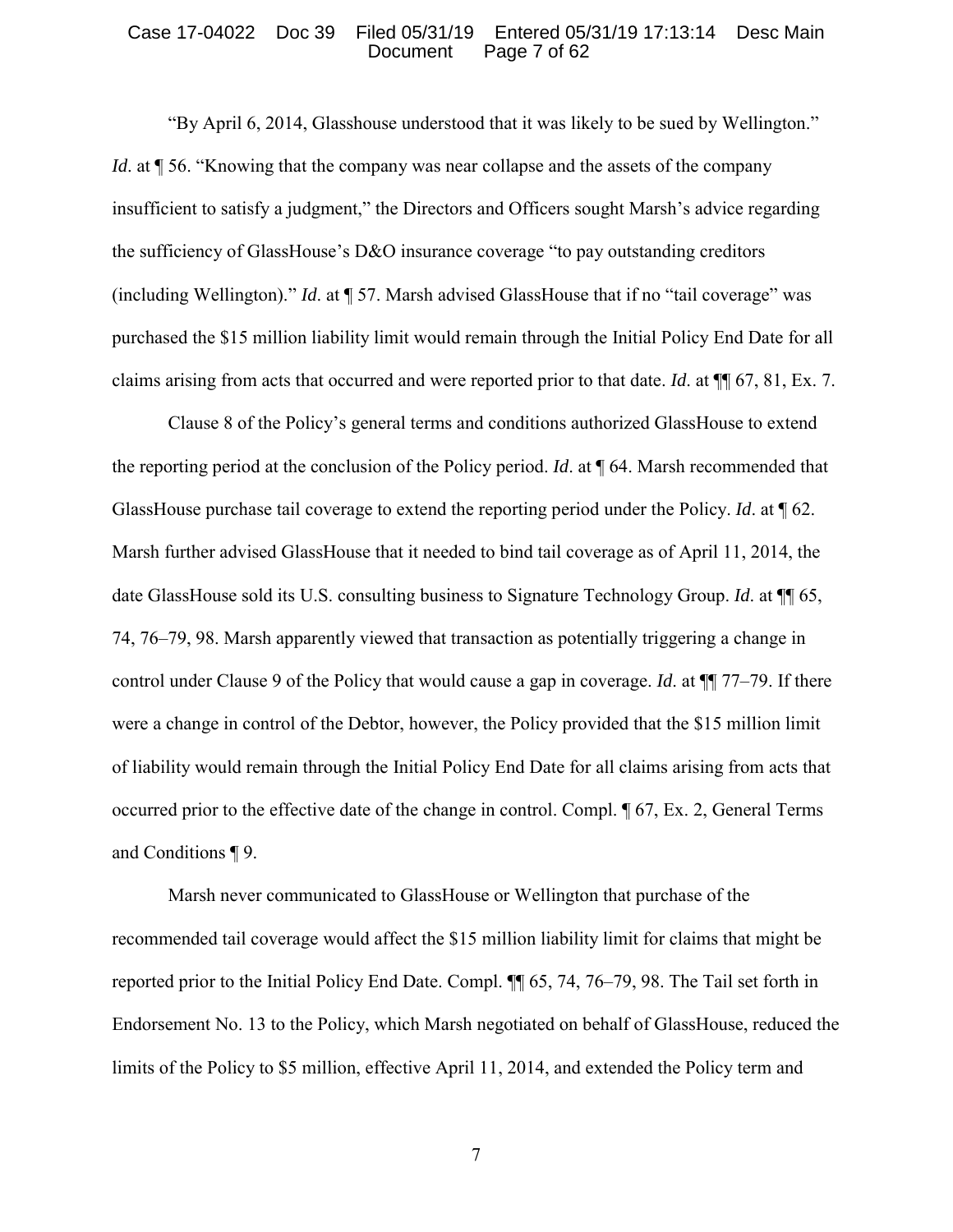### Case 17-04022 Doc 39 Filed 05/31/19 Entered 05/31/19 17:13:14 Desc Main Page 8 of 62

discovery period to April 11, 2017. *Id*. at ¶ 85. Instead of bridging a perceived coverage gap, "Marsh's actions created a coverage gap" in that, where there was once \$15 million in coverage until the end of the initial reporting period, the liability limit was reduced to \$5 million. *Id*. at ¶¶ 87, 90.

 GlassHouse only authorized Marsh to purchase tail coverage that did not alter the \$15 million limit of liability for claims reported before the Initial Policy End Date. *Id*. at ¶¶ 75, 84. GlassHouse intended that claims for conduct occurring prior to the purchase of the Tail continue to have \$15 million limit of liability coverage through the end of the Initial Policy End Date. *Id*. at ¶ 66. Neither GlassHouse nor Wellington sanctioned Marsh to bind tail coverage that changed existing Policy Period coverage for claims reported before the Initial Policy End Date. *Id*. at ¶¶ 86–87. Wellington also never authorized any amendment or change to its collateral, which included the Policy. *Id.* at  $\P$  68, 86. Marsh's actions in procuring the supplemental Tail reduced the limits of liability under the existing Policy by \$10 million, and Marsh received a commission for binding the coverage. *Id*. at ¶¶ 89, 92.

 Further, Marsh's subsequent communications provided false assurances to GlassHouse that claims noticed prior to the Initial Policy End Date were subject to the original \$15 million cap. *Id*. at ¶¶ 93–96, 106. Specifically, Endorsement No. 13, which memorialized the Tail, made no reference to a change in limits of liability for claims noticed between April 11, 2014 and the Initial Policy End Date. *Id*. at ¶¶ 93–94. Additionally, the Confirmation of Binding Instructions created by Marsh dated April 15, 2014 provides that the D&O liability "Layers/Limit was \$15,000,000, with a note referencing "3 Year Tail Coverage effective 4/11/2014." *Id*. at ¶ 95, Ex. 8. The letter transmitting the Tail dated May 1, 2014, states that Marsh has "reviewed the endorsements and found them to be consistent with negotiated terms," *Id*. at ¶ 96, Ex. 9, and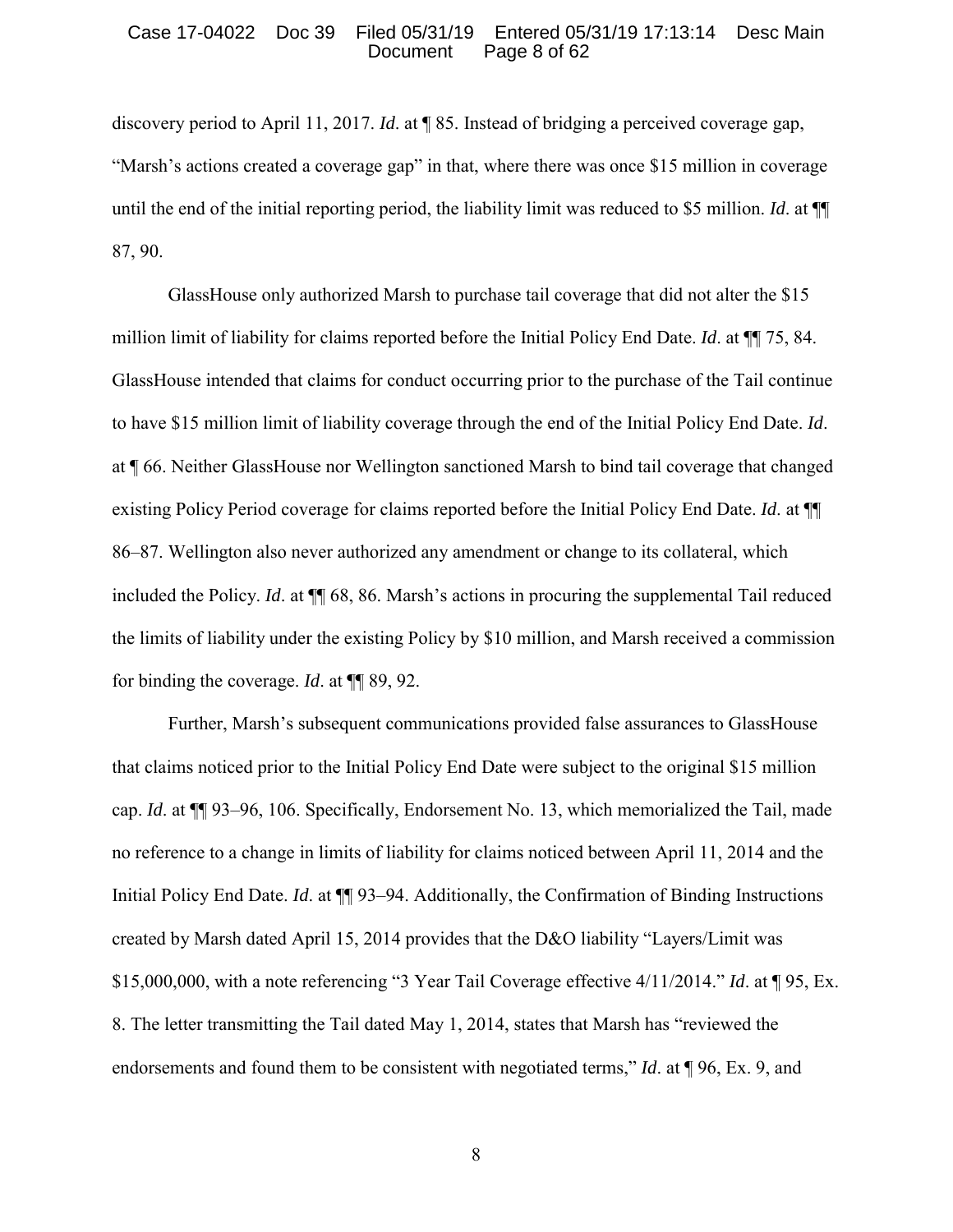## Case 17-04022 Doc 39 Filed 05/31/19 Entered 05/31/19 17:13:14 Desc Main Page 9 of 62

described Endorsement No. 13 as "[a]mend[ing] the policy to provide a period of three (3) years in which to give written notice to the Company of any claim(s) first made against the Insured during the Extended Reporting Period for any Wrongful Act(s) occurring on or prior to April 11, 2014[,]" *id*. at Ex. 9. By May 1, 2014, when Marsh sent the transmittal letter, Wellington had taken control of GlassHouse's bank accounts and GlassHouse's officers had resigned and moved on to other positions. *Id*. at ¶ 99.

 Wellington did not receive any of the foregoing communications and only learned of the Tail months after it had commenced litigation. *Id*. at ¶ 97. The Insureds first learned of the reduction in coverage on June 2, 2014. *Id*. at ¶ 107. At a lunch meeting between a representative of Marsh, Kerri Petri, and GlassHouse's Chief Financial Officer, Jeffrey R. Wakely ("Wakely"), who was one of two GlassHouse officers who authorized Marsh to procure the Tail, "Petri informed [Wakely] for the first time at that meeting that in fact Marsh had agreed with AIG to reduce the Policy limits of liability to \$5 million for [claims noticed between April 11, 2014 and the Initial Policy End] (such as those claims asserted by Wellington)." *Id*. at ¶¶ 107–08. AIG "soon thereafter" notified the Insureds under the Policy that Wellington's claims were subject to a \$5 million limit of liability. *Id*. at ¶ 109.

## **D. Litigation Against Directors and Officers and AIG**

 Unaware of the change in coverage, on May 9 and May 19, 2014, Wellington sent notice to GlassHouse's Board of Directors and Wakely, respectively, of its claims against Directors and Officers. *Id*. at ¶ 103, Ex. 10; *see also* Decl. of Jonathan I. Handler in Support of Opp. ("Handler Decl.") Ex. A. Marsh was copied on the May 19, 2014 notice. Compl. ¶ 103, Ex. 10. On May 27, 2014, Wellington filed a complaint against four of GlassHouse's Directors and Officers for negligent misrepresentation, negligent failure to disclose, and financial mismanagement in the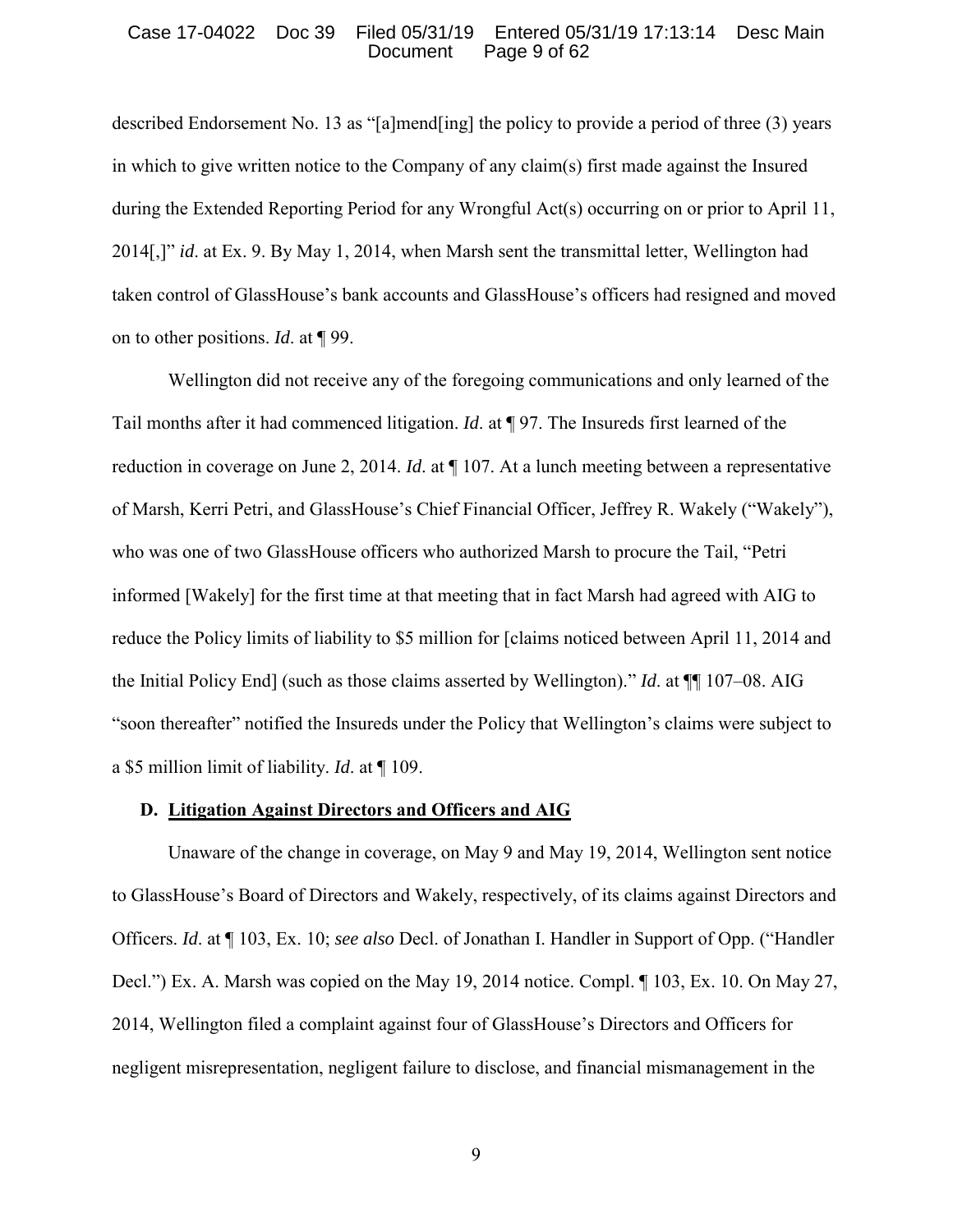## Case 17-04022 Doc 39 Filed 05/31/19 Entered 05/31/19 17:13:14 Desc Main Page 10 of 62

United States District Court for the District of Massachusetts, Case No. 14-cv-12305-LTS (the "District Court Action"). *Id*. at ¶ 104, Ex. 11; *see also* Handler Decl. Ex. A.

 Several months after the Petition Date, the Trustee commenced Adversary Proceeding No. 14-04128, seeking to stay Wellington's District Court Action. The Plaintiffs ultimately resolved that proceeding by entering into the Prosecution Agreement. In relevant part, the Prosecution Agreement provided for the assignment to Wellington of certain of the Estate's claims and interests that included all claims and causes of action that the Estate may have against GlassHouse's Directors and Officers and Marsh. *See* Handler Decl. Exs. C, D.

 In accordance with the Prosecution Agreement, the Plaintiffs filed suit against AIG in Adversary Proceeding No. 15-04048 for, among other things, declaratory judgment as to the liability limits of the Policy, fraudulent transfer claims, and violations of Chapters 93A and 176D, ultimately settling with AIG on behalf of itself and its insureds for \$6 million and a release of the Debtor and its Directors and Officers (the "Settlement"). Compl. ¶ 114; *see also* Settlement, Bankr. Doc. No. 195. The Settlement with AIG was not allocated among specific claims. *Id*. The Plaintiffs allege that their ability to settle with certain of the Directors and Officers was frustrated by the reduced scope of coverage and that they had to sue AIG prior to settling the claims for \$6 million. Compl. ¶¶ 113–14.

## **II. DISCUSSION**

## **A. Standard of Review**

To survive a motion to dismiss under Fed. R. Civ. P. 12(b)(6), a complaint must state a claim upon which relief can be granted. *See* Fed. R. Civ. P. 12(b)(6). Allegations contained in "a complaint must contain sufficient factual matter, accepted as true, to 'state a claim for relief that is plausible on its face.'" *Ashcroft v. Iqbal*, 556 U.S. 662, 678 (2009) (quoting *Bell Atl. Corp. v.*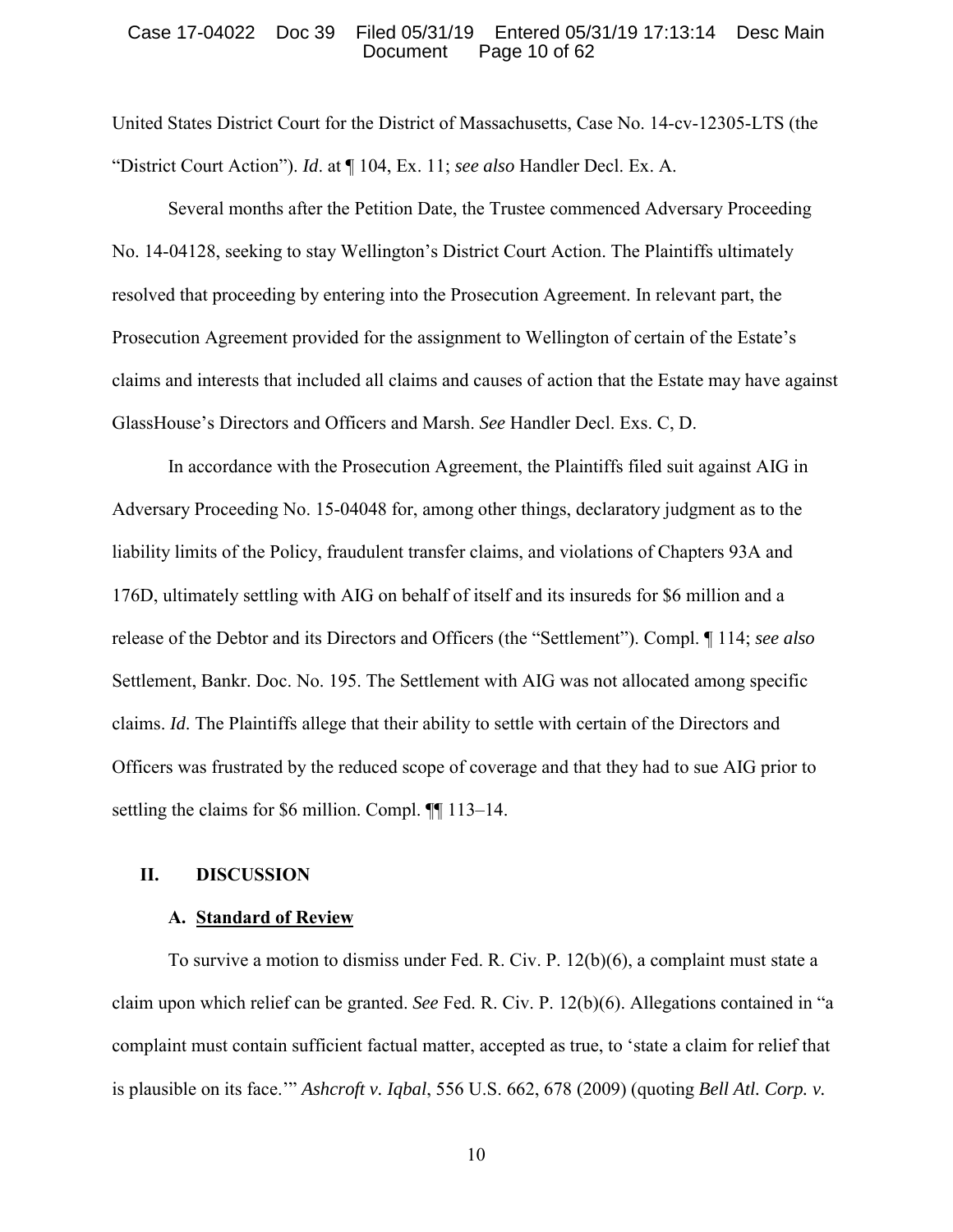## Case 17-04022 Doc 39 Filed 05/31/19 Entered 05/31/19 17:13:14 Desc Main Page  $11$  of  $62$

*Twombly*, 550 U.S. 554, 570 (2007)). Sufficient pleading "[does] not require heightened fact pleading of specifics," *Twombly*, 550 U.S. at 569, "[f]actual allegations must [simply] be enough to raise a right to relief above the speculative level . . . on the assumption that all the allegations in the complaint are true (even if doubtful in fact)[,]" *id*. at 555 (internal citations omitted). "A claim has facial plausibility when the plaintiff pleads factual content that allows the court to draw the reasonable inference that the defendant is liable for the misconduct alleged." *Id.* (citing *Twombly*, 550 U.S. at 556); *see also Watterson v. Page*, 987 F.2d 1, 3 (1st Cir. 1993). "Determining whether a complaint states a plausible claim for relief will . . . be a contextspecific task that requires the . . . court to draw on its own judicial experience and common sense." *Iqbal*, 556 U.S. at 679.

While factual allegations are accepted as true, legal conclusions need not be credited. *García-Catalán v. United States*, 734 F.3d 100, 103 (1st Cir. 2013). Moreover, a complaint must contain factual allegations sufficient to satisfy each element of an alleged cause of action. *See Centro Medico del Turabo, Inc. v. Feliciano de Melecio*, 406 F.3d 1, 6 (1st Cir. 2005). The focus of a Fed. R. Civ. P. 12(b)(6) inquiry, however, "is not whether plaintiffs will ultimately prevail, but whether they are entitled to offer evidence to support their claims." *Day v. Fallon Cmty. Health Plan, Inc.,* 917 F. Supp. 72, 75 (D. Mass. 1996). The Court should not attempt to forecast a plaintiff's likelihood of success on the merits; "a well-pleaded complaint may proceed even if . . . a recovery is very remote and unlikely." *Twombly*, 550 U.S. at 556 (internal quotation marks omitted); *see also id.* at 563 n.8 ("[W]hen a complaint adequately states a claim, it may not be dismissed based on a … court's assessment that the plaintiff will fail to find evidentiary support for his allegations or prove his claim to the satisfaction of the fact-finder."). "The relevant inquiry focuses on the reasonableness of the inference of liability that the Plaintiffs are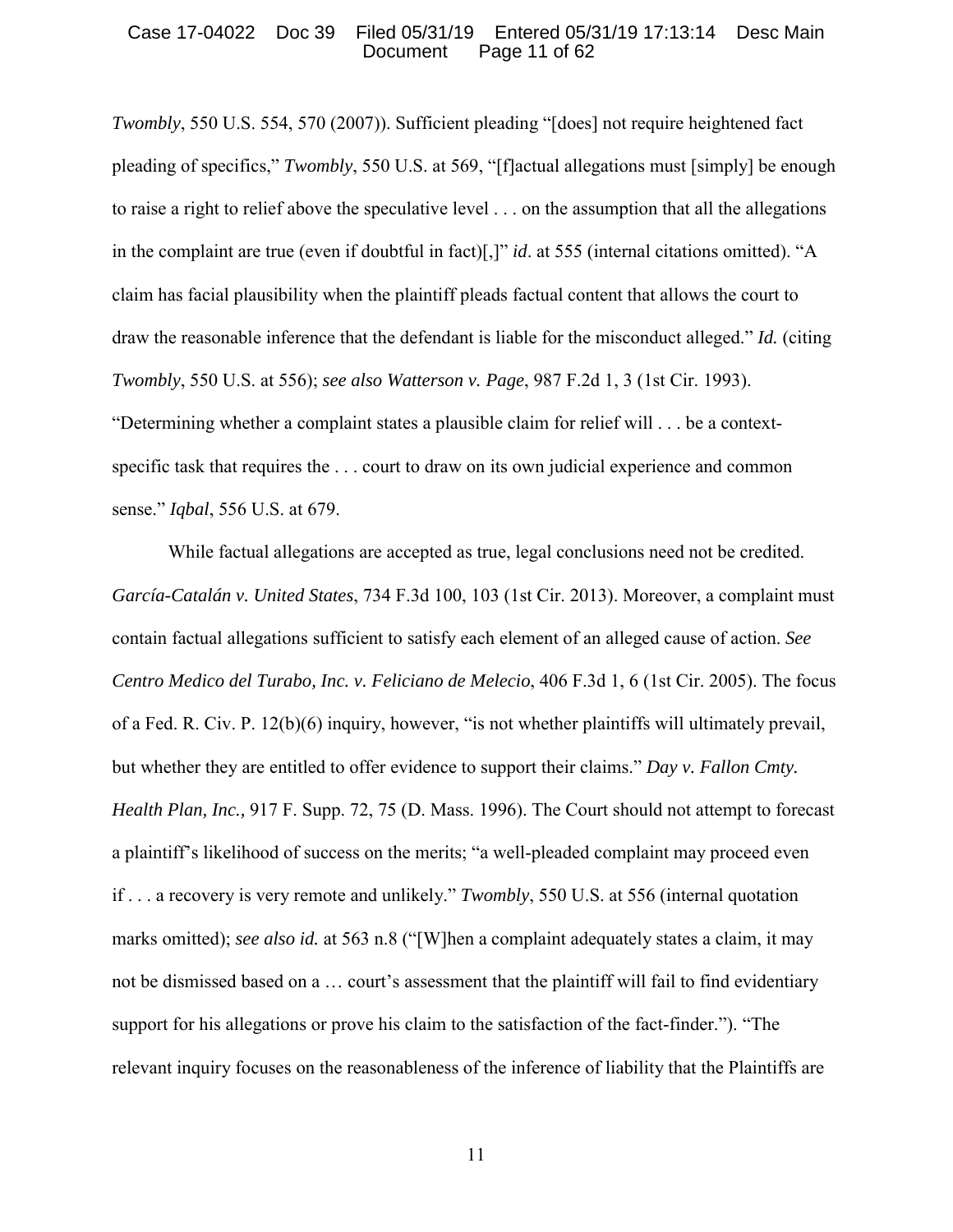# Case 17-04022 Doc 39 Filed 05/31/19 Entered 05/31/19 17:13:14 Desc Main Page 12 of  $62$

asking the Court to draw from the facts alleged in the Complaint." *See Ocasio-Hernández v. Fortuño-Burset*, 640 F.3d 1, 13 (1st Cir. 2011). If it is clear that the Plaintiffs cannot, as a matter of law, recover under any set of facts alleged in the Complaint, then the respective count at issue must be dismissed under Fed. R. Civ. P. 12(b)(6). If the Plaintiffs have stated enough facts to "nudge[] their claims across the line from conceivable to plausible," however, then the count must survive dismissal. *Twombly*, 550 U.S. at 569.

# **B. Choice of Law**

 $\overline{a}$ 

The parties disagree as to whether New York or Massachusetts law should apply to the breach of contract and negligence claims in this matter.<sup>3</sup> In evaluating which state's law applies to the claims at issue, the Court employs the choice of law framework of Massachusetts as the forum state.<sup>4</sup> *See Klaxon*, 313 U.S. at 496; *Putnam Resources v. Pateman*, 958 F.2d 448, 464 (1st Cir. 1992). The Court must analyze the law that applies to each claim independently.<sup>5</sup>

"The first step in performing a choice of law analysis is to determine whether there is a conflict between the substantive laws of the interested jurisdictions." *Millipore Corp. v.* 

<sup>&</sup>lt;sup>3</sup> The parties do not address the choice of law issue with respect to the Chapter 93A claim in Count III and appear to assume that Massachusetts law governs.

<sup>&</sup>lt;sup>4</sup> "Federal courts are divided on whether the federal choice of law rules or the forum state's choice of law rules apply in bankruptcy proceedings. *Compare In re Gaston & Snow*, 243 F.3d 599, 605–06 (2d Cir. 2001) (using choice of law rules for forum state) with *In re Lindsay*, 59 F.3d 942, 948 (9th Cir. 1995) (using federal choice of law rules).' The issue does not appear to have been resolved in this circuit." *Whittaker v. Whittaker (In re Whittaker)*, 564 B.R. 115, 142 (Bankr. D. Mass. 2017) (quoting *In re Kaiser Group Int'l, Inc.*, No. 00-02263, 2010 WL 3271198, at \*4 (D. Del. Aug. 17, 2010)). However, the Supreme Court in *Klaxon* also made clear that federal law may not be applied to questions which arise in federal court, but whose determination is a matter of state law. *See Klaxon Co. v. Stentor Elec. Mfg. Co.*, 313 U.S. 487, 496 (1941).

 $<sup>5</sup>$  Application of the choice of law framework is not an all or nothing proposition. A plaintiff may bring</sup> claims under Massachusetts law even where other claims in the same case are governed by the law of a different jurisdiction. *See Putnam*, 958 F.2d at 465 (describing the principle of depecage as "the framework under which different issues in a single case . . . may be decided according to the substantive law of different states") (citations omitted).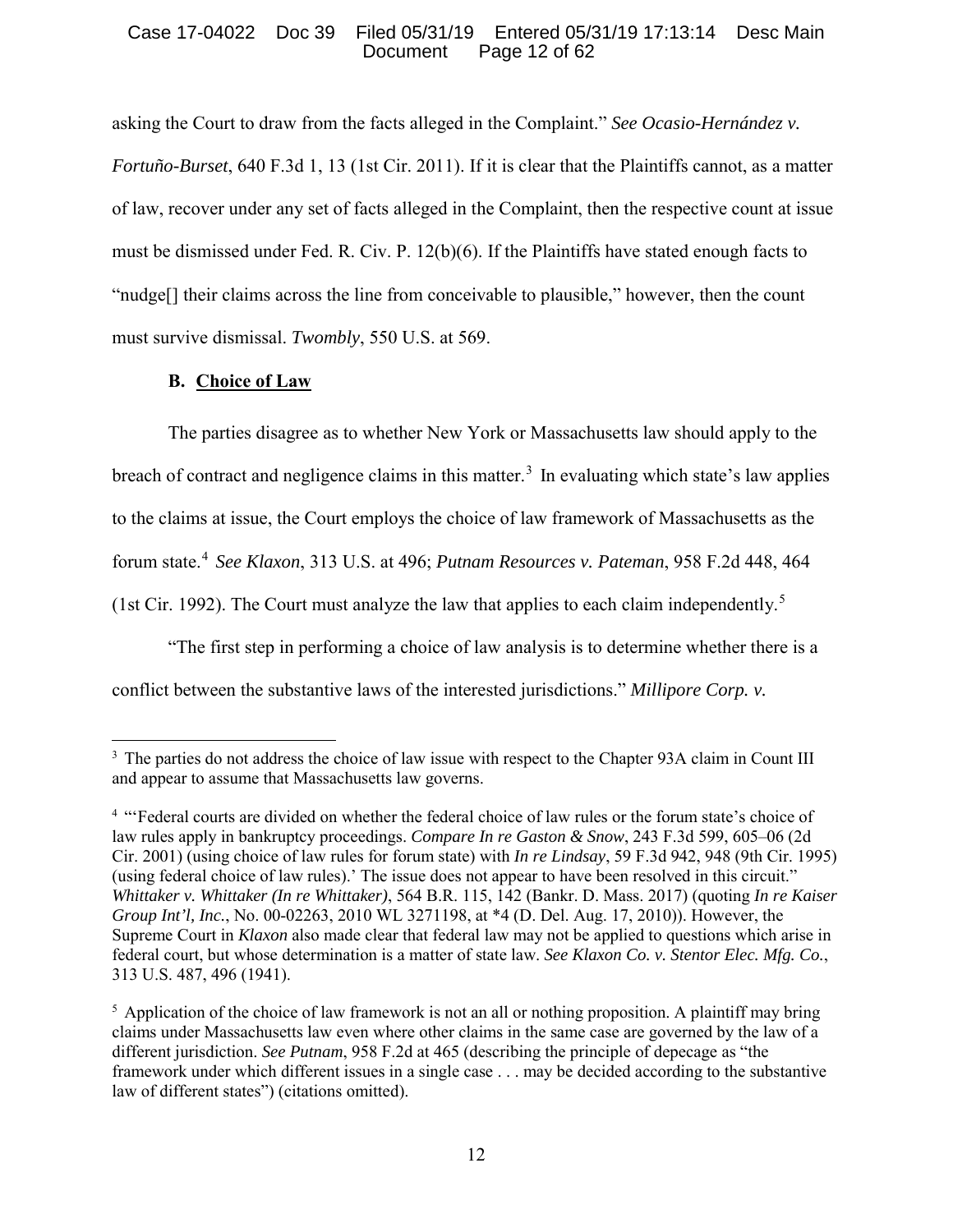## Case 17-04022 Doc 39 Filed 05/31/19 Entered 05/31/19 17:13:14 Desc Main Page 13 of  $62$

*Travelers Indem. Co.*, 115 F.3d 21, 29 (1st Cir. 1997). If a conflict is found in the substantive law, in the absence of an express choice of law provision, Massachusetts applies "functional" choice of law principles and looks to the Restatement (Second) of Conflict of Laws, "with which those principles generally are in accord." *Hodas v. Morin*, 814 N.E.2d 320, 324 (Mass. 2004) (citing *Bushkin Assocs., Inc. v. Raytheon Co.*, 473 N.E.2d 662, 668 (Mass. 1985)). Massachusetts takes a flexible, interest-based approach to such choice of law issues. *See Millipore*, 115 F.3d at 30.

"Where the parties have expressed a specific intent as to the governing law, [however,] Massachusetts courts will uphold the parties' choice as long as the result is not contrary to public policy." *Hodas*, 814 N.E.2d at 324–25 (quotation omitted); *see also N. Parent, Inc. v. Cotter & Co. (In re N. Parent, Inc.)*, 221 B.R. 609, 619–20 (Bankr. D. Mass. 1998) (determining that "[c]ontractual stipulations concerning choice of law clauses ordinarily are honored [and b]ankruptcy courts have . . . upheld choice of law provisions so long as the law [that] was reasonably chosen by the parties . . . does not seriously conflict with public policy").

The Plaintiffs contend that Massachusetts law applies to their contract claim in this case because the credit agreement between GlassHouse and Wellington, which established Wellington's asserted secured interest in, and related rights with respect to, the Policy and its proceeds, contains a clause requiring the application of Massachusetts law. Olasky Decl., Ex. 2 Loan and Security Agreement dated March 29, 2010, § 9.03 ("This Agreement shall be exclusively (without regard to any rules or principles relating to conflicts of laws) governed by, enforced and construed in accordance with the laws of the Commonwealth of Massachusetts and the federal laws of the United States applicable therein"). Further, the Plaintiffs argue that employing the choice of law framework of the forum state overwhelmingly favors applying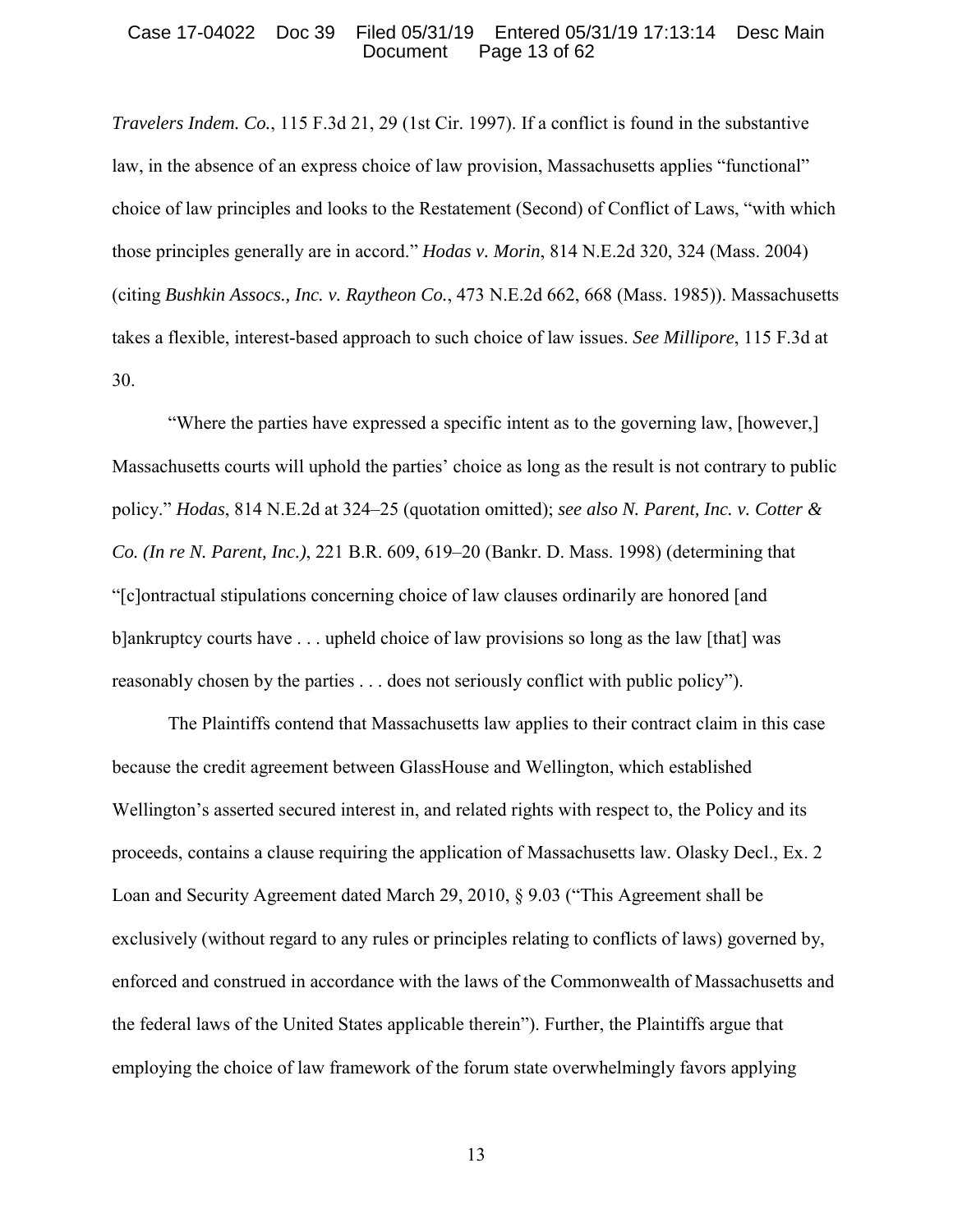## Case 17-04022 Doc 39 Filed 05/31/19 Entered 05/31/19 17:13:14 Desc Main Page 14 of 62

Massachusetts law to this matter.

Marsh argues that New York law applies to the contract claims because of the choice of law provision in the Engagement Agreement, which provides that "the laws of the State of New York govern this agreement." *See* Engagement Agreement ¶ 8. Marsh asserts, however, that despite any purported dispute, there is no choice of law issue because "'Massachusetts law . . . like New York law comports with the third party beneficiary rules in Restatement (Second) of Contracts § 302.'" Def. Br. 9 n.9 (quoting *Palmer/Kane LLC v. Houghton Mifflin Harcourt Publ'g Co.*, No. 13-11030-GAO, 2014 WL 183774, at \*2 (D. Mass. Jan. 16, 2014)).

The Court must first determine whether the substantive law of New York and Massachusetts differs with respect to the claim of third-party beneficiary status pursuant to the Engagement Agreement. For a third-party beneficiary to succeed on a breach of contract claim under New York law, "a non-party must be the intended beneficiary of the contract, not an incidental beneficiary to whom no duty is owed." *Madeira v. Affordable Hous. Found., Inc.*, 469 F.3d 219, 251 (2d Cir. 2006) (quoting *County of Suffolk v. Long Island Lighting Co.*, 728 F.2d 52, 63 (2d Cir. 1984)). The non-party "must establish (1) the existence of a valid and binding contract between other parties, (2) that the contract was intended for his or her benefit, and (3) that the benefit to him or her is sufficiently immediate, rather than incidental, to indicate the assumption by the contracting parties of a duty to compensate him if the benefit is lost." *Synovus Bank of Tampa Bay v. Valley Nat'l Bank*, 487 F. Supp. 2d 360, 368 (S.D.N.Y. 2007) (internal quotations omitted). "In determining whether the parties intended to benefit the third party, a court 'should consider the circumstances surrounding the transaction as well as the actual language of the contract.'" *Bayerische Landesbank, N.Y. Branch v. Aladdin Capital Mgmt. LLC*, 692 F.3d 42, 52 (2d Cir. 2012) (quoting *Subaru Distribs. Corp. v. Subaru of Am., Inc.*, 425 F.3d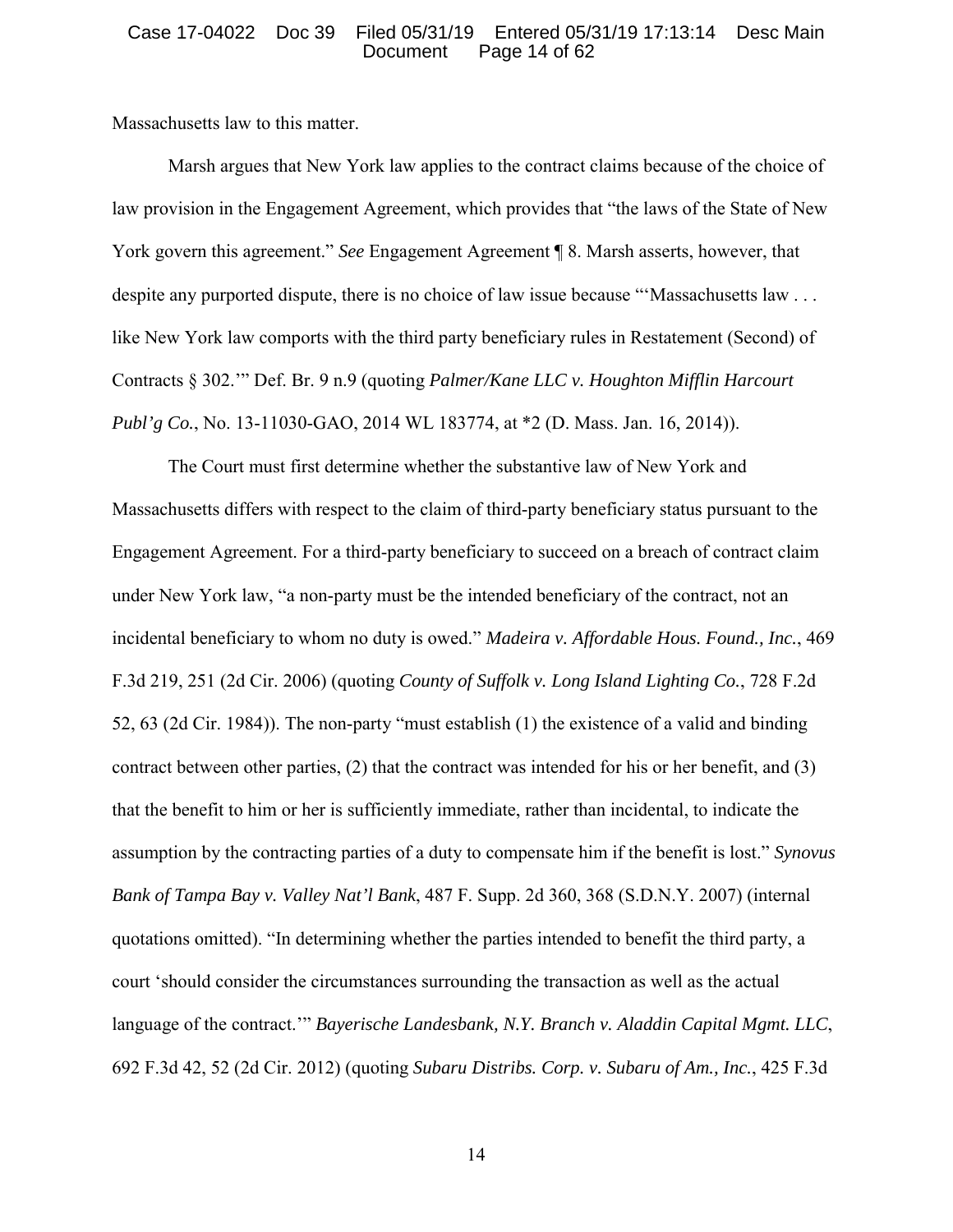## Case 17-04022 Doc 39 Filed 05/31/19 Entered 05/31/19 17:13:14 Desc Main Page 15 of 62

119, 124 (2d Cir. 2005)). "An intended third party beneficiary will be found when it is appropriate to recognize a right to performance in the third party and the circumstances indicate that the promisee intends to give the third party the benefit of the promised performance." *Trans–Orient Marine Corp. v. Star Trading & Marine, Inc.*, 925 F.2d 566, 573 (2d Cir. 1991) (citing Restatement (Second) of Contracts § 302 (1981)).

While a third-party beneficiary does not have to establish that it is explicitly named in the contract, New York law generally requires that the parties' intent to benefit a third-party be gleaned from the face of the contract. *See Cauff, Lippman & Co. v. Apogee Fin. Grp., Inc.,* 807 F. Supp. 1007, 1020 (S.D.N.Y. 1992) (determining that "[a]lthough the parties' intention to benefit the third-party must be gleaned from the face of the contract, the defendant's obligation to the third-party beneficiary need not be explicitly stated in the contract itself.") (internal quotations and citations omitted).

Similarly, "[u]nder Massachusetts law, only intended beneficiaries, not incidental beneficiaries, can enforce a contract." *Harvard Law Sch. Coal. for Civil Rights v. President & Fellows of Harvard Coll.*, 595 N.E.2d 316, 319 (Mass. 1992); *Flattery v. Gregory*, 489 N.E.2d 1257, 1260 (Mass. 1986). To prevail on a third-party beneficiary claim, a party must show that the two contracting parties intended to give the third party the benefit of the contract. *See Anderson v. Fox Hill Vill. Homeowners Corp.*, 676 N.E.2d 821, 822 (Mass. 1997); *see also Cooper v. Charter Commc'ns Entertainments I, LLC*, 760 F.3d 103, 109 (1st Cir. 2014) (determining that "to prevail on a third-party beneficiary claim, a plaintiff must establish that the language and circumstances of the contract show that the parties to the contract clearly and definitely intended the beneficiary to benefit from the promised performance") (internal quotations and citations omitted). Courts examine the "the language and circumstances of the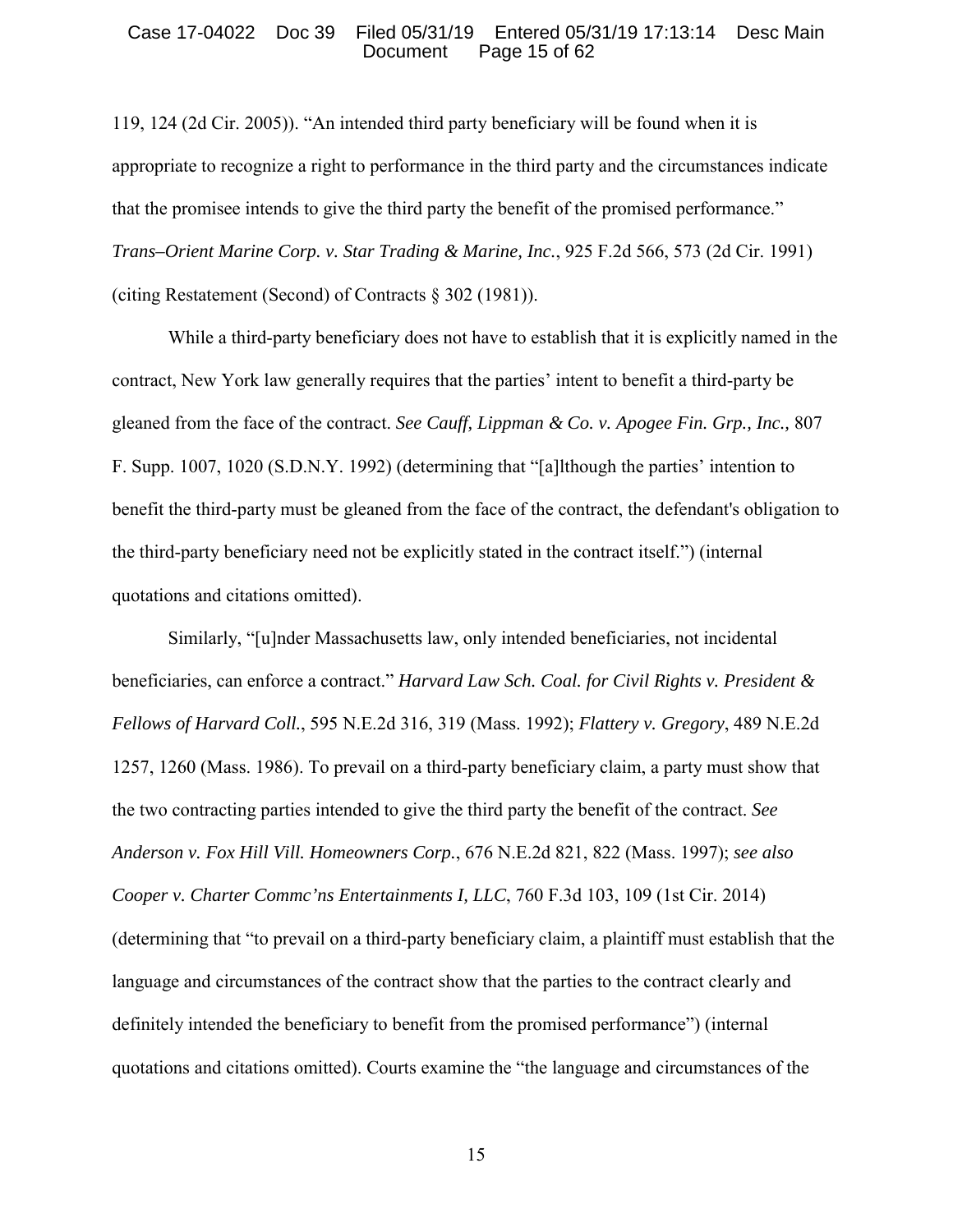# Case 17-04022 Doc 39 Filed 05/31/19 Entered 05/31/19 17:13:14 Desc Main Page 16 of 62

contract for indicia of intention" and that "intent must be clear and definite." *Anderson*, 676 N.E.2d at 822.

While both jurisdictions rely on the Restatement (Second) of Contracts to determine whether a party is an intended beneficiary versus an incidental beneficiary of a contract,  $6$  courts interpreting New York law have not as been as expansive in applying the restatement to determine that unnamed third parties constitute third party beneficiaries of professional services contracts so as to allow those parties to maintain actions for breach of contract. *Compare Henry v. Michael P. Guastella & Assocs., Inc.*, 496 N.Y.S.2d 591, 593 (N.Y. App. Div. 1985) (determining that the promised performance to acquire adequate motor liability coverage does not extend to a member of the public who was injured because the contract was only intended to benefit the insured, and not the general public, and holding that "[u]nder New York law, a duty directly assumed to benefit one person does not extend to third parties who are not intended beneficiaries of the undertaking to perform, even if it is foreseeable that someone else might be damaged by the nonfeasance") *with Flattery*, 489 N.E.2d at 1262 (holding that "[t]he parties to the insurance policy, or, as in this case, to a contract to procure such a policy, intend the injured

<sup>6</sup> *Cf*. *Flickinger v. Harold C. Brown & Co., Inc.*, 947 F.2d 595, 600 (2d Cir. 1991) ("New York law follows the Restatement (Second) of Contracts  $\S 302...$  in allowing a third party to enforce a contract if that third party is an intended beneficiary of the contract"); *Fourth Ocean Putnam Corp. v. Interstate Wrecking Co.*, 485 N.E.2d 208, 212 (N.Y. 1985) (examining third-party beneficiary claim and concluding that the "Restatement [(Second) of Contracts] formulations state the essence of the prior holdings of this court while clearing away some of the unnecessary differentiations and circuitous language set forth in some of those decisions"); *Markle v. HSBC Mortg. Corp. (USA)*, 844 F. Supp. 2d 172, 180–81 (D. Mass. 2011) (recognizing that "both Massachusetts law and federal common law follow the Restatement (Second) of Contracts to assess the rights of third-party beneficiaries" and holding that "[w]hile an intended beneficiary of a promise has standing to enforce a duty of performance, an incidental beneficiary acquires no rights against the contracting parties"); *Rae v. Air–Speed, Inc.*, 435 N.E.2d 628, 632–33 (Mass. 1982) (adopting the rule set forth in the Restatement (Second) of Contracts § 302, with regard to both creditor and other types of intended beneficiaries and recognizing the principle of law that, "'when one person, for a valuable consideration, engages with another, by simple contract, to do some act for the benefit of a third, the latter, who would enjoy the benefit of the act, may maintain an action for the breach of such engagement'") (quoting *Brewer v. Dyer*, 7 Cush. 337, 340 (Mass. 1851)).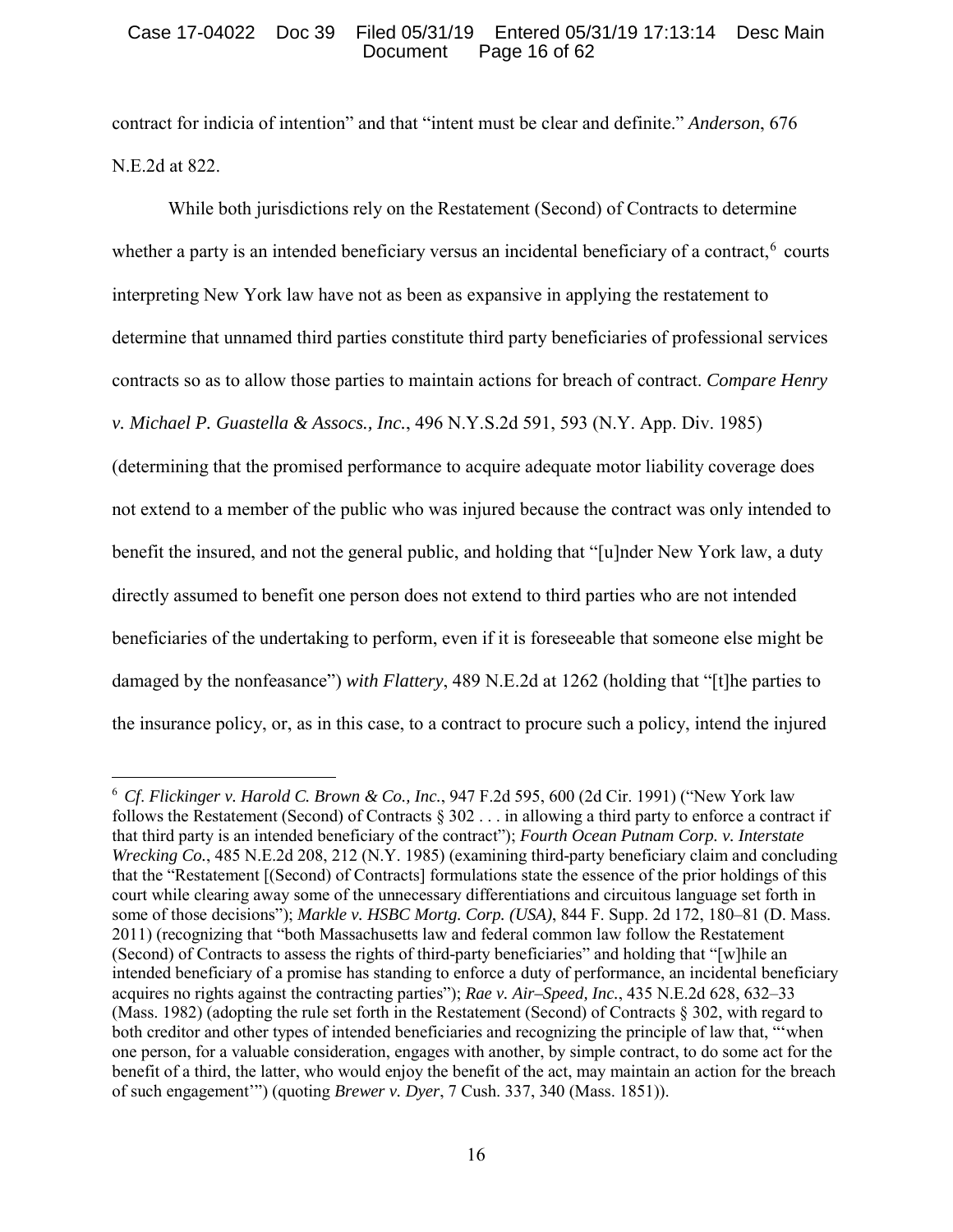### Case 17-04022 Doc 39 Filed 05/31/19 Entered 05/31/19 17:13:14 Desc Main Page 17 of 62

third-party judgment holder to benefit from their contract [and i]t makes no difference, therefore, whether the insurance is compulsory or optional"). Thus, despite the general reliance on the Restatement (Second) of Contracts in both jurisdictions, application of New York and Massachusetts third party beneficiary decisional law could, nonetheless, lead to different outcomes. *See id*. Given this, the Court looks to whether there is an express choice of law provision that would govern the breach of contract claim. *See, e.g., Hodas*, 814 N.E.2d at 324 (Massachusetts will uphold the express intent of contracting parties if not contrary to public policy).

In this case, the breach of contract claim arises from the Engagement Agreement and services provided under that agreement. In that agreement, the parties agreed that New York law would govern the agreement. There is no compelling reason not to apply the law of New York, as agreed by the parties to the Engagement Agreement, because Massachusetts does not have a materially greater interest than New York as to the determination of the breach of contract claim. *See* Restatement (Second) of Conflict of Laws, § 187(2)(b) (The parties' choice-of-law provision will not be honored if its application "would be contrary to a fundamental policy of a state which has a materially greater interest than the chosen state in the determination of the particular issue and which . . . would be the state of the applicable law in the absence of an effective choice of law by the parties."). Further, GlassHouse and Marsh were each sophisticated parties, and there are no allegations of fraud or coercion in entering into the Engagement Agreement. *See, e.g., Shipley Co. v. Clark, Inc.,* 728 F. Supp. 818, 826 n.23 (D. Mass. 1990) ("noting the unfairness that would result from permitting defendants to escape a contract provision that they presumably adopted in good faith" and stating that "the most important factors to consider in any choice-oflaw analysis are the protection of justified expectations and predictability of result") (citations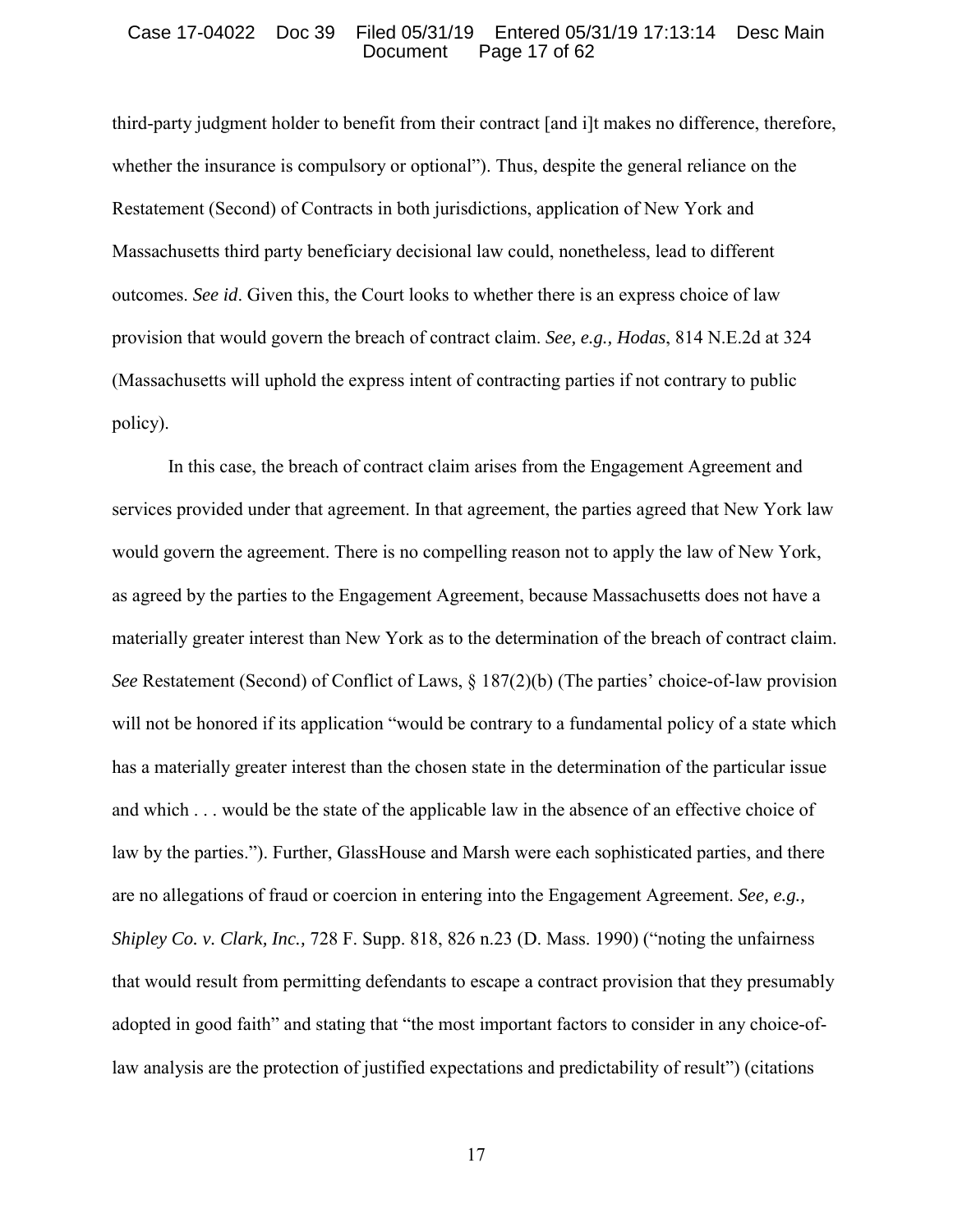#### Case 17-04022 Doc 39 Filed 05/31/19 Entered 05/31/19 17:13:14 Desc Main Page 18 of 62

omitted). Marsh was not a party to the Security Agreement, and the nexus of the Security Agreement to the breach of contract and third party beneficiary claims is attenuated at best. Accordingly, the agreement between GlassHouse and Marsh that New York law will govern the contract controls the breach of contract claims asserted by the Trustee, who stands in the shoes of GlassHouse with respect to the Engagement Agreement and who is explicitly named as a potential beneficiary under the Policy, and by Wellington, as a purported third party beneficiary of the Engagement Agreement.

With respect to the negligence claim, the parties appear to acknowledge that a conflict exists between New York and Massachusetts law. *Compare Sykes v. RFD Third Ave. 1 Assocs., LLC*, 884 N.Y.S.2d 745, 748 (N.Y. App. Div. 2009) (dismissing professional negligence claim by third-party plaintiff for lack of duty because could not demonstrate "near privity" with a professional services firm) with *Nycal Corp. v. KPMG Peat Marwick LLP*, 688 N.E.2d 1368, 1371 (Mass. 1998) (holding that near-privity test is inconsistent with the standard Massachusetts courts have previously applied to other professionals in the absence of privity and stating that while "the first two elements of the near-privity test–reliance by the third party and knowledge that the party intended to rely-have analogs in our case law–the third element, conduct by [the professional] providing a direct linkage to the third party, does not").

The choice of law provision in the Engagement Agreement does not govern the asserted tort claim. By its terms, that contract's choice of law provision is limited to disputes arising out of the contract itself, not all disputes and potential claims between the parties. *See L'Oreal USA, Inc. v. RG Shakour, Inc.*, No. 08-40064-FDS, 2010 WL 3504140, \*5 (D. Mass. Sept. 3, 2010) (holding that choice of law clause providing that "[t]his Agreement shall be construed in accordance with and all disputes herein shall be governed by the internal laws of the State of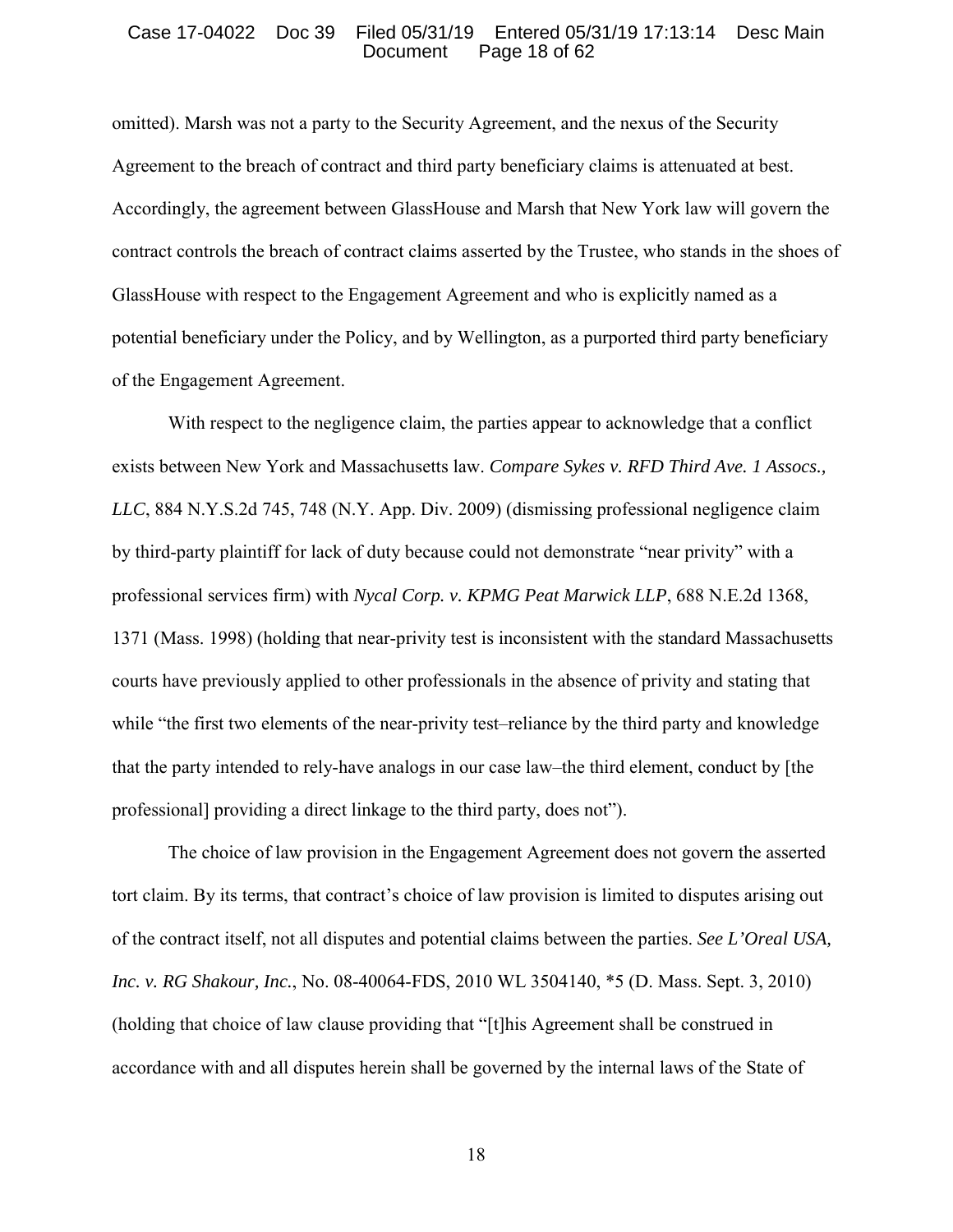## Case 17-04022 Doc 39 Filed 05/31/19 Entered 05/31/19 17:13:14 Desc Main Page 19 of  $62$

New York" only applied to contract claims); *EchoMail, Inc. v. Am. Express Co.*, 529 F. Supp. 2d 140, 146-47 (D. Mass. 2007) (applying Massachusetts law to non-contract torts, despite contractual choice of law provision specifying the applicability of New York law, because the choice of law provision did not control and Massachusetts choice-of-law rules dictated application of the laws of the jurisdiction where the tort allegedly occurred).

As such, the Court must apply Massachusetts choice of law rules to determine which law applies to the negligence claims asserted in the Complaint. "[T]ort claims are governed by the law of the state where the alleged injury occurred, unless another state has a more significant relationship to the cause of action." *Dunfey v. Roger Williams Univ.*, 824 F. Supp. 18, 21 (D. Mass. 1993). "The place where the injury occurred is the place where the last event necessary to make an actor liable for an alleged tort takes place." *Id*. (internal quotations and citations omitted). Courts also look to Restatement (Second) of Conflict of Laws §§ 6 and 145 for guidance to determine which state has the "most significant relationship to the occurrence and the parties." *Cosme v. Whitin Mach. Works, Inc.*, 632 N.E.2d 832, 834 (Mass. 1994) (quoting Restatement (Second) of Conflict of Laws § 145 (1971)).

Section 145 of the Restatement (Second) of Conflict of Laws "provides the general principle 'applicable to all torts and to all issues in tort." *Id*. The Restatement factors include "where the injury occurred," "the place where the conduct causing the injury occurred," and where the parties' relationship is centered, Restatement (Second) of Conflict of Laws,  $\S 145$ .<sup>7</sup> As

<sup>7</sup> Section 145 of the Restatement states that:

<sup>(1)</sup> The rights and liabilities of the parties with respect to an issue in tort are determined by the local law of the state which, with respect to that issue, has the most significant relationship to the occurrence and the parties under the principles stated in  $\S 6$ .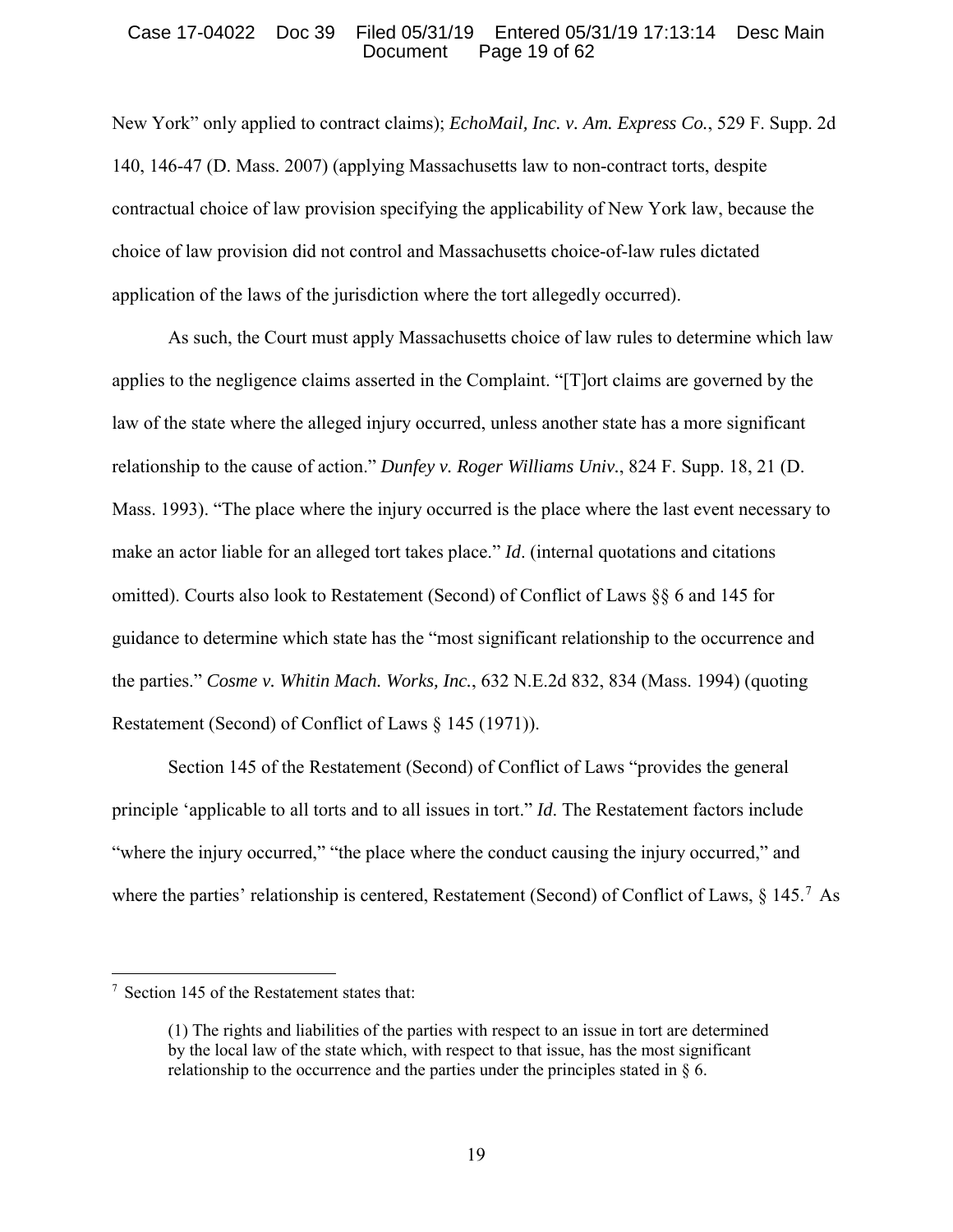## Case 17-04022 Doc 39 Filed 05/31/19 Entered 05/31/19 17:13:14 Desc Main Page 20 of  $62$

noted in Restatement (Second) of Conflict of Laws § 145, the Court also must consider the "choice influencing factors" found in Section 6 of the Restatement (Second) of Conflict of Laws when analyzing a choice-of-law issue. *See Cosme*, 632 N.E.2d at 835 n.6. Section 6(2) provides that the "factors relevant to the choice of the applicable rule of law include (a) the needs of the interstate and international systems, (b) the relevant policies of the forum, (c) the relevant policies of other interested states and the relative interests of those states in the determination of the particular issue, (d) the protection of justified expectations, (e) the basic policies underlying the particular field of law, (f) certainty, predictability and uniformity of result, and (g) ease in the determination and application of the law to be applied." *St. Paul Fire & Marine Ins. Co. v. Birch, Stewart, Kolasch & Birch, LLP*, 233 F. Supp. 2d 171, 176–77 (D. Mass. 2002) (quoting Restatement (Second) of Conflict of Laws § 6(2)).

In this case, although the "domicil, residence, nationality, place of incorporation and place of business of the parties" factor is split among various jurisdictions, on balance, the relevant factors under § 145 of the restatement favor application of Massachusetts law as the relationship between the parties was centered in Massachusetts and the acts alleged in the

(a) the place where the injury occurred,

 $\overline{a}$ 

- (b) the place where the conduct causing the injury occurred,
- (c) the domicil, residence, nationality, place of incorporation and place of business of the parties, and
- (d) the place where the relationship, if any, between the parties is centered.

Restatement (Second) of Conflict of Laws § 145.

<sup>(2)</sup> Contacts to be taken into account in applying the principles of  $\S 6$  to determine the law applicable to an issue include:

These contacts are to be evaluated according to their relative importance with respect to the particular issue.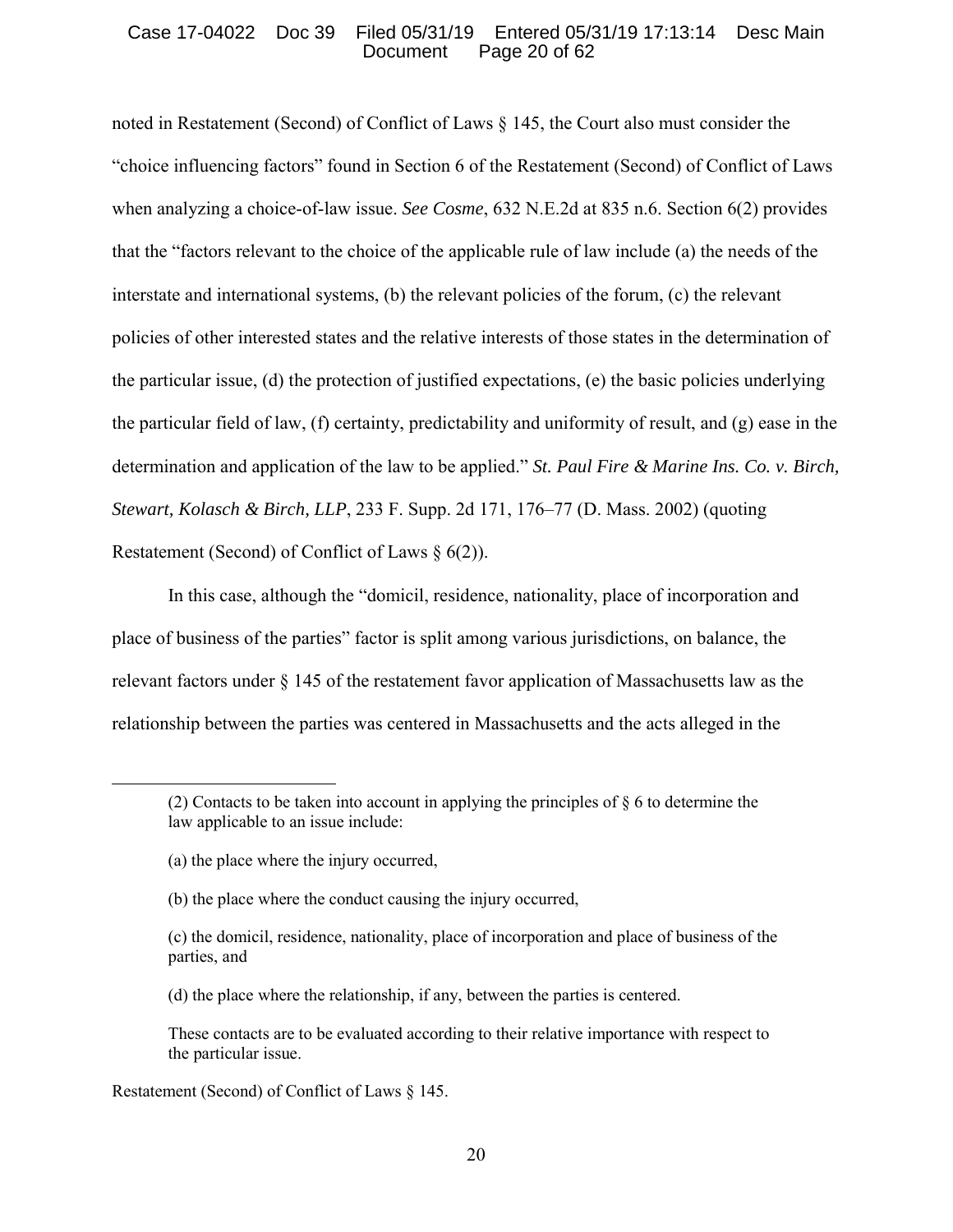# Case 17-04022 Doc 39 Filed 05/31/19 Entered 05/31/19 17:13:14 Desc Main Page 21 of  $62$

Complaint occurred primarily in Massachusetts, where GlassHouse's principal place of business was located. The Marsh representatives responsible for the Policy and Tail procurement were based in Massachusetts, even though Marsh's principal place of business is New York. Wellington is a foreign corporation with a principal place of business in Toronto, Ontario, Canada, which did business in Massachusetts with GlassHouse, pursuant to a credit agreement containing a clause requiring the application of Massachusetts law. Accordingly, tort-based claims in this matter are more appropriately governed by Massachusetts law, which is the jurisdiction with the most significant relationship to the tort claims and the parties involved with respect to those claims.

With respect to the Chapter 93A and related Chapter 176D claims, the parties do not specifically address applicable choice of law and appear to assume that Massachusetts law governs those claims. The Court will, therefore, apply Massachusetts law regarding Count III of the Complaint. $8$ 

# **C. Breach of Contract (Count I)**

 $\overline{a}$ <sup>8</sup> To the extent the Court is required to reach this this issue, the Court rules that Massachusetts law is the appropriate law to apply to Count III. Generally, the choice-of-law analysis for Chapter 93A claims centers on whether the claim is analogous to a tort or a contract claim, *see Crellin Techs., Inc. v. Equipmentlease Corp.*, 18 F.3d 1, 11 (1st Cir. 1994) ("hold[ing] that, at minimum, when a chapter 93A claim and the requested remedy are highly analogous to a tort claim and remedy, the chapter 93A claim should be considered as a tort for choice-of-law purposes."); *Northeast Data Sys., Inc. v. McDonnell Douglas Comput. Sys. Co.*, 986 F.2d 607, 609 (1st Cir. 1993) (determining that a Chapter 93A claim may trigger a contractual conflicts analysis where it is essentially an "embroidered" contract claim), and whether the actionable conduct took place "primarily and substantially" in Massachusetts, *see Paradigm BioDevices, Inc. v. Viscogliosi Bros., LLC*, 842 F. Supp. 2d 661, 669 (S.D.N.Y. 2012) (applying Massachusetts law). The conduct which the Plaintiffs allege violates Chapter 93A, and by extension Chapter 176D, is a mix of tort and contract claims, which sounds more in tort than contract, and the relationship between the parties and the acts alleged in the Complaint occurred primarily in Massachusetts. As such, similar to the negligence claim, the Court would find that Massachusetts has a "substantial relationship" to the transaction and a materially greater interest than New York with respect to a tort claim and, therefore, Massachusetts law appropriately applies.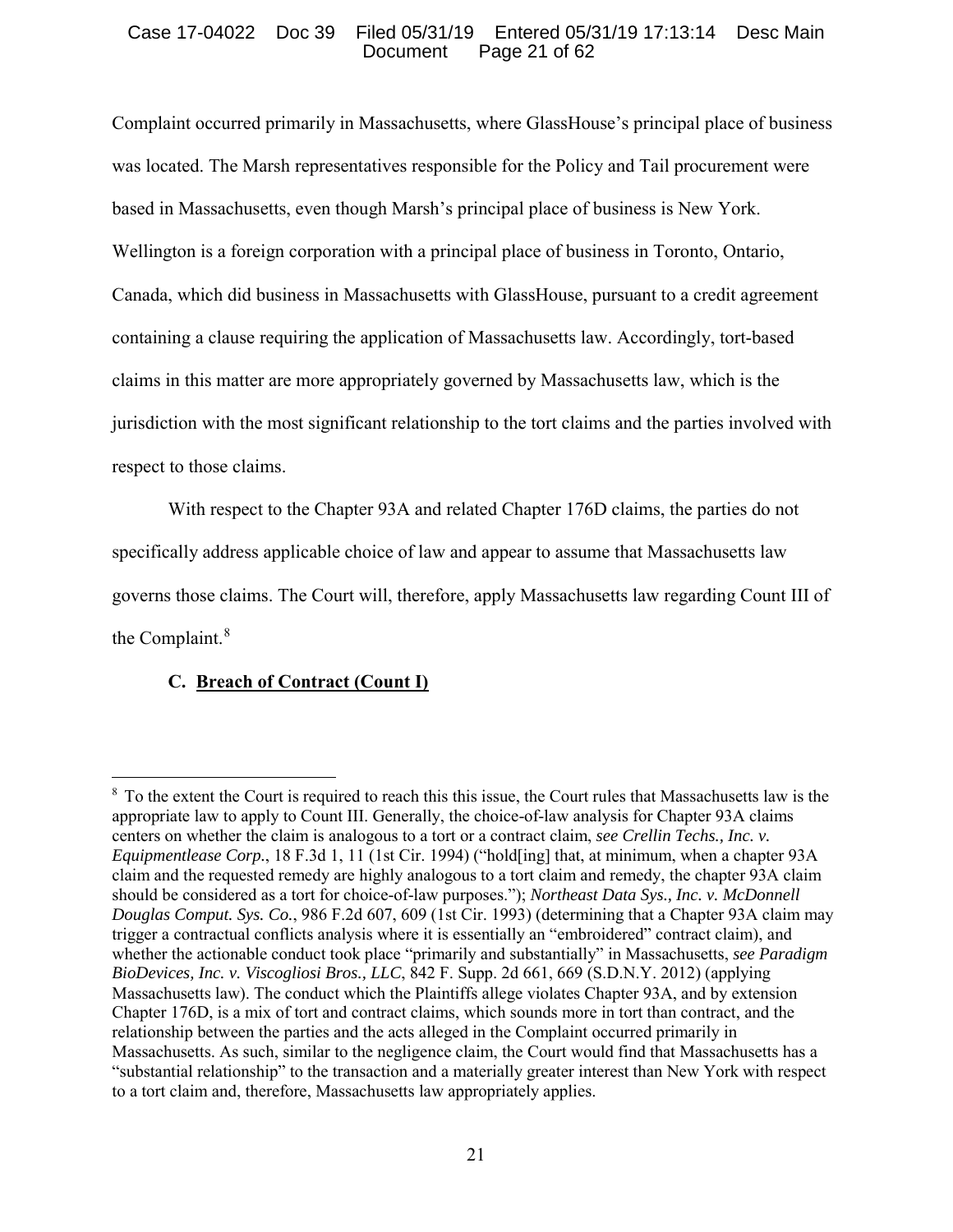The Plaintiffs allege that Marsh breached the Engagement Agreement by:

(a) reducing the Policy coverage limits without authorization; and

(b) failing to

(1) advise GlassHouse or Wellington that binding the Tail would affect the \$15 million limits of liability for claims asserted between April 11, 2014 and the Initial Policy End Date;

(2) use best efforts to place insurance for GlassHouse, after GlassHouse authorized Marsh to bind certain coverage for it;

(3) assist GlassHouse in assessing its risks and in developing insurance specifications which Marsh would submit to insurers;

(4) assist GlassHouse in evaluating the options received from insurers;

(5) deliver confirmation of coverage once it was placed;

(6) review policies and endorsements for conformity with the agreed upon coverage;

(7) provide coverage summaries;

(8) evaluate coverage applicability on Marsh placed business.

Compl. ¶ 120. The Plaintiffs further allege that Marsh violated the covenant of good faith and fair dealing inherent in the contract by procuring the Tail coverage in a manner that reduced, rather than enhanced, coverage available under the Policy. *Id.* at ¶ 121.

The Plaintiffs also argue Wellington is entitled to recover for breach of contract against Marsh as a third party beneficiary because the unauthorized reduction in liability coverage by Marsh damaged both the insured party, GlassHouse, and the intended beneficiaries, the Trustee and Wellington, by: (i) frustrating their efforts to settle their claims against the Directors and Officers for a significantly greater recovery and forcing them to file suit against AIG to obtain redress because of its refusal to honor the original \$15 million Policy limit; (ii) diminishing the value of the Estate's potential claims against the Directors and Officers; and (iii) reducing the available Side B(i) coverage for the claims against the Debtor in the bankruptcy. Further, the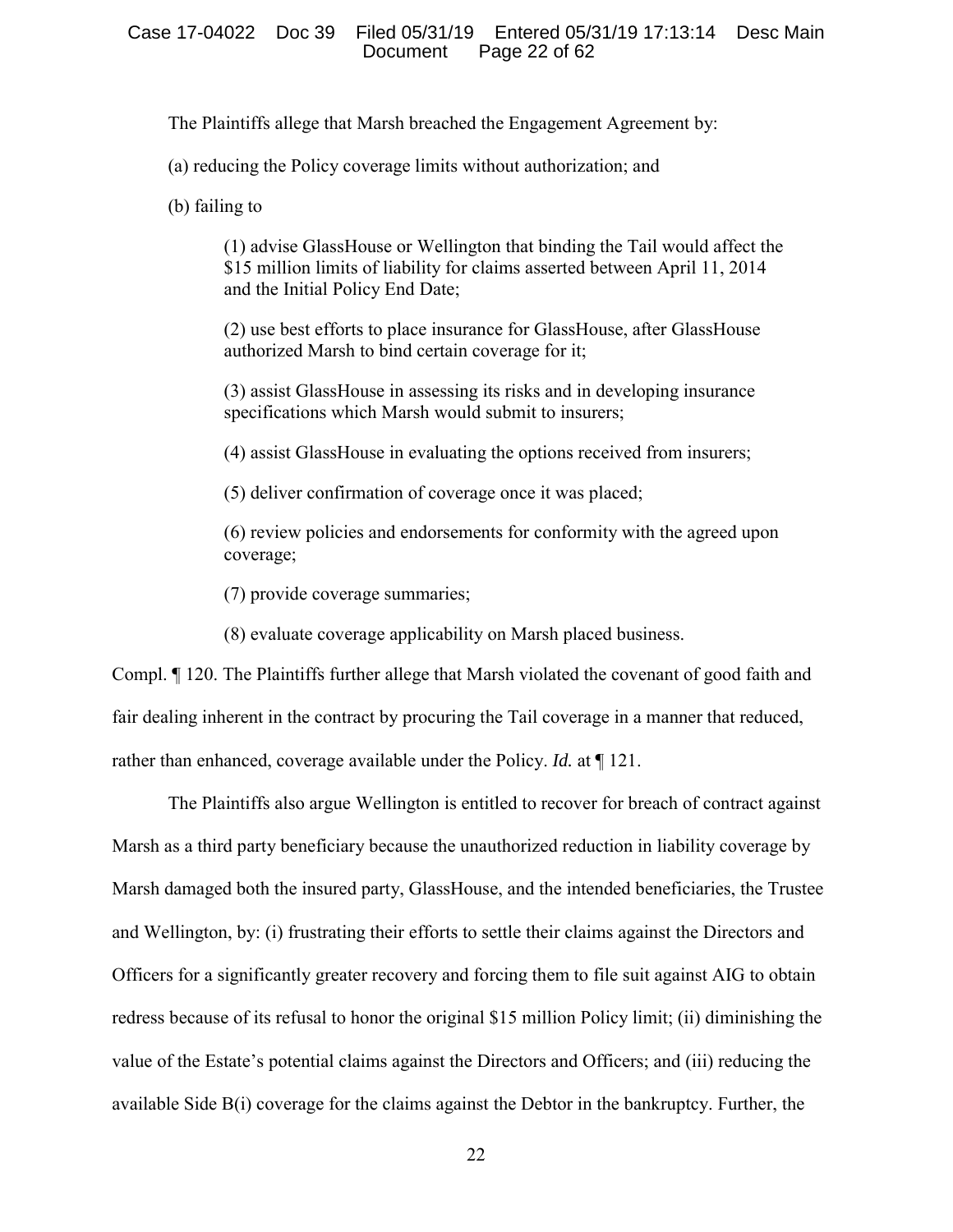#### Case 17-04022 Doc 39 Filed 05/31/19 Entered 05/31/19 17:13:14 Desc Main Page 23 of  $62$

Plaintiffs argue that Marsh's actions resulted in a reduction of the value of Wellington's collateral. The Plaintiffs assert that, if Marsh hadn't acted to bind the Tail, the Plaintiffs would have had the benefit of an additional \$10 million of coverage to satisfy claims against the Insureds filed by Wellington and the Estate.

Marsh argues that the breach of contract claim fails because the Complaint lacks factual allegations to support that Wellington is a "third-party beneficiary" entitled to bring direct claims against Marsh under either the Engagement Agreement or Policy because Wellington is a "complete stranger to both." Def. Br. 1. It is undisputed that Wellington is not a named party to the Engagement Agreement. Additionally, Marsh asserts that Wellington is neither a named additional insured nor named beneficiary of the Policy and that there is no language in the contract or other circumstances alleged relative to the history between the parties that would support an inference that Wellington was an intended third-party beneficiary of the Engagement Agreement or the Policy.

Marsh claims that the Trustee and Wellington, to the extent Wellington could establish that it was a third party beneficiary entitled to enforce the Engagement Agreement, also have failed to plead plausible claims for breach of contract and negligence because there are insufficient allegations that Marsh's conduct in reducing the Policy coverage for claims asserted between April 11, 2014 and the Initial Policy End Date caused damage to either the Debtor or Wellington. Marsh asserts that the Estate and Wellington alleged only that they possessed potential (now settled) claims against insureds under the Policy and that is not enough to set forth a facially plausible claim. Instead, Marsh contends the Trustee must have pleaded facts demonstrating that there was a claim by the Debtor against its Directors and Officers that resulted in a "Loss" on the part of the Directors and Officers for which AIG denied coverage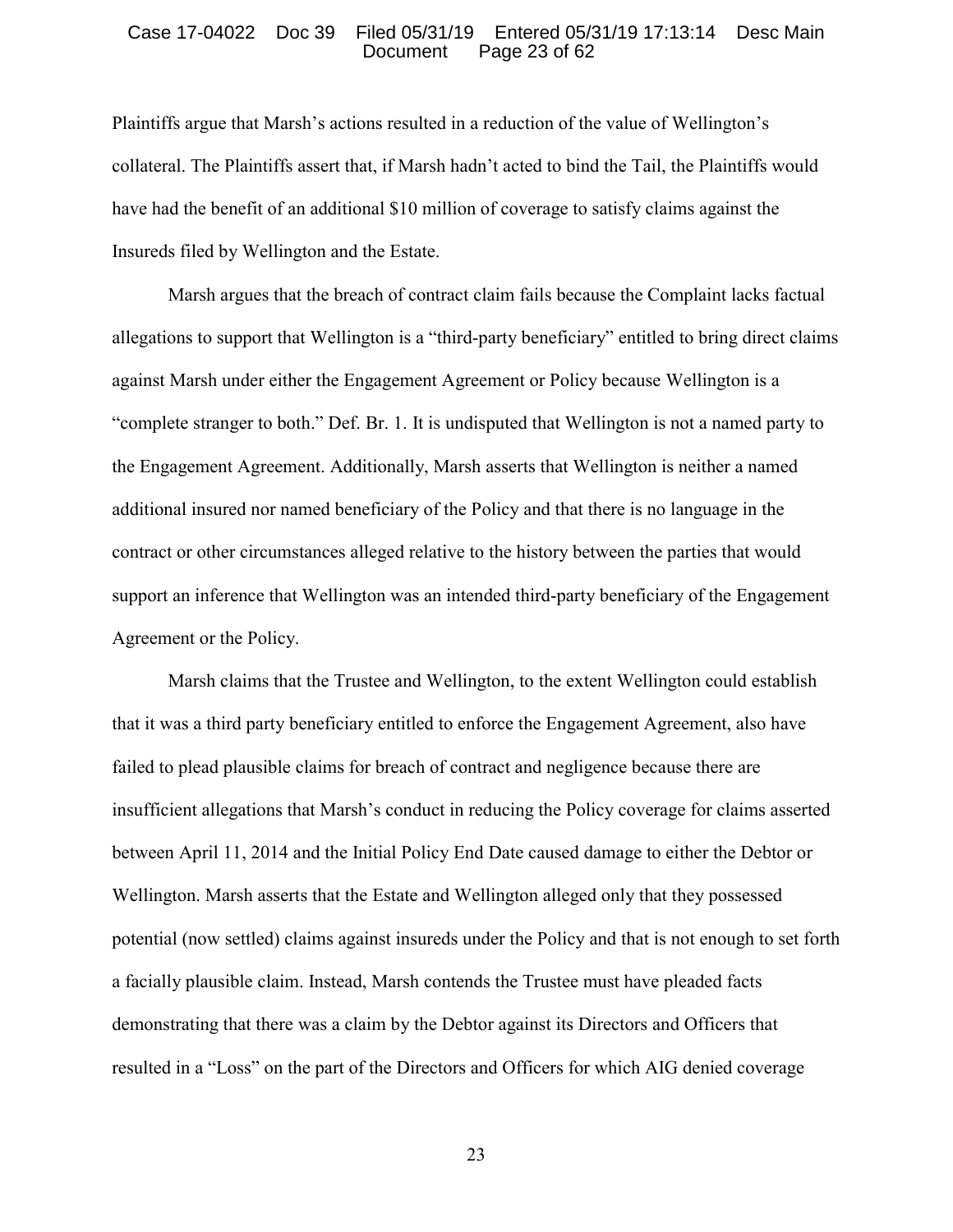## Case 17-04022 Doc 39 Filed 05/31/19 Entered 05/31/19 17:13:14 Desc Main Page 24 of  $62$

above \$5 million, because of the reduction in the Policy's limits. Marsh states that, without such damages allegations, the breach of contract (and negligence) claims must fail. Marsh asserts that, at the time of the filing of the Complaint, any claims against the Directors and Officers are either time barred or the subject of releases given by Wellington and the Trustee on behalf of the Estate in the Settlement. Further, Marsh argues that the Trustee's related damages theory attempting to link Marsh's conduct to a diminution in the Debtor's indemnification rights under the Policy's Side B coverage similarly must fail, because the Complaint does not allege a specific payment by GlassHouse to a third-party claimant or to the Directors and Officers for which GlassHouse has not been indemnified.

As discussed in the choice of law analysis, *supra*, the elements of a breach of contract claim under New York law are: " $(1)$  a contract;  $(2)$  performance of the contract by one party;  $(3)$ breach by the other party; and (4) damages." *First Inv'rs Corp. v. Liberty Mut. Ins. Co.*, 152 F.3d 162, 168 (2d Cir. 1998).<sup>9</sup> In order to recover for breach of contract as a third party beneficiary, the alleged beneficiary must demonstrate that the parties to the contract intended to confer a benefit on it. *See Subaru Distrib. Corp.*, 425 F.3d at 124. The Court of Appeals for the Second Circuit has recognized that the Restatement (Second) of Contracts has been adopted by New York courts as being a correct statement of New York law regarding whether a third party is an intended (as opposed to incidental) beneficiary of a contract. *Id.* ("The New York Court of

<sup>&</sup>lt;sup>9</sup> In addition to their breach of contract claims, the Plaintiffs have alleged breach of the implied covenant of good faith and fair dealing as a component of the breach of contract claim. Under New York law, "implicit in every contract is a promise of good faith and fair dealing which is breached when a party acts in a manner that, although not expressly forbidden by any contractual provision, would deprive the other party of the right to receive the benefits under their agreements." *See Skillgames, LLC v. Brody*, 767 N.Y.S.2d 418, 423 (N.Y. App. Div. 2003). As the breach of the implied covenant claim is premised on the same set of facts as those underlying a claim for breach of contract, such claim rises and falls with the breach of contract claim in this matter.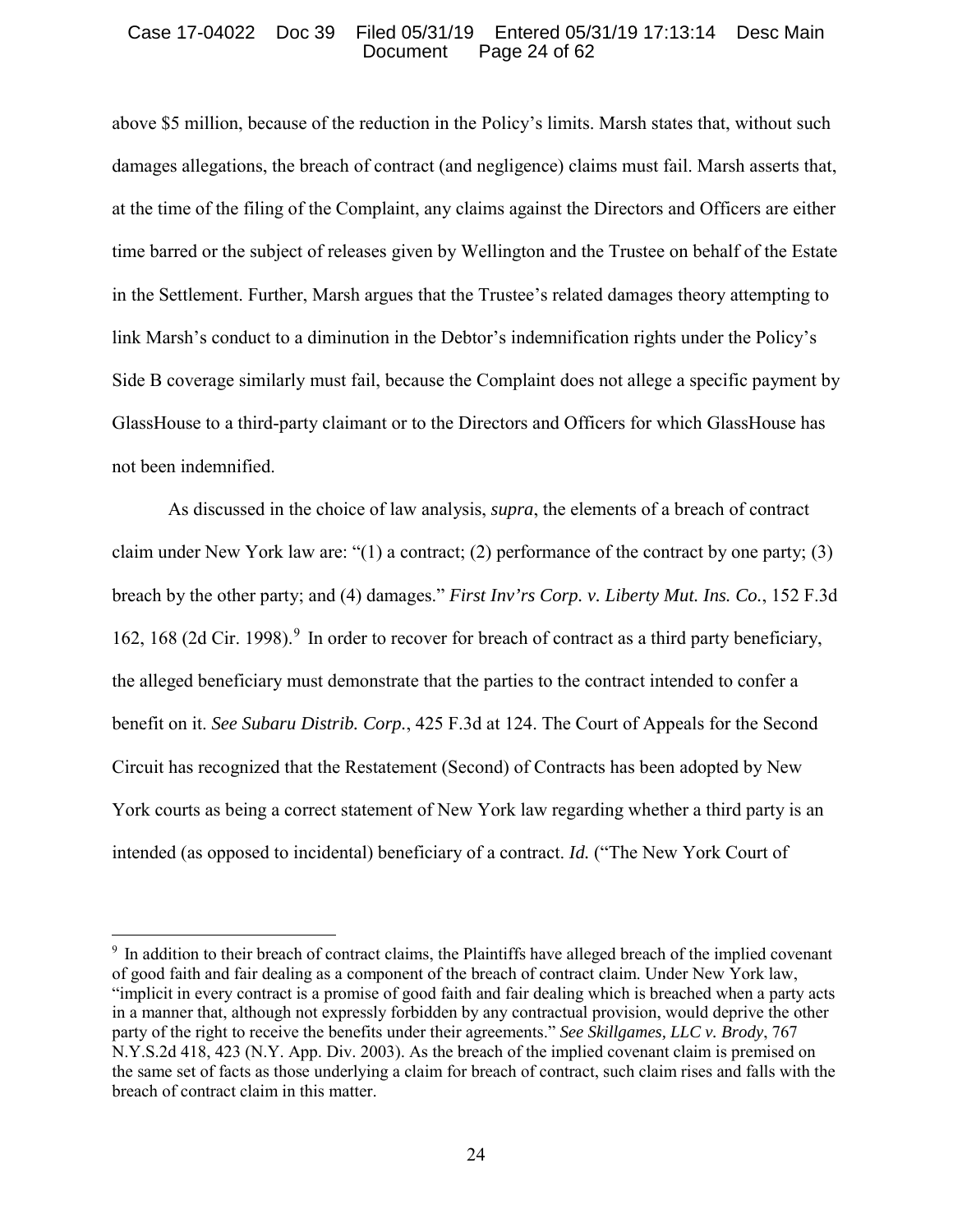## Case 17-04022 Doc 39 Filed 05/31/19 Entered 05/31/19 17:13:14 Desc Main Page 25 of  $62$

Appeals has adopted Restatement (2d) of Contracts § 302 as an accurate statement of New York third-party-beneficiary law.") (citations omitted). Section 302 of the restatement defines an "intended beneficiary" as follows:

(1) Unless otherwise agreed between promisor and promisee, a beneficiary of a promise is an intended beneficiary if recognition of a right to performance in the beneficiary is appropriate to effectuate the intention of the parties and either (a) the performance of the promise will satisfy an obligation of the promisee to pay money to the beneficiary; or (b) the circumstances indicate that the promisee intends to give the beneficiary the benefit of the promised performance. (2) An incidental beneficiary is a beneficiary who is not an intended beneficiary.

Restatement (Second) of Contracts § 302; *see also Trans–Orient Marine Corp.*, 925 F.2d at 573 (concluding that "[a]n intended third party beneficiary will be found when it is appropriate to recognize a right to performance in the third party and the circumstances indicate that the promisee intends to give the third party the benefit of the promised performance."). Further, under the test outlined in the Restatement (Second) of Contracts and followed by New York courts, a plaintiff claiming third party beneficiary status must allege: "(1) the existence of a valid and binding contract between other parties, (2) that the contract was intended for his benefit and (3) that the benefit to him is sufficiently immediate, rather than incidental, to indicate the assumption by the contracting parties of a duty to compensate him if the benefit is lost." *Fishbein v. Miranda*, 670 F. Supp. 2d 264, 274 (S.D.N.Y. 2009), *aff'd sub nom. Silverman v. Teamsters Local 210 Affiliated Health & Ins. Fund*, 761 F.3d 277 (2d Cir. 2014).

When recognizing a third party's right to enforce a contract, New York courts look to whether "no one other than the third party can recover if the promisor breaches the contract or that the language of the contract otherwise clearly evidences an intent to permit enforcement by the third party, as by fixing the rate or price at which the third party can obtain services or goods, even though there was no duty of the promisee to the third party." *Fourth Ocean Putnam Corp.*, 485 N.E.2d at 212 (internal citations omitted). If there is no clear intent evidenced in the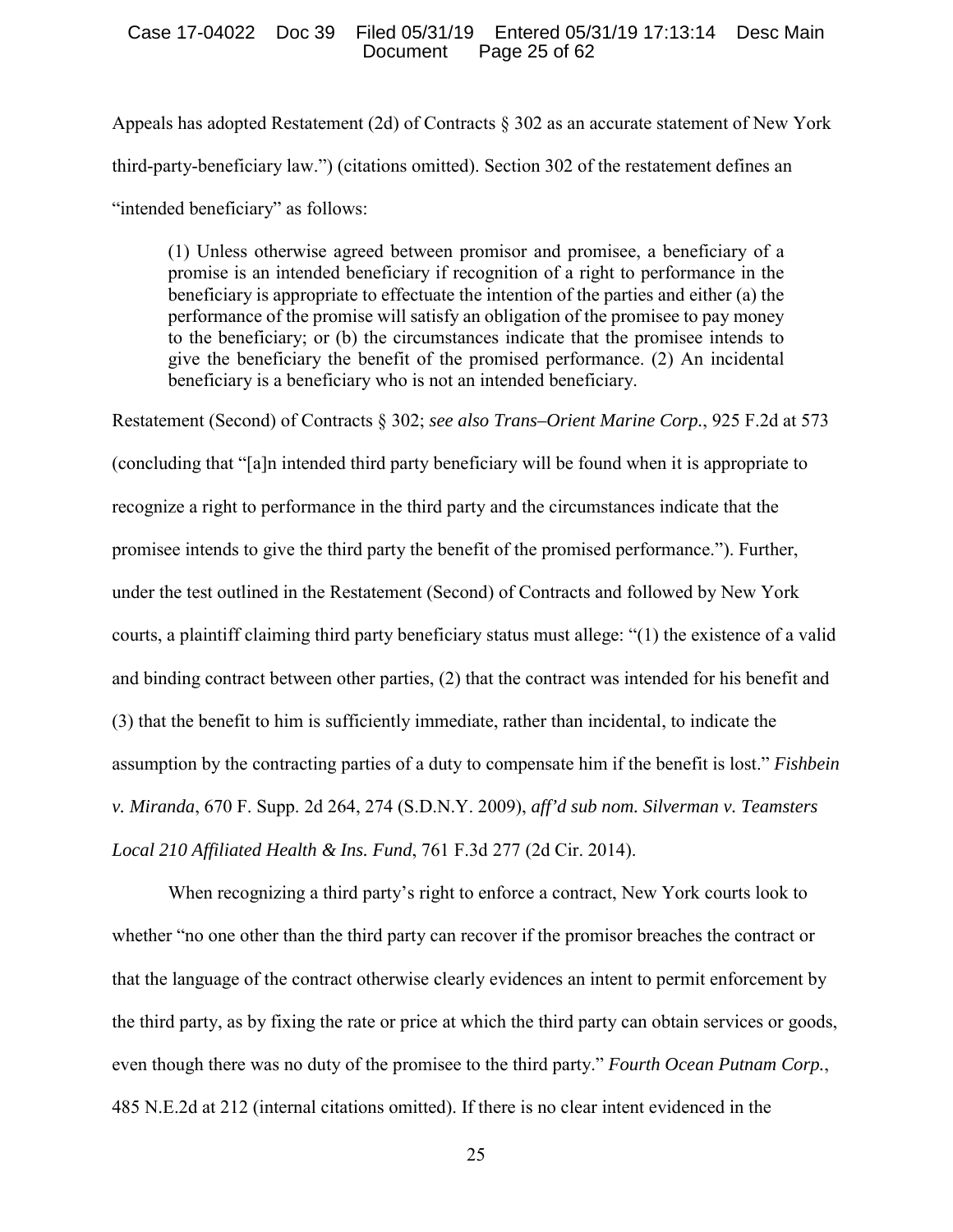## Case 17-04022 Doc 39 Filed 05/31/19 Entered 05/31/19 17:13:14 Desc Main Page 26 of  $62$

language of the contract, "[t]here is considerable dispute concerning whether it is appropriate to consider extrinsic evidence" regarding third-party beneficiary status. *Piccoli A/S v. Calvin Klein Jeanswear Co.*, 19 F. Supp. 2d 157, 164, n.41 (S.D.N.Y. 1998) (citations omitted); *compare Subaru Distribs. Corp.*, 425 F.3d at 124 (quoting Restatement (2d) of Contracts § 302, Reporter's Note, comment a, and stating that "'[a] court in determining the parties' intention should consider the circumstances surrounding the transaction as well as the actual language of the contract.'") *with Synovus Bank*, 487 F. Supp. 2d at 368 (stating that "New York law requires that the parties' intent to benefit a third-party be shown on the face of the contract."). Recognizing the dispute, coupled with the fact that "it is well-settled that the obligation to perform to the third-party beneficiary need not be expressly stated in the contract," *Trans–Orient Marine Corp.*, 925 F.2d at 573 and the restatement's express language, the Court will carefully consider whether allegations proffered regarding surrounding circumstances could support a plausibly pleaded third party beneficiary claim in the present case. Here, the parties disagree as to whether the Plaintiffs have alleged facts sufficient to demonstrate the existence of an enforceable contract between Marsh and Wellington as a third party beneficiary or whether the Plaintiffs were damaged by Marsh's conduct, and neither party has cited case law in support of their respective positions that specifically align with the facts of this case.

# **1.** *Wellington's Third Party Beneficiary Breach of Contract Claim*

# a. At the Limit of Reasonably Drawn Inferences, Wellington's Allegations are Sufficient to Survive a Motion to Dismiss Regarding Its Third Party Beneficiary Claim

 There is no contention that Wellington is the only party that could recover from the agreement, so the question is whether the language and circumstances of the contract "otherwise clearly evidences an intent to permit enforcement by the third party, . . . even though there was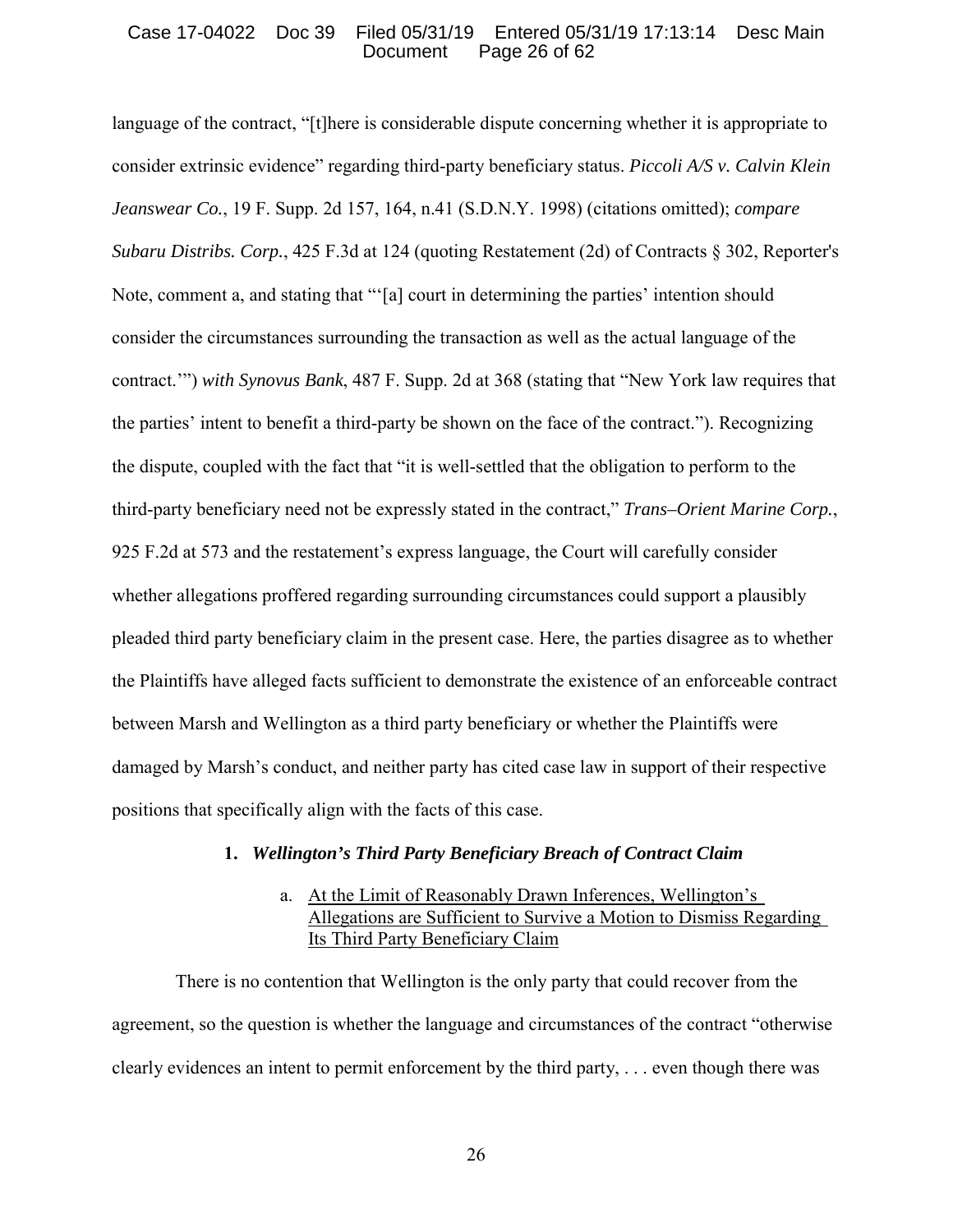## Case 17-04022 Doc 39 Filed 05/31/19 Entered 05/31/19 17:13:14 Desc Main Page 27 of 62

no duty of the promisee to the third party." *Fourth Ocean Putnam Corp.*, 485 N.E.2d at 212.

The intent of the contracting parties is the central inquiry in determining whether a nonparty may maintain an action as a third-party beneficiary. *See, e.g., Katz v. Pershing, LLC*, 672 F.3d 64, 73 (1st Cir. 2012) (applying New York law and stating that the contracting parties intent to benefit the third party is an "immutable requirement" of that jurisdiction's law regarding whether a party is a third-party beneficiary). Moreover, it is the promisee's expressed intent which determines whether the beneficiary is entitled to the benefits of the agreement. *Drake v*. *Drake*, 455 N.Y.S.2d 420, 422 (N.Y. App. Div. 1982) (holding "the intention of the promisee is of primary importance, since the promisee procured the promise by furnishing the consideration therefor.") "To create a third party right to enforce a contract, 'the language of the contract' must 'clearly evidence[ ] an intent to permit enforcement by the third party[.]'" *Consol. Edison, Inc. v. Ne. Utilities*, 426 F.3d 524, 528 (2d Cir. 2005) (quoting *Fourth Ocean Putnam Corp.*, 485 N.E.2d at 212). Many courts interpreting New York law do not look beyond the language of the contract. *See, e.g.*, *Synovus Bank*, 487 F. Supp. 2d at 368 ("While the third-party beneficiary does not have to establish that it is explicitly mentioned in the contract, New York law requires that the parties' intent to benefit a third-party be shown on the face of the contract."); *see also Cauff, Lippman & Co.*, 807 F. Supp. at 1020.

Other courts look beyond the language of the contract in appropriate circumstances. *Anwar v. Fairfield Greenwich Ltd.*, 728 F. Supp. 2d 372, 418 (S.D.N.Y. 2010) ("In determining whether there is an intended third party beneficiary, courts should look first at the contractual language itself . . . and where appropriate the surrounding circumstances.") (quotations and citations omitted); *see also Levin v. Tiber Holding Corp.,* 277 F.3d 243, 249 (2d Cir. 2002) ("'Where the terms of the contract necessarily require the promisor to confer a benefit upon a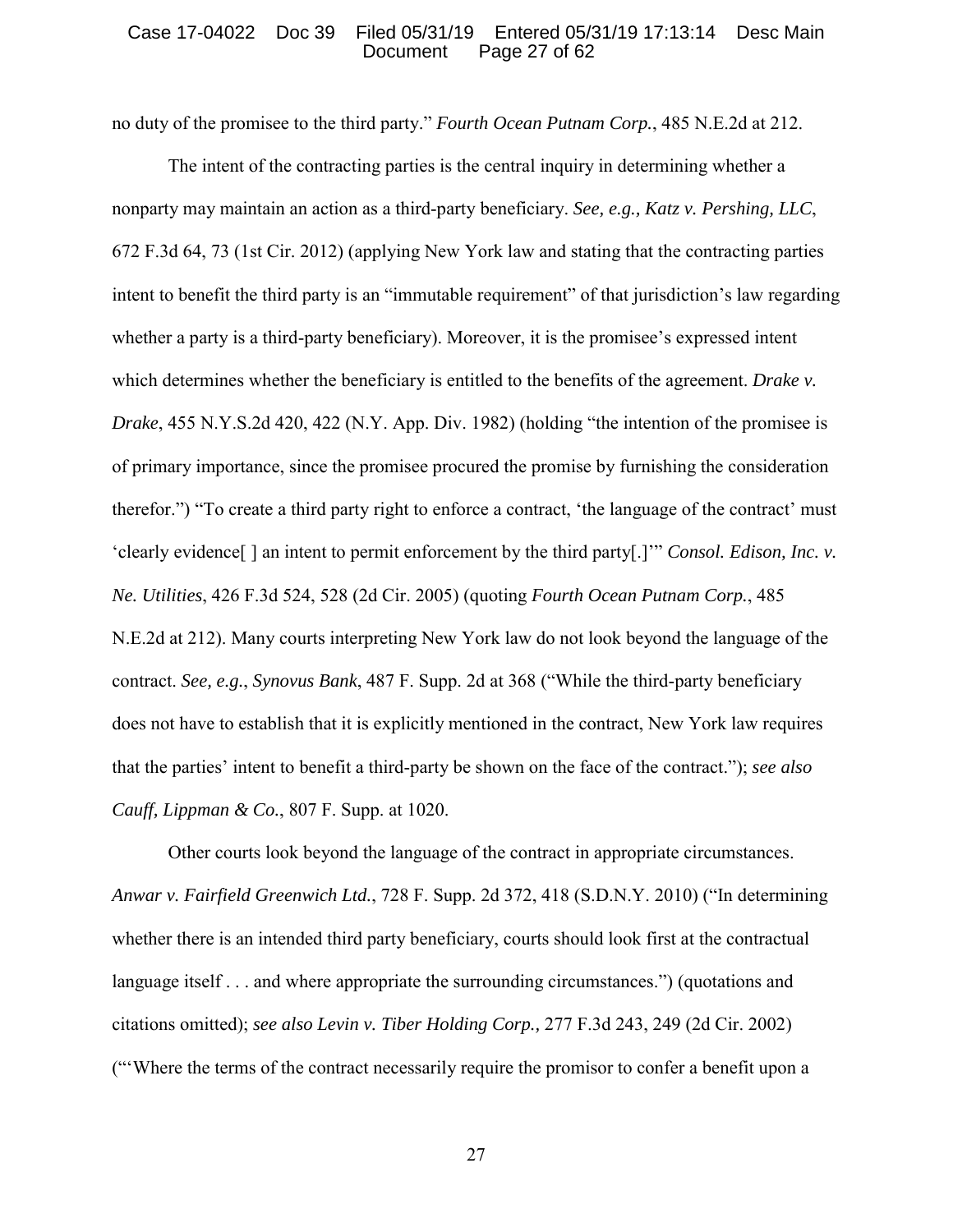## Case 17-04022 Doc 39 Filed 05/31/19 Entered 05/31/19 17:13:14 Desc Main Page 28 of 62

third person, then the contract contemplates a benefit to that third person, and this is ordinarily sufficient to justify third-party-beneficiary enforcement of the contract, even though the contract also works to the advantage of the immediate parties thereto.'") (quoting 22 N.Y. Jur. 2d Contracts § 304); *Trans-Orient Marine Corp.*, 925 F.2d at 573 (holding that "it is permissible for the court to look at the surrounding circumstances as well as the agreement" and finding that party became a third party beneficiary of promise of forbearance "albeit tacitly"). "[W]here a provision in a contract expressly negates enforcement by third parties, that provision is controlling." *Morse/Diesel, Inc. v. Trinity Indus., Inc.*, 859 F.2d 242, 249 (2d Cir. 1988); *see also Mendel v. Henry Phipps Plaza W., Inc.*, 844 N.E.2d 748, 751 (N.Y. 2006) (concluding that plaintiffs lack standing to bring third party beneficiary action because the agreement at issue "explicitly negates any intent to permit its enforcement by third parties"). However, where there is no stated intent one way or another, a contract "does not necessarily preclude proof that unnamed third-party beneficiaries were intended to be benefited." *Newin Corp. v. Hartford Acc. & Indem. Co.*, 333 N.E.2d 163, 168 (N.Y. 1975) (determining in a case involving indemnity bonds that the "mere absence in a contract of any provision either excluding or including such coverage does not necessarily preclude proof that unnamed third-party beneficiaries were intended to be benefited"); *see also Bayerische Landesbank*, 692 F.3d at 53.

While there is no specific clause in the Engagement Agreement permitting enforcement by parties damaged by the wrongful conduct of GlassHouse's Directors and Officers, there is also no clause in the agreement that states that there may be no third party beneficiaries, such that Wellington is not necessarily precluded from proving that unnamed beneficiaries were intended to be benefited. *See, e.g., Newin Corp.*, 333 N.E.2d at 168 (noting that on the face of the pleadings "plaintiffs have sufficiently brought themselves within the class of third party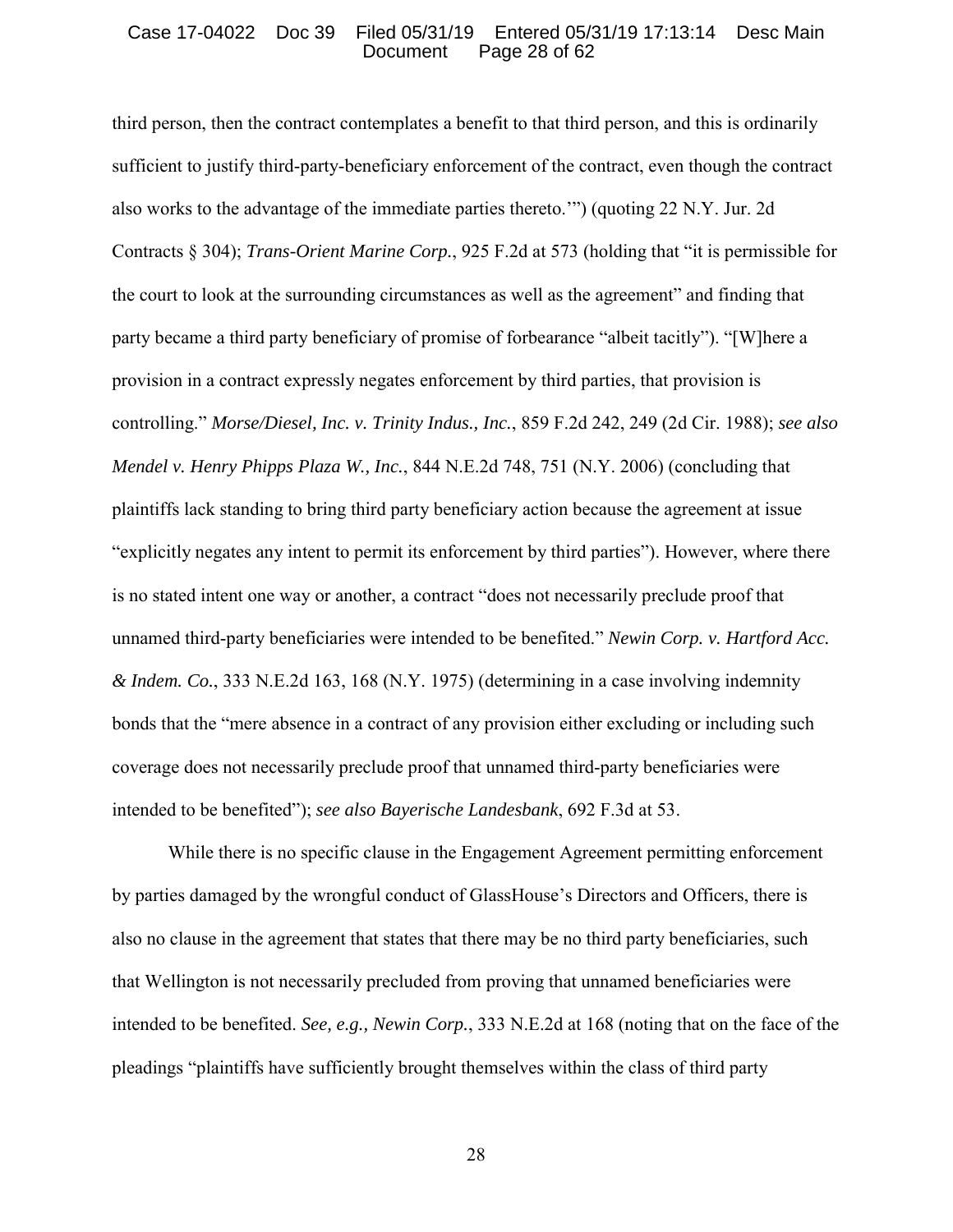## Case 17-04022 Doc 39 Filed 05/31/19 Entered 05/31/19 17:13:14 Desc Main Page 29 of 62

beneficiaries of the policies, though not named in the bonds") (internal quotations omitted).

"Among the circumstances to be considered is whether manifestation of the intention of the promisor and promisee is sufficient, in a contractual setting, to make reliance by the beneficiary both reasonable and probable." *Fourth Ocean Putnam*, 485 N.E.2d at 212 (quotations omitted).

In cases where New York courts have determined that a third party claimant may assert claims on its own behalf in the context of an insurance broker failing to properly procure insurance, the claimant was known to the insurance agent or there were other circumstances where the intent to benefit the third party was unequivocal. *See Dominion Fin. Corp. v. Asset Indem. Brokerage Corp.*, 874 N.Y.S.2d 115, 116 (N.Y. App. Div. 2009) (holding that a plaintiff in "action against an insurance broker for failure to properly procure insurance . . . alleged facts sufficient to demonstrate that it was an intended beneficiary not only of the surety coverage procured by defendant, in which it was so named, but also of defendant's agreement with its client to procure the surety coverage"); *Multibank, Inc. v. Access Glob. Capital LLC*, No. 650637, 2017 WL 162282, at \*9 (N.Y. Sup. Ct. Jan. 9, 2017) (finding that it was "undisputed that [plaintiff] was meant to benefit from the Policy because it is named as an additional insured."); *but see Griffin v. DaVinci Dev., LLC*, 845 N.Y.S.2d 97, 1002-03 (N.Y. App. Div. 2007) (where third-party plaintiff alleged that insurance broker was contracted by third-party defendant to obtain insurance for the third-party plaintiff and such plaintiff was provided certificates of liability insurance, causes of action asserted against insurance broker in a thirdparty complaint were not sufficiently pleaded because the third party plaintiff was not in privity of contract with the broker and failed to set forth sufficient allegations that there was "fraud, collusion, or other special circumstances" that would have enabled it to recover for its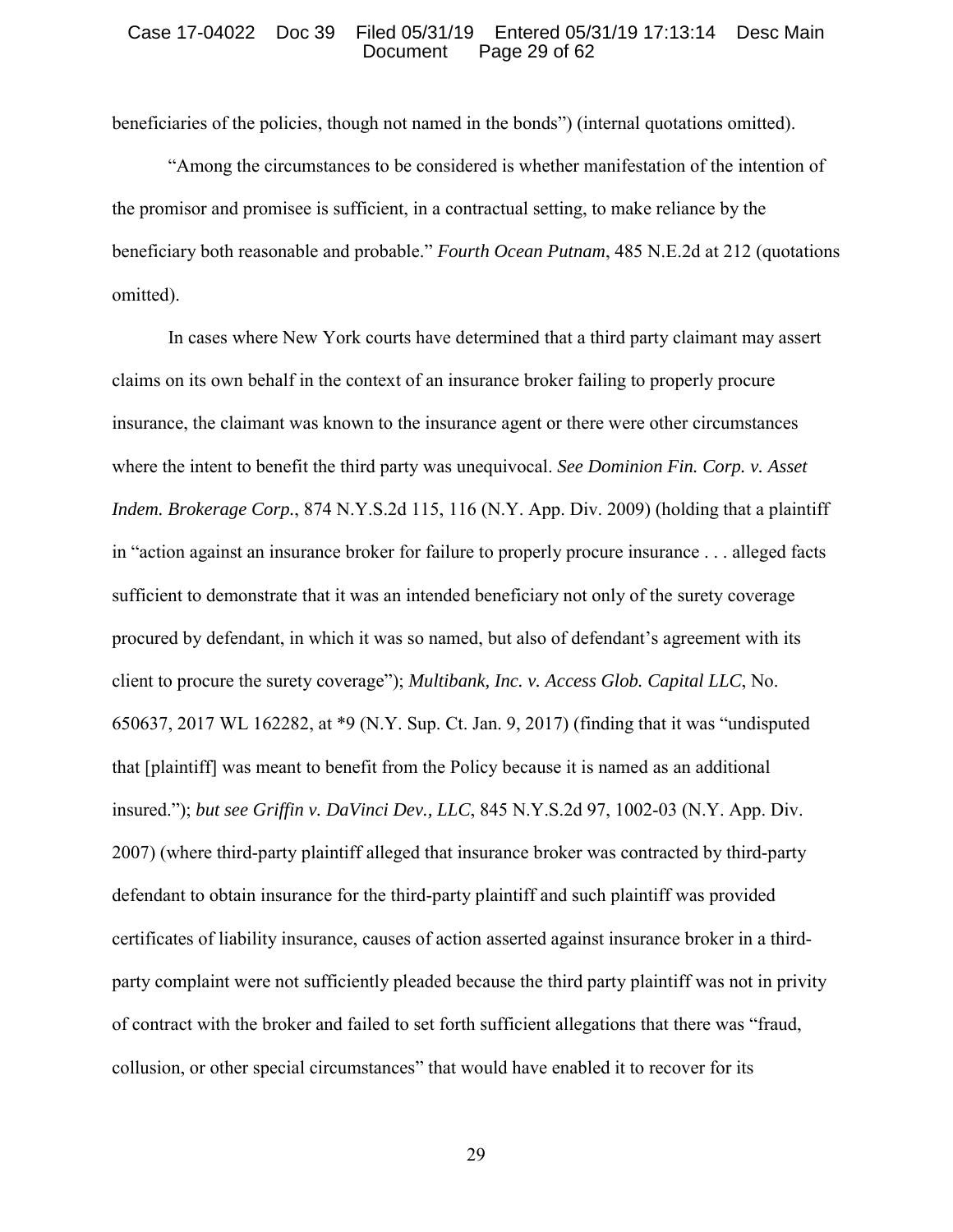## Case 17-04022 Doc 39 Filed 05/31/19 Entered 05/31/19 17:13:14 Desc Main Page 30 of 62

"pecuniary loss"); *Henry*, 496 N.Y.S.2d at 594 (in the context of failing to procure automobile insurance, finding that broker had no recognized duty to act apart from contract, and the "plaintiff's decedent was neither a party to the contract between the insurance agency and its client nor an intended beneficiary"). In *Dominion Financial Corp.*, the trial court found that the plaintiff had alleged sufficient facts to support its third party beneficiary claim where it was a named beneficiary with respect to the surety coverage procured by the insurance broker. *See Dominion*, 874 N.Y.S.2d at 116. Further, the broker "was aware, from the moment its client contacted it about procuring coverage, that plaintiff was the intended beneficiary of the coverage, and that plaintiff participated on its own behalf in discussions with [the broker] and its client about the coverage to be provided." *Id*.

In this case, Wellington appears to assert that even unknown potential holders of claims against GlassHouse or its Directors and Officers would constitute intended beneficiaries of the agreement between Marsh and GlassHouse that Marsh would procure appropriate coverage for GlassHouse. In support of this proposition, Wellington cites Massachusetts law. Pls. Opp. 22; *see, e.g., Flattery*, 489 N.E.2d at 1262 (applying Massachusetts law and determining in the context of a claim for failure to procure optional insurance coverage that the promisee "achieves . . . protection by entering into a contract the very object of which is the payment, in whole or in part, of judgments against him. The parties to the insurance policy, or, as in this case, to a contract to procure such a policy, intend the injured third-party judgment holder to benefit from their contract."). The Plaintiffs cite no case where New York law has been interpreted to extend third party beneficiary status, generally, to unknown claimants possessing claims that would have been insured under coverage that would have been in place had an insurance broker properly performed its obligations under an agreement to obtain insurance for an insured. New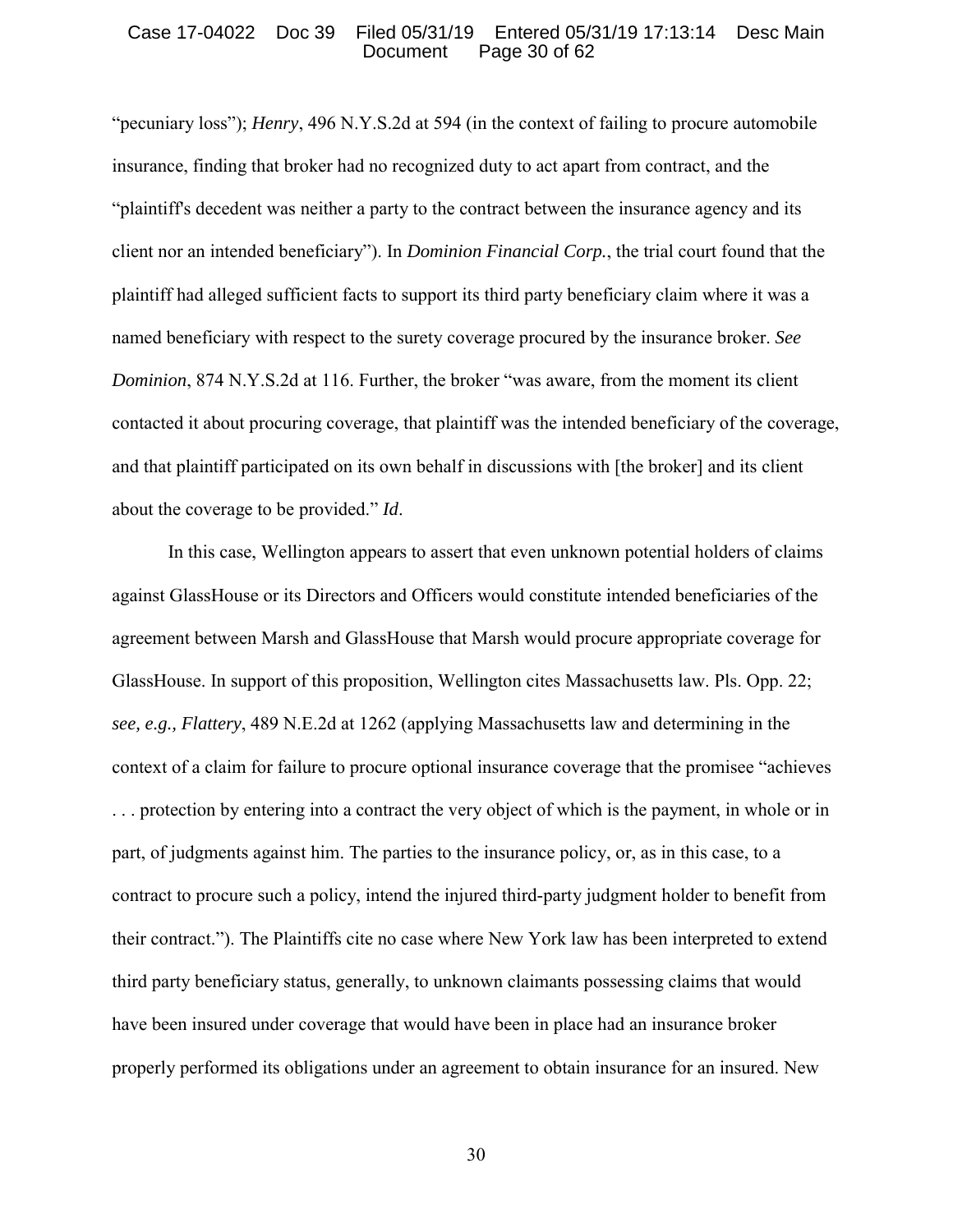# Case 17-04022 Doc 39 Filed 05/31/19 Entered 05/31/19 17:13:14 Desc Main Page 31 of 62

York courts have been reluctant to extend to third parties the right to bring breach of contract claims where those parties have not alleged a clear intent by the contracting parties to benefit a specific party known to the parties and an intention that that party could enforce the contract. *See Henry*, 496 N.Y.S.2d at 594 (applying New York law and concluding that "it has not been the policy of the courts in this state to extend the promisor's responsibility for the breach of a contract to perform professional services to those not parties to the contract"); *see also Ultramares Corp. v. Touche*, 174 N.E. 441, 445 (N.Y. 1931) (limiting liability of accounting professional in the absence of fraud or collusion, solely to the person who contracted for the performance).

Side A coverage under the Policy provides that "[t]his D&O Coverage Section shall pay the Loss of an Individual Insured of the Company arising from a Claim made against such Individual Insured for any Wrongful Act of such Individual Insureds." Ex. 2, D&O Coverage Section, ¶ 1; *see also* Compl. ¶ 33. The language of the Policy makes clear that the Policy was intended to benefit the Company and its Directors and Officers by providing defense and indemnification (to the extent of policy limits as reduced by defense costs) from and against the claims of third parties. $10$ 

 $\overline{a}$ 

<sup>&</sup>lt;sup>10</sup> Courts have not viewed D&O insurance policies as primarily benefiting injured third-parties, although indemnification is a component of the coverage. *See Ochs v. Lipson (In re First Cent. Fin. Corp.)*, 238 B.R. 9, 16 (Bankr. E.D.N.Y. 1999). In *In re First Central Financial Corp.*, the bankruptcy court stated for purposes of determining whether a D&O policy is estate property, that:

D&O policies are obtained for the protection of individual directors and officers. Indemnification coverage does not change this fundamental purpose. There is an important distinction between the individual liability and the reimbursement portions of a D&O policy. The liability portion of the policy provides coverage directly to officers and directors, insuring the individuals from personal loss for claims that are not indemnified by the corporation. Unlike an ordinary liability insurance policy, in which a corporate purchaser obtains primary protection from lawsuits, a corporation does not enjoy direct coverage under a D&O policy. It is insured indirectly for its indemnification obligations.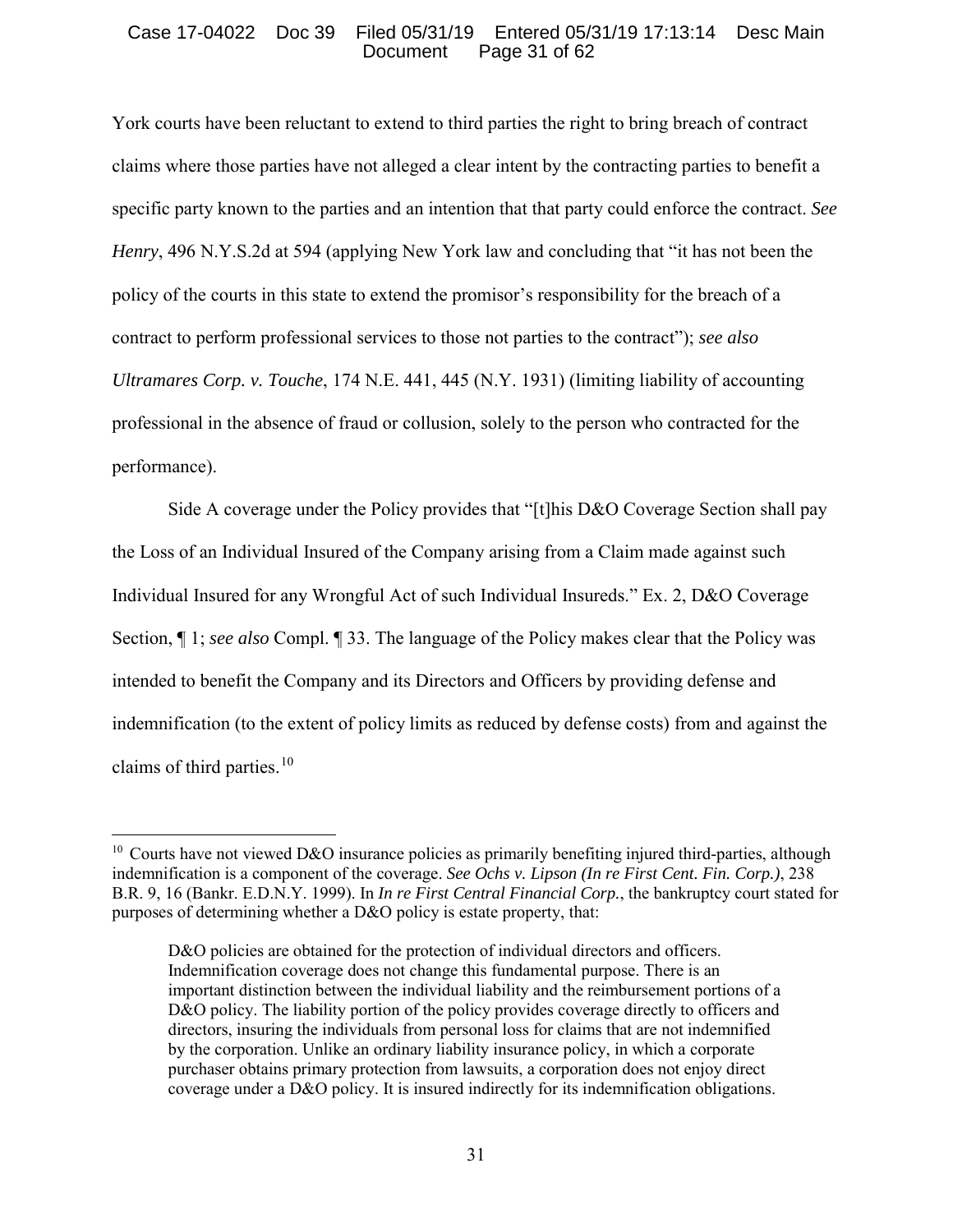## Case 17-04022 Doc 39 Filed 05/31/19 Entered 05/31/19 17:13:14 Desc Main Page 32 of 62

The Court does not interpret New York law to support a general intent to benefit unknown claimants in a contract such as the Engagement Agreement and, indeed, the Court recognizes that "[a]bsent clear contractual language evincing such intent, New York courts have demonstrated a reluctance to interpret circumstances to construe such an intent," *LaSalle Nat. Bank v. Ernst & Young LLP*, 729 N.Y.S.2d 671, 676 (N.Y. App. Div. 2001), but in this case the Plaintiffs have made allegations from which the Court might infer, in examining the surrounding circumstances, a specific intent by GlassHouse and Marsh to benefit Wellington in connection with the services to be provided by Marsh in obtaining the Tail even though neither the Engagement Agreement nor the Policy mentions Wellington and Wellington alleges no involvement in the drafting or negotiating of either document or the procurement of the Tail.

The Plaintiffs have alleged that Wellington and its potential claims became known to Marsh at the time that Glasshouse sought Marsh's services in connection with the Tail purchase because GlassHouse's Directors and Officers sought assurances from Marsh "that their insurance coverage would be sufficient to pay outstanding creditors," including Wellington, because the company was "near collapse," Compl. ¶¶ 56–57. At the time of seeking Marsh's guidance regarding coverage, GlassHouse understood Wellington would be suing it. *Id*. Additionally, at the time of GlassHouse's purchase of the Tail, GlassHouse informed Marsh that Wellington was in control of GlassHouse and had commenced secured party asset sales. This specific knowledge is alleged to be confirmed by an e-mail dated April 11, 2014, the same date the Tail was bound, in which an employee of Marsh states that an officer of GlassHouse confirmed that Wellington

In essence and at its core, a D&O policy remains a safeguard of officer and director interests and not a vehicle for corporate protection.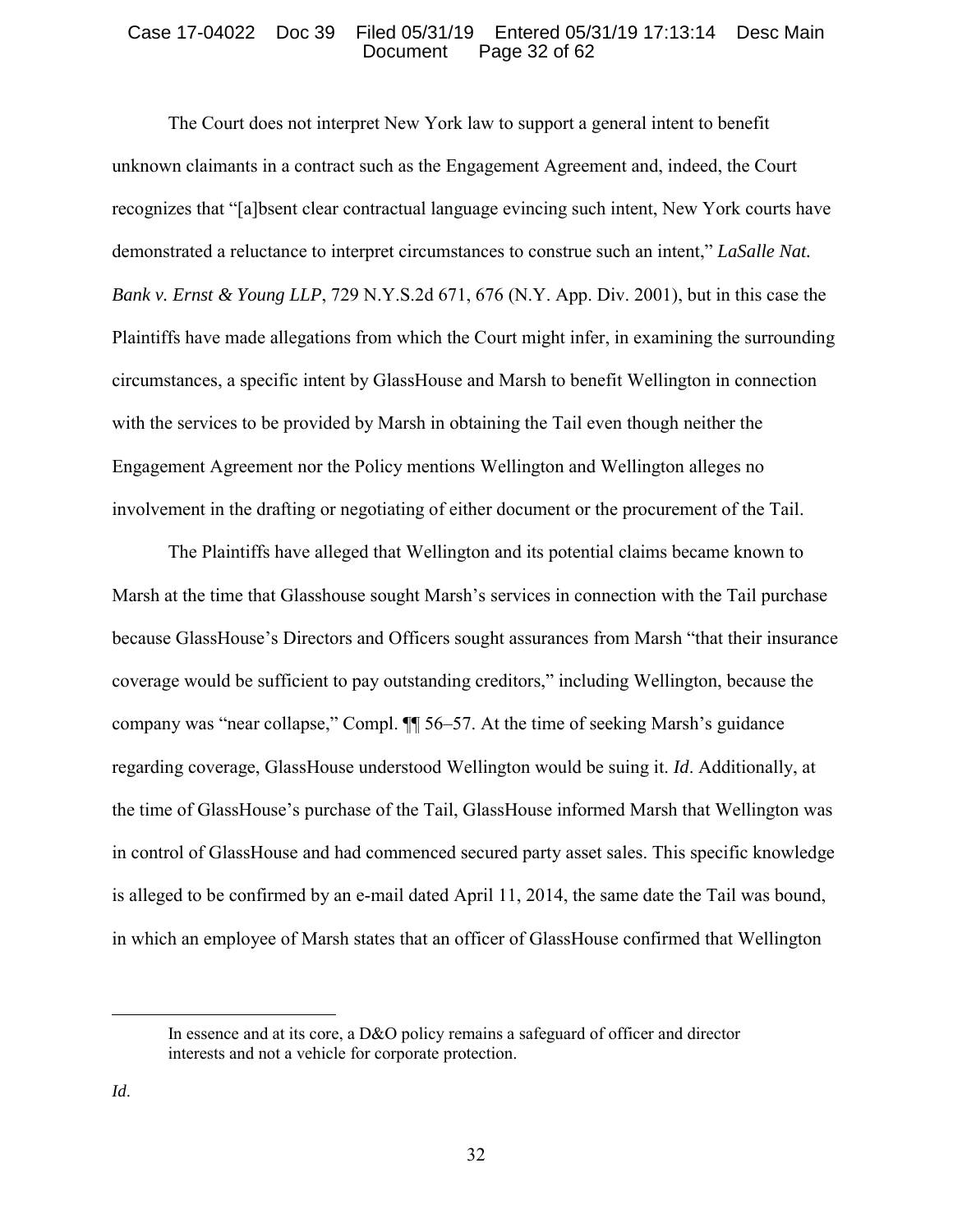## Case 17-04022 Doc 39 Filed 05/31/19 Entered 05/31/19 17:13:14 Desc Main Page 33 of  $62$

"now owned" a majority of GlassHouse "in phased sell off (not done yet but by division)." Compl. ¶ 52, Ex. 4. The Engagement Agreement was intended to govern the relationship of the parties with respect to services provided both at the time of execution of that agreement and in the future. The knowledge and intent of the parties at the time of later transactions, such as in procuring the Tail, may have been different than when an original services agreement was executed.

Drawing all reasonable inferences in Wellington's favor, even those at the limits of reasonableness, the allegations are just enough at this stage of the case to state a third-party beneficiary claim.<sup>11</sup> Wellington's allegations that, at the time that GlassHouse sought advice from Marsh, GlassHouse was "near collapse" and "understood that it was likely to be sued by Wellington," and that its Directors and Officers were acting to "ensure that [Glasshouse's] insurance coverage would be sufficient to pay outstanding creditors (including Wellington)," Compl. ¶¶ 56–57, nudge Wellington's third party beneficiary claim "across the line from conceivable to plausible." *Twombly*, 550 U.S. at 569. The Complaint states barely sufficient allegations to support a plausible claim that Wellington, as a potential holder of claims against Glasshouse and its Directors and Officers that was preparing to sue those parties at a time where the company was "near collapse," was known to Marsh because Wellington's claims and

 $\overline{a}$ 

 $11$  Further, even, as Marsh asserts, despite any purported dispute as to application of New York and Massachusetts law, "'Massachusetts law . . . like New York law comports with the third party beneficiary rules in Restatement (Second) of Contracts § 302,'" Def. Br. 9 n.9 (quoting *Palmer/Kane LLC v. Houghton Mifflin Harcourt Publ'g Co.*, No. 13-11030-GAO, 2014 WL 183774, at \*2 (D. Mass. Jan. 16, 2014)), the Court would reach the same conclusion under Massachusetts law. *Flattery*, 489 N.E.2d at 1262 (applying Restatement (Second) of Contracts principles and analyzing "whether the contracting parties intend the injured party to be a beneficiary of their contract," concluding that injured third-party judgment holder was an intended beneficiary of the alleged contract to procure insurance because the plaintiff was intended to benefit from the contract.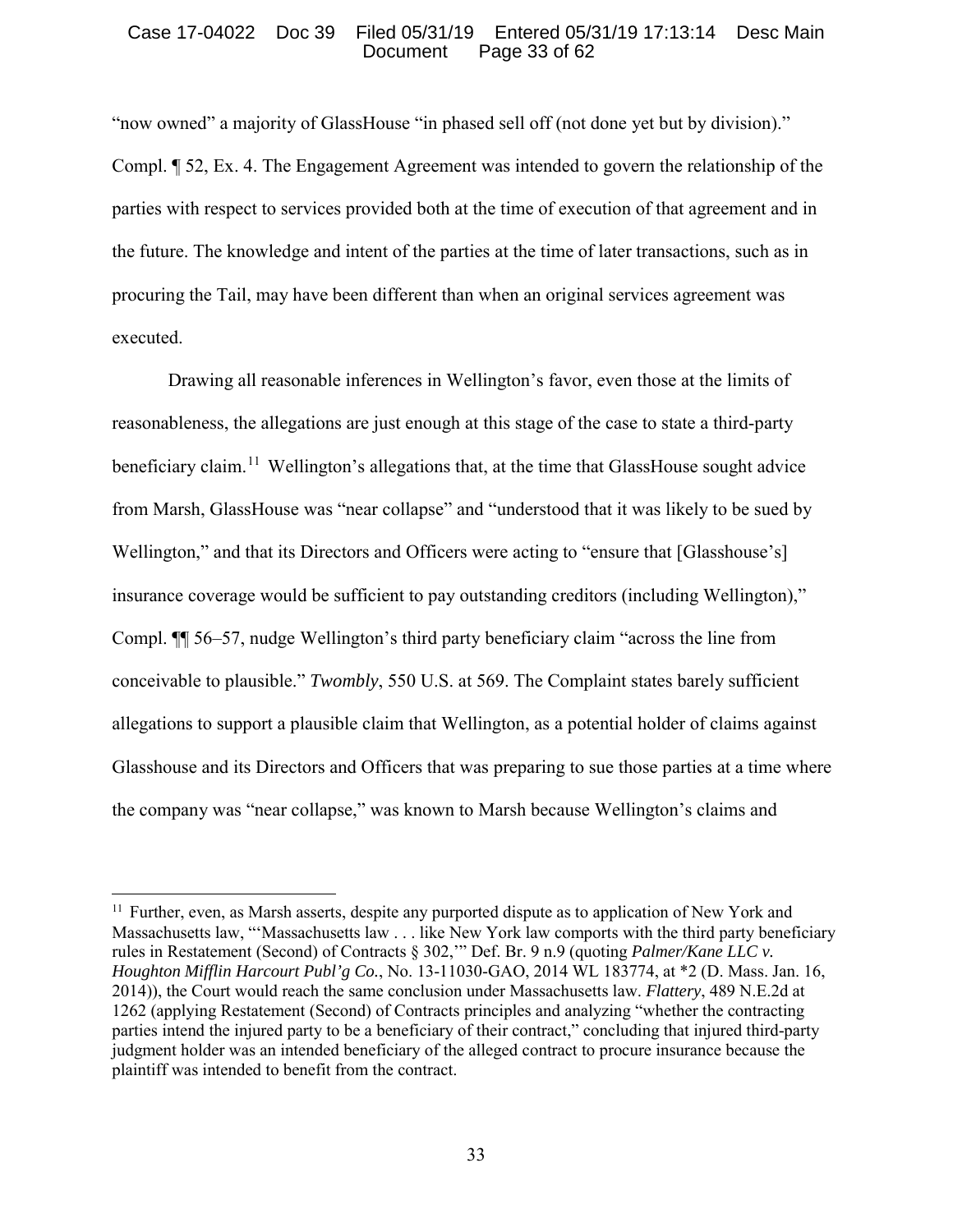# Case 17-04022 Doc 39 Filed 05/31/19 Entered 05/31/19 17:13:14 Desc Main Page 34 of  $62$

GlassHouse's financial difficulties and exposure to the Wellington claims were the reason why Glasshouse sought Marsh's services at that time.<sup>12</sup> Thus, the Court can reasonably infer from those allegations that Glasshouse and Marsh intended Wellington to be a beneficiary of Marsh's services to procure the Tail and maximize coverage under the circumstances, even if those allegations and the inferences drawn are "doubtful in fact." *Twombly*, 550 U.S. at 569. While Wellington's claim may not survive a summary judgment motion absent evidence that supports the broad inferences taken with respect to its allegations, Wellington has stated a plausible claim as to which it should be entitled to seek discovery and have determined on the merits. *See Twombly*, 550 U.S. at 556 ("[a]sking for plausible grounds to infer an agreement does not impose a probability requirement at the pleading stage; it simply calls for enough fact to raise a reasonable expectation that discovery will reveal evidence" in support of a claim). While presenting a very close call, the request to dismiss Count I as to Wellington as a third party beneficiary will be denied for the reasons stated above.

 $\overline{a}$ 

 $12$  The same cannot be said with respect to Wellington's other alternative bases for third-party beneficiary standing regarding its secured creditor status and its status as a party in control of GlassHouse because the damages to a controlling shareholder or other controlling party that could be alleged to have arisen from a breach of contract by Marsh are indirect and no different than the damages that are alleged to have been incurred by the Estate, which are the subject of the Trustee's breach of contract claims that have been assigned to Wellington for prosecution.

Similarly, Wellington's bare allegations that Marsh was aware of its secured creditor status do not, alone, support a plausible claim that Wellington may recover as a third party beneficiary on a breach of contract claim based on its secured status because New York courts require a more direct connection. *See Dominion*, 874 N.Y.S.2d at 116 (named beneficiary of surety coverage); *Multibank, Inc.*, 2017 WL 162282, at \*9 (named additional insured). Wellington's alleged status as secured creditor in relation to the Policy and its proceeds does not provide it with third party beneficiary status or direct standing without more. Even if Wellington possessed a security interest in the Policy or its proceeds and was a third party beneficiary on the basis of that security interest, Wellington's alleged security interest would not have reached payments that would have been made to third parties for "Wrongful Acts" giving rise to "Claims" under the Policy. Wellington's alleged status as a secured creditor with a security interest in assets of GlassHouse under these circumstances could not be the basis for a claim for damages that would be different than those asserted by the Trustee for damages incurred by GlassHouse.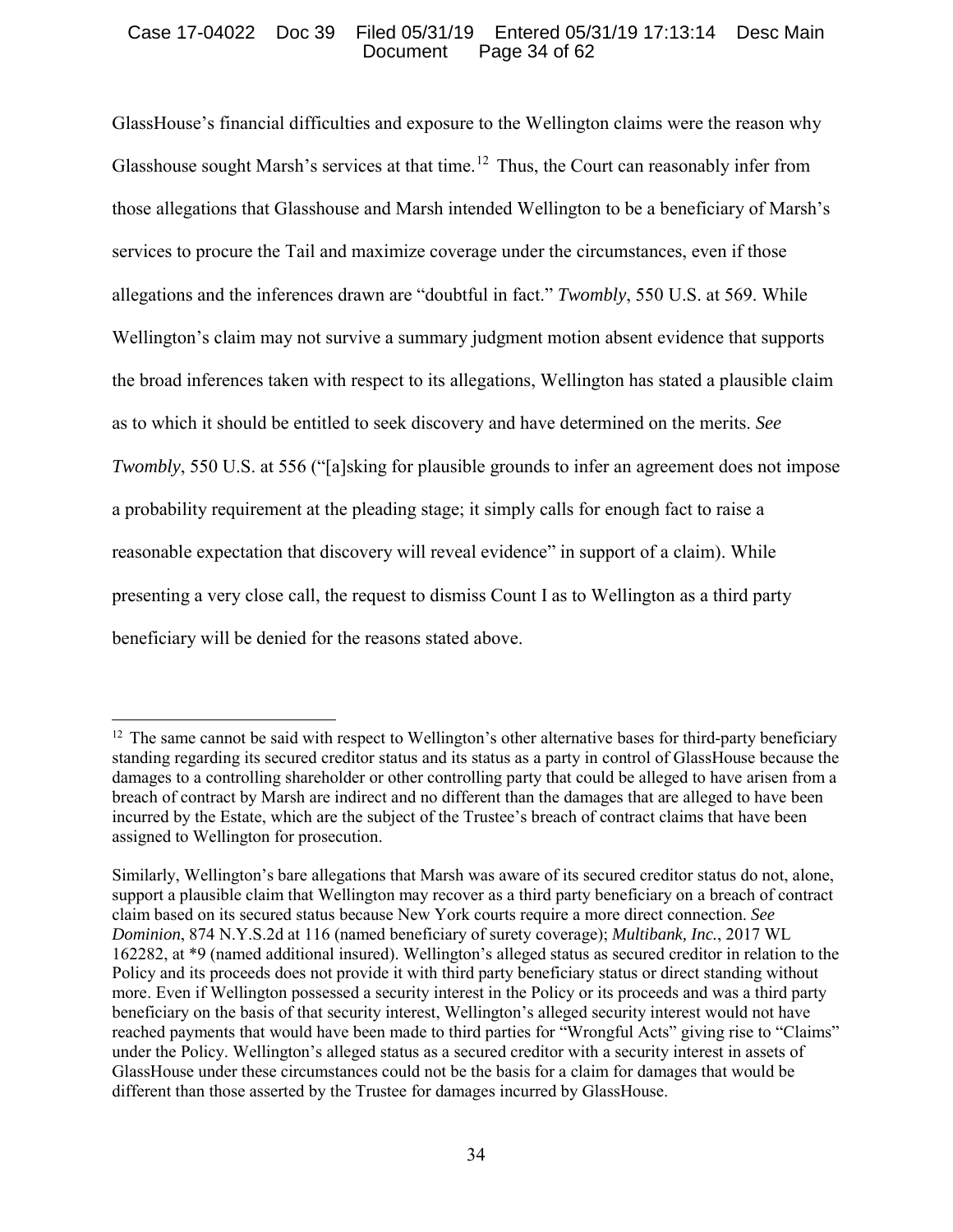## Case 17-04022 Doc 39 Filed 05/31/19 Entered 05/31/19 17:13:14 Desc Main Page  $35$  of  $62$

# **2.** *The Estate's Breach of Contract Claim and Plaintiffs' Damages*

With respect to the Estate's breach of contract claim, there is no dispute that the Complaint contains sufficient allegations to support the first three elements of a breach of contract claim under New York law, as (1) the Engagement Agreement was a contract; (2) GlassHouse performed by paying Marsh's commission; and (3) Marsh allegedly breached the contract by binding the Tail that reduced the Policy coverage limits without authorization, among other things. Marsh argues, however, that the Estate's claim and Wellington's claim each fail with respect to the damages element because the Plaintiffs have not pleaded sufficient facts demonstrating a concrete injury.

The Plaintiffs assert various theories as to how the Estate and Wellington were each harmed by Marsh's allegedly unauthorized reduction of the D&O Policy limits. First, the Plaintiffs allege that, even though they pooled their claims pursuant to the Prosecution Agreement (which pooled claims presumably refer to the claims for which Side A coverage may have provided indemnification to satisfy claims against the Directors and Officers), they could not settle such claims for the amount of their damages above \$5 million because of the Tail's \$5 million liability limit. Compl.  $\P$  112–13. As a consequence of the liability limit reduction effected by the Tail procured by Marsh without authorization, Wellington and the Trustee were forced to file suit against AIG and resolve such claims against the Individual Insureds as part of their Settlement with AIG. *Id*. at ¶ 114. This damages theory centers on the argument that the Estate and Wellington could have recovered more than the amount of the Settlement if Marsh had appropriately placed the tail period coverage as requested by GlassHouse. Additionally, the Plaintiffs allege that the Debtor "had a right to indemnification from the Policy under Side B coverage" for the Estate's claims against the Directors and Officers that was diminished by the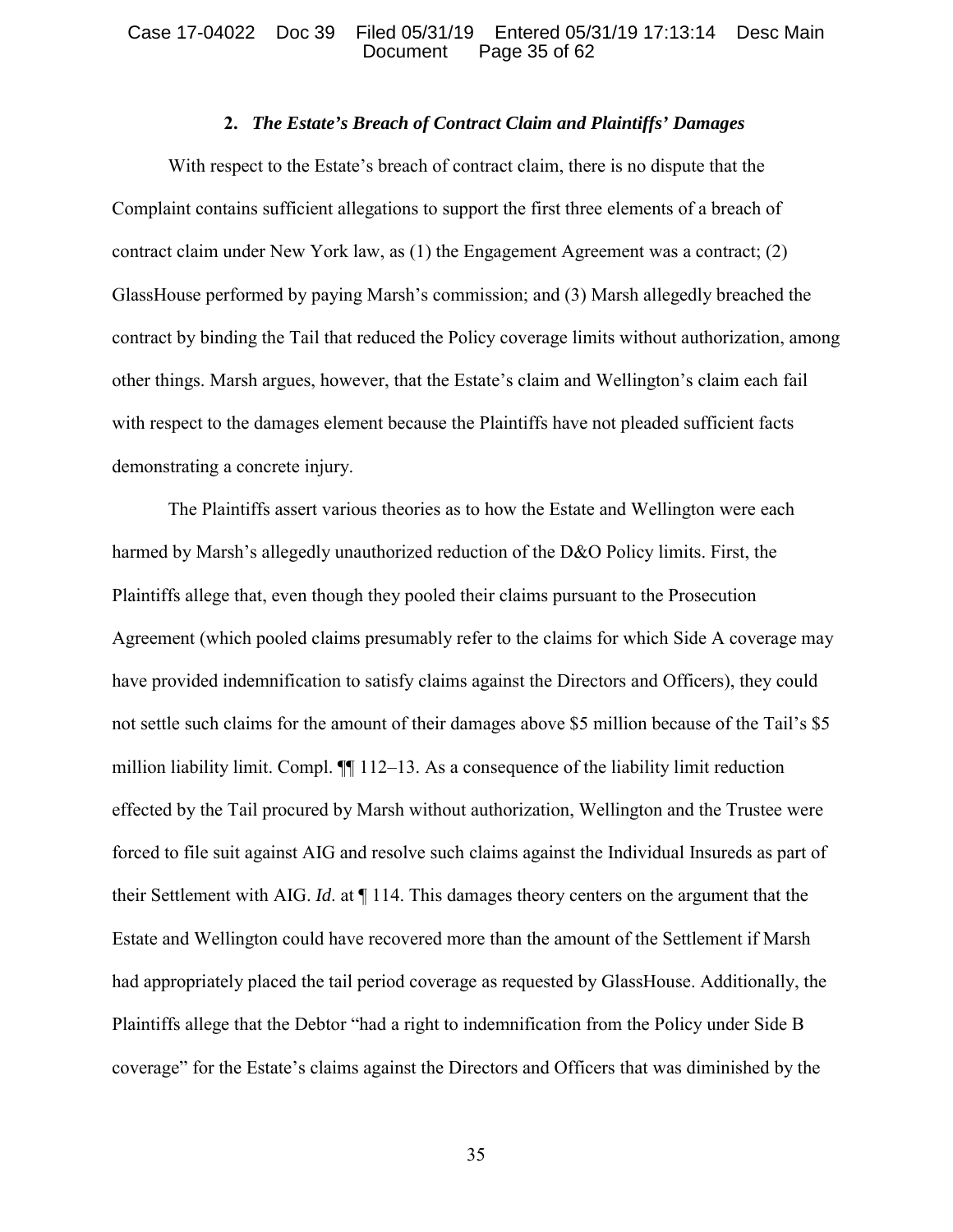### Case 17-04022 Doc 39 Filed 05/31/19 Entered 05/31/19 17:13:14 Desc Main Page 36 of 62

reduction in policy limits, and thus that the Trustee could not "make a claim for indemnification of the tens of millions of dollars of viable Claims filed against Glasshouse." *Id*. at ¶ 115.

Marsh asserts that the Plaintiffs are estopped from asserting damages because direct claims held by the Estate were never brought against the Directors and Officers and such claims were released in the context of the Settlement. In sum, no "Insured" under the Policy has any unsatisfied claim for indemnification under the Policy because all claims against them have been settled. As such, Marsh argues that the Plaintiffs cannot allege that any Insured has been damaged as the result of any act or omission of Marsh and the Plaintiffs have not been damaged because they agreed to the Settlement and released all claims.

All reasonable inferences being drawn in the Plaintiffs' favor, the Plaintiffs have pleaded sufficient facts regarding potential damages stemming from Marsh's alleged failure to procure coverage as requested by GlassHouse in binding the Tail coverage in connection with the Estate's and Wellington's Side A claims under the Policy and the "lost recovery" damages related to the Settlement with respect to both Plaintiffs.

As an initial matter, the Settlement of the underlying claims against the insurer "under circumstances in which the merits of the claim for coverage were equivocal did not break the chain of proximate causation with respect to their claim against their broker for failure to procure appropriate coverage." *Bruckmann, Rosser, Sherrill & Co., L.P. v. Marsh USA, Inc.*, 885 N.Y.S.2d 276, 277 (N.Y. App. Div. 2009); *see also Prime All. Grp., Ltd. v. Affiliated FM Ins. Co.*, 72 N.Y.S.3d 138, 138 (N.Y. App. Div. 2018) (concluding that settlement with insurer does not preclude causes of action to recover damages for failure to procure insurance, but determining that damages recovered must necessarily be reduced by the amount of the settlement, in order to avoid a double recovery). "[U]nder New York law, a party who has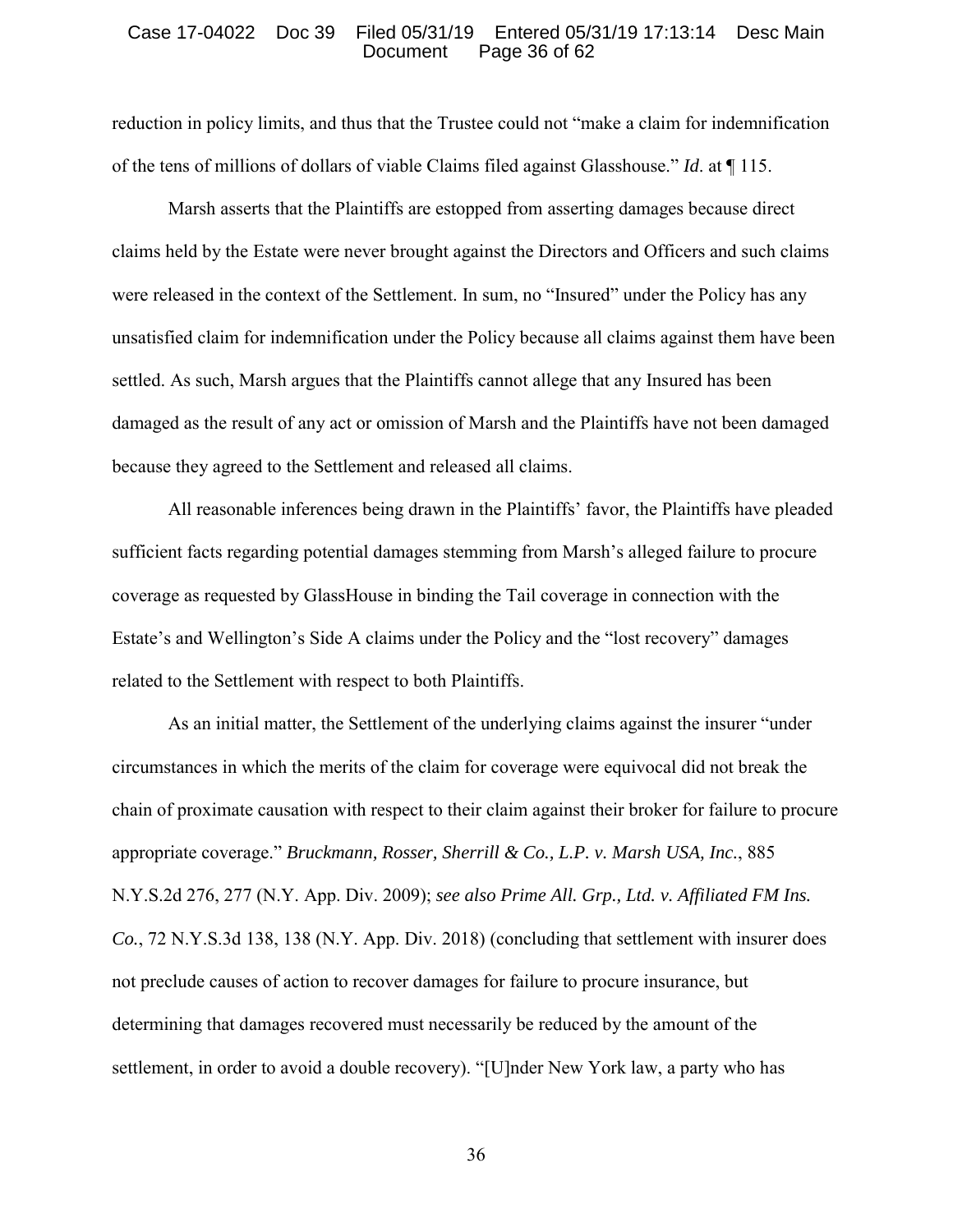## Case 17-04022 Doc 39 Filed 05/31/19 Entered 05/31/19 17:13:14 Desc Main Page 37 of  $62$

engaged a person to act as an insurance broker to procure adequate insurance is entitled to recover damages from the broker [under a breach of contract theory] if the policy obtained does not cover a loss for which the broker contracted to provide insurance, and the insurance company refuses to cover the loss." *Hous. Cas. Co. v. Cavan Corp. of NY*, 76 N.Y.S.3d 39, 41 (N.Y. App. Div. 2018).

The Plaintiffs allege that they were unable to compromise with the Insureds for an amount closer to their actual damages because AIG would not honor the \$15 million limit of liability under the Policy. The Policy appears on its face to provide coverage for claims that were asserted by Wellington and clearly contemplates that GlassHouse's bankruptcy estate could have had claims against an Insured for which there would have been coverage, notwithstanding the "insured versus insured" provisions of the Policy. Even if the Plaintiffs are precluded from bringing claims against the Individual Insureds because of releases given in connection with the Settlement, that does not limit the Plaintiffs' claims against Marsh for breach of contract to recover "lost recovery" damages. *See, e.g., Coastal Power Int'l, Ltd. v. Transcon. Capital Corp.*, 10 F. Supp. 2d 345, 364 (S.D.N.Y. 1998) (internal quotations and citations omitted), *aff'd*, 182 F.3d 163 (2d Cir. 1999) ("If the fact of damage is established, the nonbreaching party may recover general damages[,] which are the natural and probable consequence of the breach[,] as well as special or consequential damages—damages which arise from special circumstances that make them probable, although they would be unusual apart from such circumstances.").

Settlement of the Plaintiff's claims against the Directors and Officers and AIG does not preclude damages that may be asserted against Marsh.<sup>13</sup> *See, e.g., Prime All. Grp*., 72 N.Y.S.3d

 $\overline{a}$ 

<sup>&</sup>lt;sup>13</sup> Other settlement structures may have be attempted to achieve the same result. For example, the Directors and Officers may have agreed to judgments in amounts exceeding available coverage, but limited recovery for amounts in excess of the settlement amount with AIG to amounts recovered from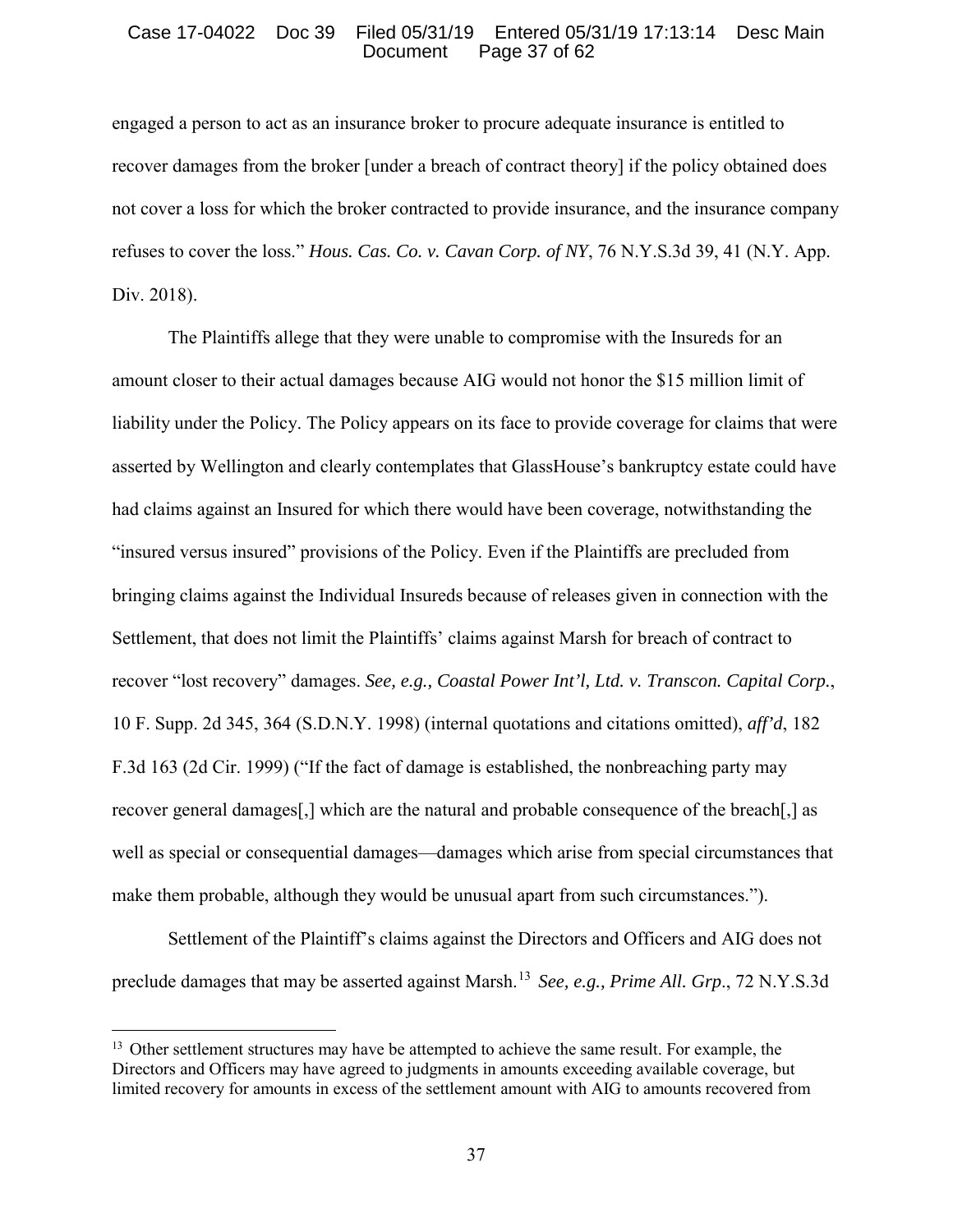## Case 17-04022 Doc 39 Filed 05/31/19 Entered 05/31/19 17:13:14 Desc Main Page 38 of 62

at 138; *Bruckmann*, 885 N.Y.S.2d at 277. While the Court recognizes that there is some risk to Marsh that litigating the underlying D&O claims in a subsequent suit seeking to recover "lost" recovery" damages after the Directors and Officers have obtained releases may affect the defense of that case and that the Directors and Officers will be subject to the burdens of discovery and trial after settling with the Plaintiffs, there are risks to both sides in the "trial within a trial" construct. *See Estate of Re v. Kornstein Veisz & Wexler*, 958 F. Supp. 907, 920 (S.D.N.Y. 1997) (to prevail on a professional malpractice theory, a party must demonstrate not only negligence, but that the party would have prevailed in the absence of counsel's negligence); *Alva v. Hurley, Fox, Selig, Caprari & Kelleher*, 593 N.Y.S.2d 728, 732 (N.Y. Sup. Ct. 1993) (finding that the "trial within a trial" approach to legal malpractice cases does not limit the proof malpractice defendants may offer in mitigation of plaintiff's damages, cutting against potential prejudice).

Lost recovery damages have been recognized in tort cases, such as malpractice actions against professionals. *See, e.g., Estate of Re*, 958 F. Supp. at 920 (holding that, under New York law, "[t]o prevail in a claim of legal malpractice, plaintiffs must establish: (1) the existence of an attorney-client relationship; (2) negligence on the part of the attorney or some other conduct in breach of that relationship; (3) that the attorney's conduct was the proximate cause of injury to the plaintiff; and (4) that but for the alleged malpractice the plaintiff would have been successful in the underlying action.") (quotations omitted). In order to prevail on a malpractice damages theory, a party must demonstrate not only the professional's negligence, but that the party would have prevailed in the absence of counsel's negligence. *See id*.; *see also Alva,* 593 N.Y.S.2d at 732.

While the actual amount of any claim against the Directors and Officers has not been

assigned claims against Marsh.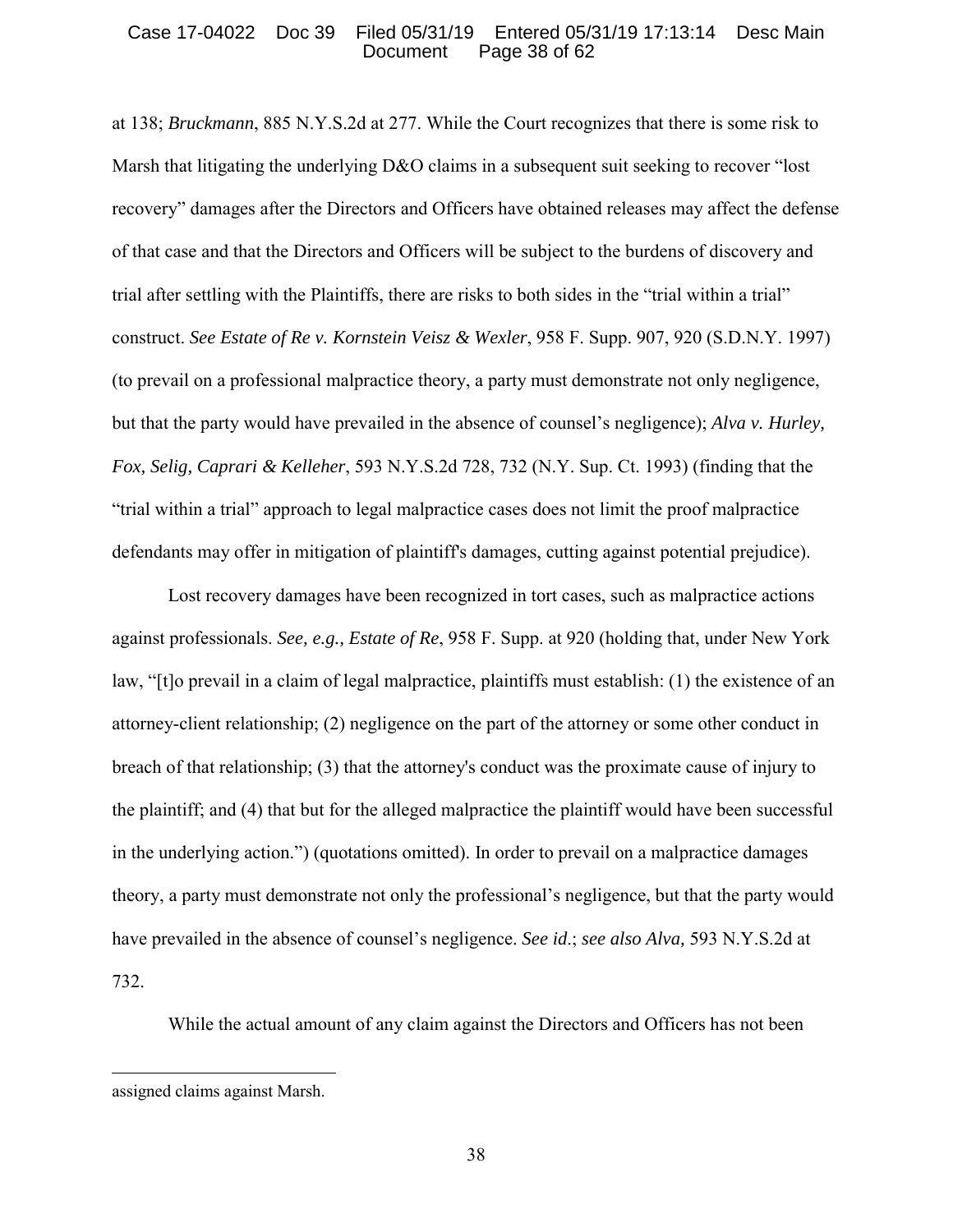## Case 17-04022 Doc 39 Filed 05/31/19 Entered 05/31/19 17:13:14 Desc Main Page 39 of 62

definitively established, the Plaintiffs have alleged that the Estate and Wellington each suffered loss of recovery damages exceeding the amount recovered through the Settlement. The Plaintiffs, therefore, have pleaded enough at this stage to have the opportunity to discover and present evidence supporting the elements of their breach of contract claim and the extent to which their damages exceeded the amounts paid by AIG and would have been covered under Side A of the Policy. *See, e.g., Hous. Cas. Co.*, 76 N.Y.S.3d at 41. Further, the Estate has alleged that it has a damages claim against Marsh for commissions paid for services that were not properly rendered.

The Trustee also argues that the reduction in Policy coverage under the Tail diminished GlassHouse's ability to seek Side B(i) indemnification coverage for proofs of claim totaling \$45 million, resulting in damage to the Estate. Compl. ¶¶ 49, 115. However, other than referencing the claims register generally, there are no specific claims alleged as to which coverage would have been afforded under Side B to reimburse the Debtor for amounts paid by the Debtor on account of those claims, other than Wellington's \$12 million claim. There is no allegation in the Complaint from which the Court can reasonably infer that the Trustee or any creditors provided notice of these potential claims to AIG. Additionally, the releases given as part of the Settlement are relevant in limiting potential damages arising from a decrease in Side B coverage as no Director or Officer may now seek indemnification from the Debtor that would have been insured under Side B and all related proofs of claim have been resolved. Finally, there are no allegations that any other proof of claim would have been within the coverage provided by the Policy. Accordingly, the Plaintiffs have not sufficiently alleged damages arising from any breach of contract relating to any Side B claim.

The allegations in the Complaint with respect to damages sustained by the Plaintiffs other than arising from a reduction in Side B coverage are sufficient to state a plausible breach of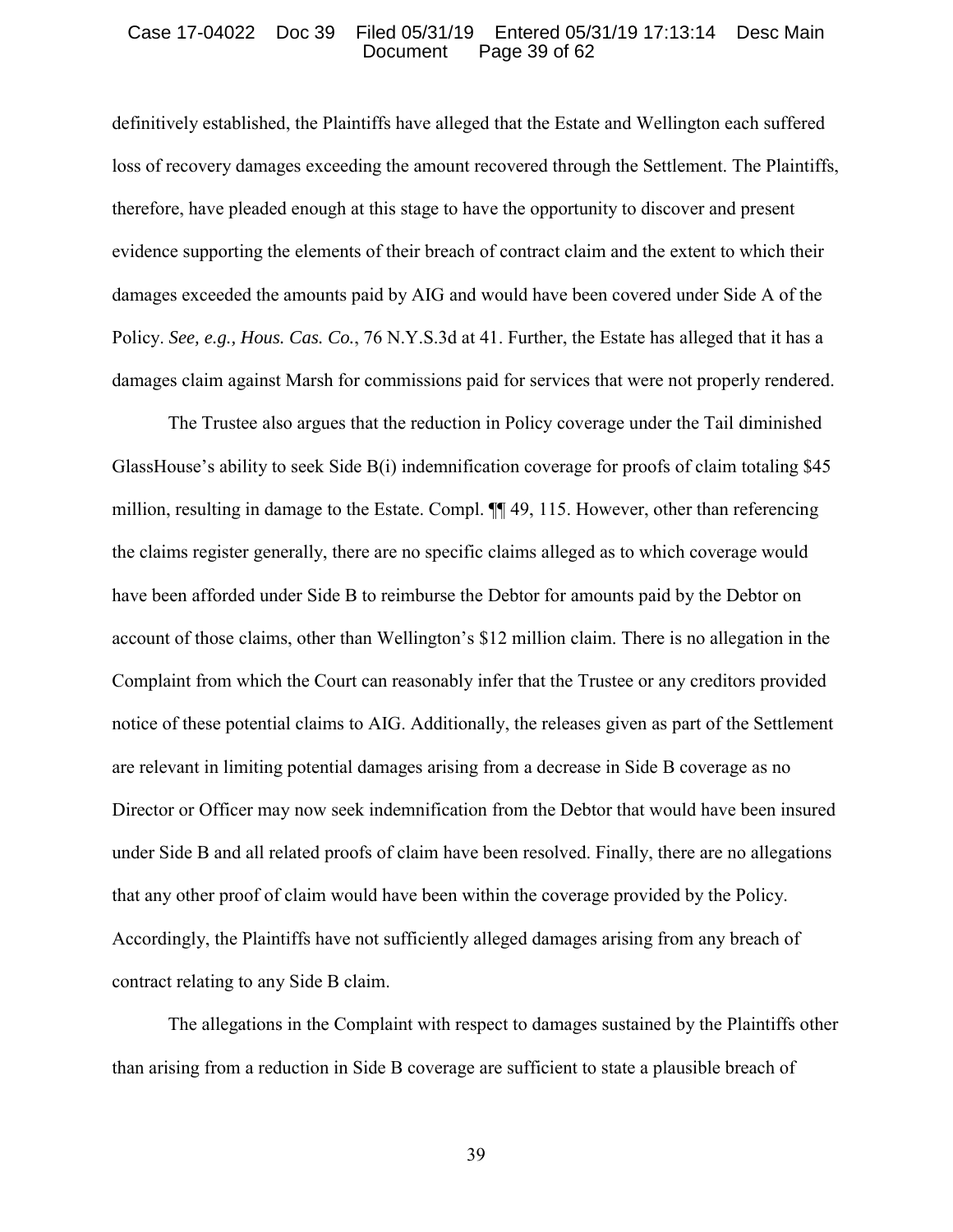#### Case 17-04022 Doc 39 Filed 05/31/19 Entered 05/31/19 17:13:14 Desc Main Page 40 of 62

contract claim as to the Plaintiffs. Accordingly, the Court denies the Motion in part as to Count I with respect to the breach of contract claim asserted by Plaintiffs to recover "lost recovery damages" and refund of commission alleged to have resulted from the reduction of policy limits with respect to Side A coverage under the Policy.

# **D. Negligence (Count II)**

Marsh contends the Plaintiffs cannot maintain a cause of action for negligence because (i) it did not owe Wellington a duty of care, and (ii) the Plaintiffs have not pleaded plausible damages claims because (a) there are insufficient allegations that Marsh's actions in reducing the Policy coverage for claims asserted between April 11, 2014 and the Initial Policy End Date, for conduct prior to April 11, 2014, caused the Plaintiffs damage and (b) the Plaintiffs are estopped from asserting additional damages against Marsh after entering into the Settlement, pursuant to which the Plaintiffs settled all claims that could have resulted in damages that could have been causally connected to acts or omissions of Marsh. Marsh further asserts that the allegation that the Plaintiffs possessed a potential claim against insureds under the Policy is not enough to set forth a facially plausible claim, stating that, without allegations of specific harm that there had been an asserted claim against GlassHouse's Directors and Officers which resulted in a "Loss" for which AIG denied coverage in excess of the modified \$5 million coverage limits, the negligence claims must fail. Further, Marsh argues that the Trustee's related damage theory attempting to link Marsh's conduct to a diminution in GlassHouse's indemnification rights under the Policy's Side B coverage similarly must fail, because the Complaint does not allege a payment by GlassHouse to a third-party claimant or to the Directors and Officers that has not been reimbursed.

The Plaintiffs submit that (i) Marsh owed GlassHouse a duty to act with reasonable care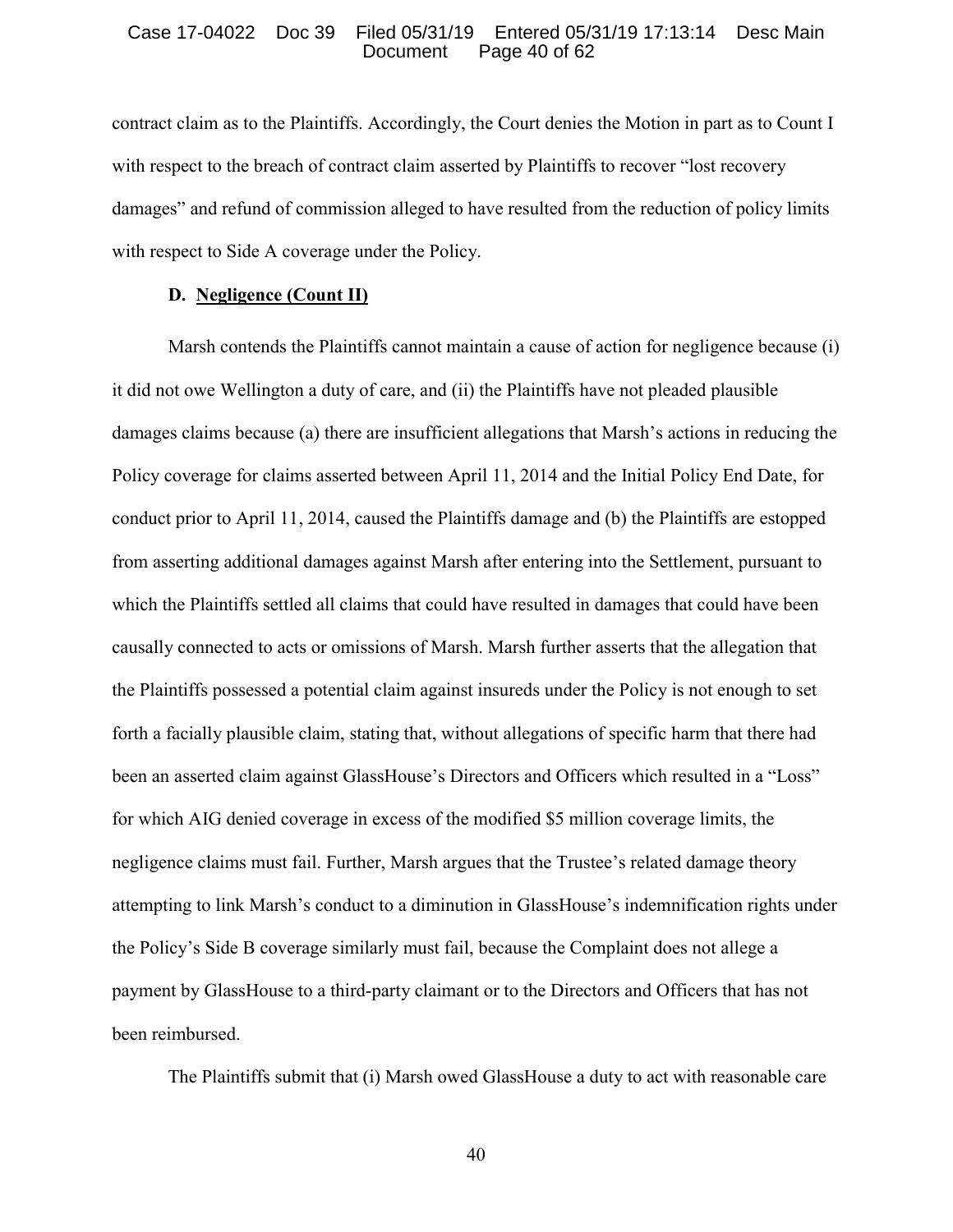## Case 17-04022 Doc 39 Filed 05/31/19 Entered 05/31/19 17:13:14 Desc Main Page  $41$  of  $62$

and diligence in advising it with respect to procurement of coverage and obtaining coverage consistent with the instructions given by GlassHouse and (ii) Marsh owed Wellington the same duty as an intended, foreseeable third party beneficiary of the Engagement Agreement and the Policy and because of Wellington's position as a potential plaintiff and as a secured party with respect to collateral that included the insurance policy. Applying Massachusetts law, the Plaintiffs have alleged sufficient facts supporting a plausible negligence claim by the Estate, but not as to Wellington.

Negligence requires both the existence of negligence (duty and breach) and harm causally connected to the negligent conduct. *See Cannon v. Sears, Roebuck and Co.*, 374 N.E.2d 582, 584 (Mass. 1978) (holding that "[a] negligence action may not be maintained unless one has suffered injury or damage"). In order to prevail on a negligence claim, "the plaintiffs must show that the defendants owed them a duty of care." *Spinner v. Nutt*, 631 N.E.2d 542, 552 (Mass. 1994); *Flattery*, 489 N.E.2d at 1259 (determining that defendant insurance agent liable to third-party injured driver for promise to obtain optional liability coverage "only if [the agent] violated a duty to the plaintiff imposed by law"). The "well settled rule (is) that an insurance agent or broker who, with a view to compensation for his services, undertakes to procure insurance for another, and through his fault and neglect fails to do so, will be held liable for any damage resulting therefrom[.]" *Rae*, 435 N.E.2d at 631 (internal quotations omitted). Further, under appropriate circumstances, "a claim in tort may arise from a contractual relationship and may be available to persons who are not parties to the contract." *Parent v. Stone & Webster Eng'g Corp.*, 556 N.E.2d 1009, 1012 (Mass. 1990) (allowing injured electrician's negligence claim to proceed against company which installed distribution panel without proper warning label under contract with the plaintiff's employer).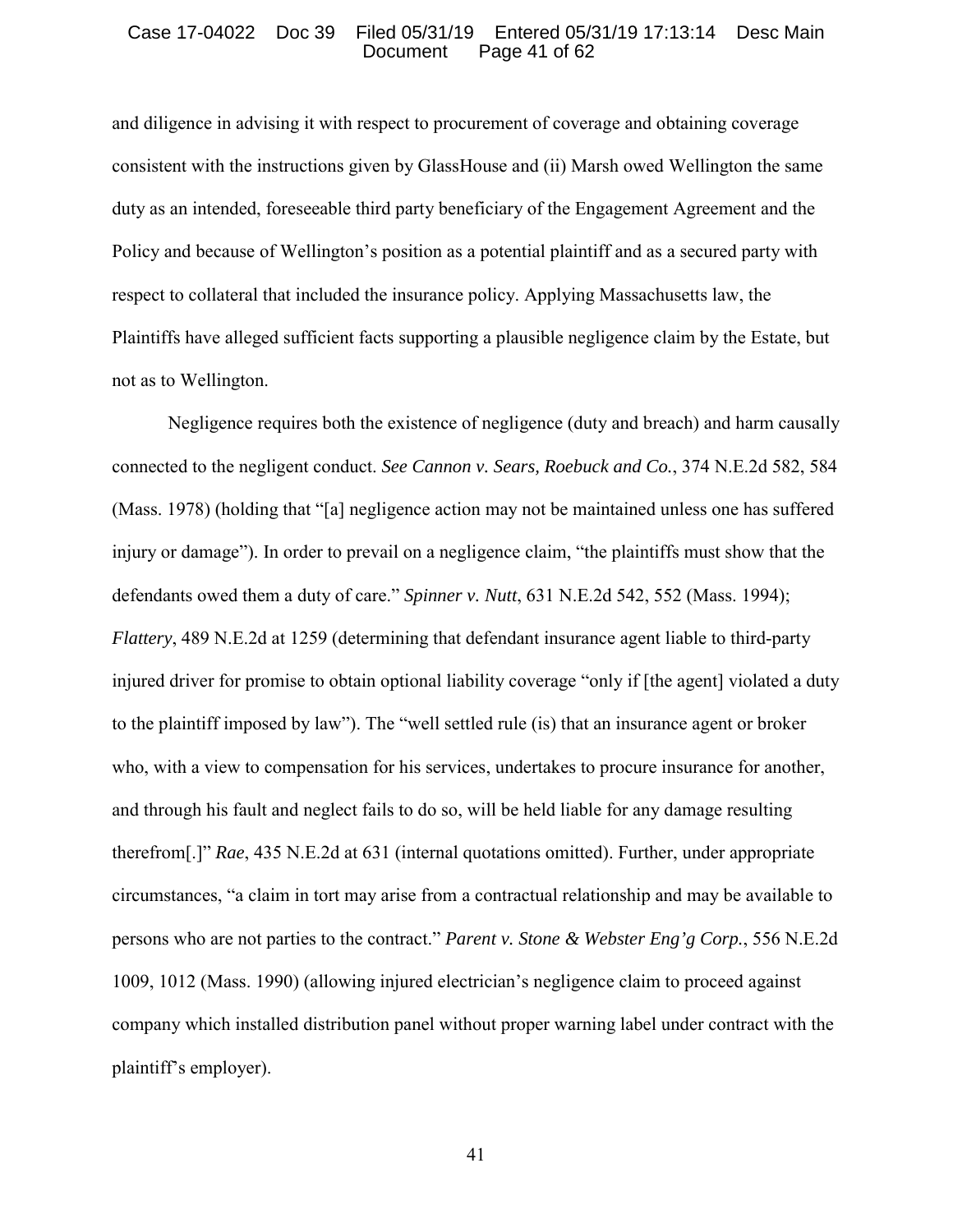# Case 17-04022 Doc 39 Filed 05/31/19 Entered 05/31/19 17:13:14 Desc Main Page 42 of  $62$

# **1.** *Wellington's Negligence Claim*

# a. Foreseeable Reliance and Duty Owed by Marsh

A professional typically does not owe a duty of care to a noncontractual third party.<sup>14</sup>

*See, e.g., Meridian at Windchime, Inc. v. Earth Tech, Inc.*, 960 N.E.2d 344, 350 (Mass. App. Ct. 2012). In order for a duty of care to arise in a negligence claim involving pecuniary loss<sup>15</sup> by a noncontractual third party, there must be foreseeable reliance on the defendant's services. *See Flattery*, 489 N.E.2d at 1260. More specifically, recovery is "limited to instances where the defendant knew that the plaintiff would rely on his services." *Id*.; *see also Quigley, Jr. v. Bay State Graphics, Inc.*, 693 N.E.2d 1368, 1372 (Mass. 1998) (absent "foreseeable reliance on the promised services being performed by someone, we have never held that 'a promisor of services

 $\overline{a}$ <sup>14</sup> Additionally, "[t]here is no general duty of an insurance agent to ensure that the insurance policies procured by him provide coverage that is adequate for the needs of the insured." *Martinonis v. Utica Nat'l Ins. Grp.,* 840 N.E.2d 994, 996 (Mass. 2006). "Nevertheless, in an action against the agent for negligence, the insured may show that special circumstances prevailed that gave rise to a duty on the part of the agent to ensure that adequate insurance was obtained." *Id*. Similarly, there may be special circumstances which would create a duty on the part of the agent to explain the significance of policy provisions. *See generally id*. at 996–97 (while there may be no general duty to explain the type of insurance involved, insurance agent may be found to have additional duties when specifically questioned by the insured as to the appropriate level of insurance).

<sup>&</sup>lt;sup>15</sup> Massachusetts law distinguishes the duty owed by a professional to a third party for personal injuries from that owed to such a third party for pecuniary loss. *See, e.g., Nycal Corp.*, 688 N.E.2d at 1370; *Fleet Nat'l Bank v. Gloucester Corp.,* No. CIV. A. 92-11812, 1994 WL 924308, at \*3 (D. Mass. Aug. 8, 1994) (when considering duty of care owed to persons not in privity or parties to contract, Massachusetts courts "routinely distinguish between personal injury cases and cases involving strictly pecuniary loss"). The Plaintiffs' negligence claim falls under the latter category.

Marsh has not asserted that the economic loss doctrine applies and as such the Court has not considered the application of the doctrine and its exceptions. *See, e.g.*, *Passatempo v. McMenimen*, 960 N.E.2d 275, 294 (Mass. 2012) (recognizing that while law restricts liability for negligently caused economic harm generally, there are certain circumstances where courts have carved out exceptions and upheld recovery for economic losses, including where the "pecuniary loss incurred as a result of an actionable misrepresentation") (internal quotations omitted); *Clark v. Rowe*, 701 N.E.2d 624, 626 (Mass. 1998) (concluding that the economic loss rule has not been applied "to claims of negligence by a fiduciary, such as a lawyer"); *Craig v. Everett M. Brooks Co.*, 222 N.E.2d 752, 755 (Mass. 1967) (in case involving a civil engineer, determining that economic losses can be recovered when connected to the negligent performance of professional duties).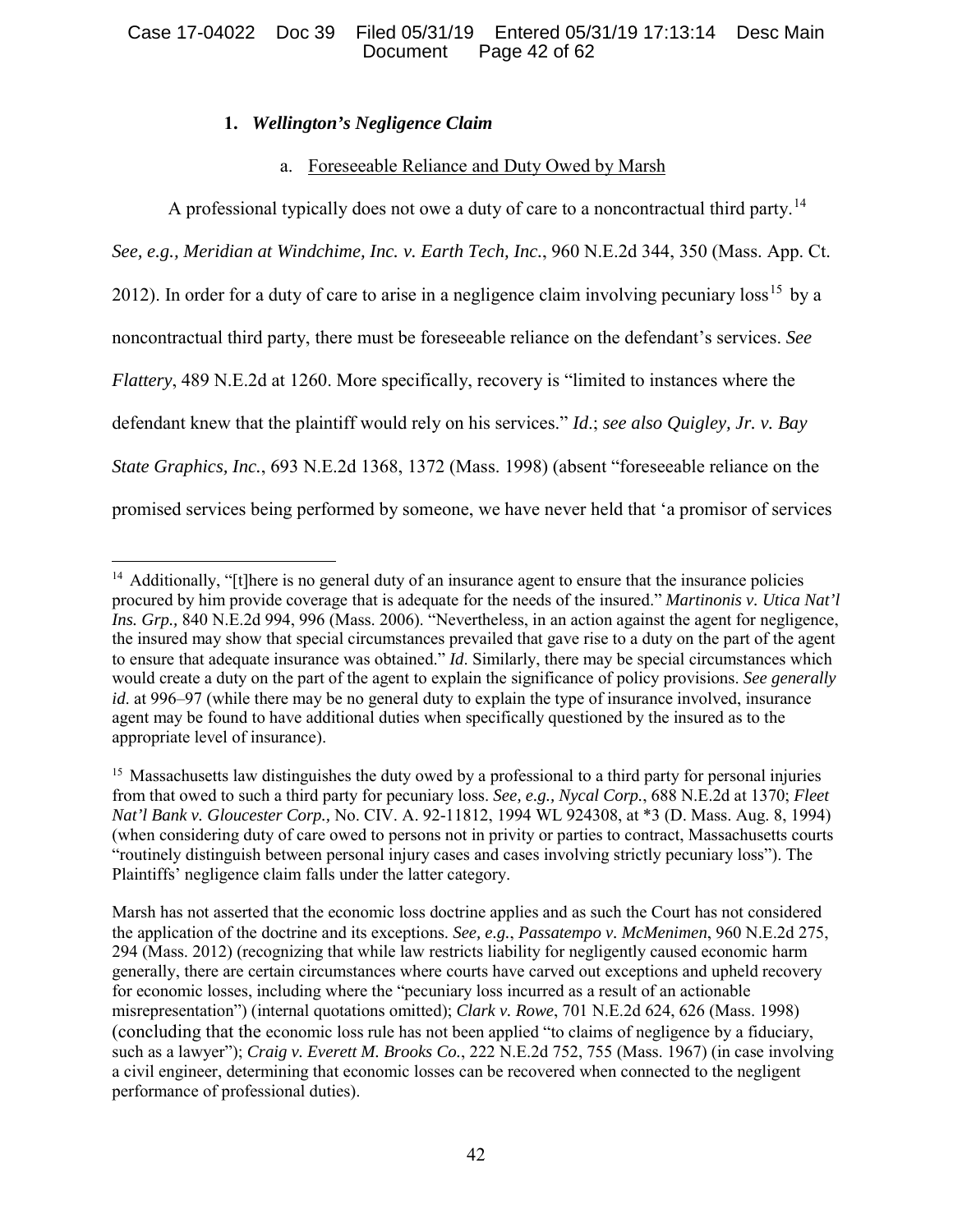## Case 17-04022 Doc 39 Filed 05/31/19 Entered 05/31/19 17:13:14 Desc Main Page  $43$  of  $62$

may be liable in tort not only to the promisee but also to potential beneficiaries of the promise'"); *Nycal Corp.*, 688 N.E.2d at 1371; *Rae*, 435 N.E.2d at 631 (holding that a third party may recover "for the negligent furnishing of services to one not a party to the contract where the defendant knew that the plaintiff would rely on his services"). In such circumstances, "if the plaintiff's harm was the foreseeable result of [the defendant]'s negligence, the plaintiff has established a cause of action in negligence." *Rae*, 435 N.E.2d at 632; *but see, e.g., Nycal Corp.*, 688 N.E.2d 1368 (subsequently clarifying *Rae* and holding that "a defendant must have actual knowledge of a plaintiff's reliance in order to state a claim against it" and categorizing the "issue of an insurance broker's or agent's negligence in failing to procure an insurance policy for a potential insured [as a] special category of cases. [in which the Supreme Judicial Court] has followed the general rule to permit a potential insured to recover in tort for the negligence")*; Flattery*, 489 N.E.2d at 1260 (recognizing foreseeable reliance where promised insurance was mandated by statute but not recognizing foreseeable reliance where insurance optional); *Couillard v. Pick*, 493 N.E.2d 865, 866 (Mass. 1986) (same).

Applying Massachusetts law, courts have found that a third party may "recover in tort for the failure of an insurance agent to perform his duty to obtain an insurance policy." *Rae*, 435 N.E.2d at 631 ("Massachusetts law . . . clearly permits a potential insured . . . to recover in tort for the failure of an insurance agent to perform his duty to obtain an insurance policy"); *see also Fin. Res. Network, Inc. v. Brown & Brown, Inc.*, 754 F. Supp. 2d 128, 155–156 (D. Mass. 2010) (concluding that "an insurance broker's failure to procure coverage may support a breach of contract claim, . . . as well as a negligence claim," but ultimately finding that negligent misrepresentation and fraud claims at issue were time barred); *Campione v. Wilson*, 661 N.E.2d 658, 661 (Mass. 1996) (overturning dismissal of negligence claims where plaintiffs brought suit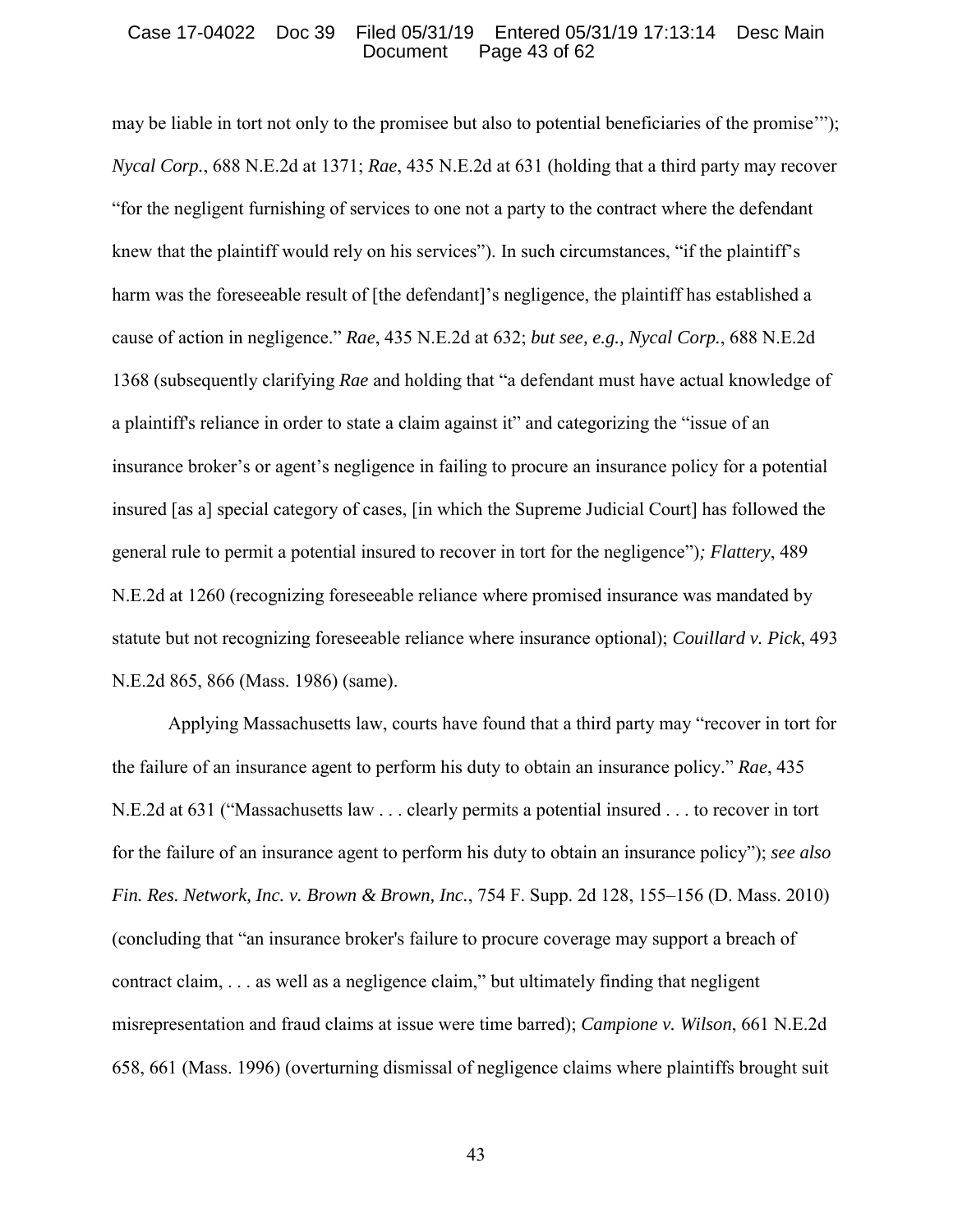## Case 17-04022 Doc 39 Filed 05/31/19 Entered 05/31/19 17:13:14 Desc Main Page 44 of 62

in reliance on an assignment and their status as third-party beneficiaries of alleged agreements by insurance brokers to procure additional optional motor vehicle liability coverage); *Int'l Mobiles Corp. v. Corroon & Black/Fairfield & Ellis, Inc.*, 560 N.E.2d 122, 124 (Mass. App. Ct. 1990) (explaining that "a negligence action may be maintained against an insurance agent or broker who undertakes to procure an insurance policy and fails to do so"). However, the Supreme Judicial Court has subsequently narrowed its broad proclamation in *Rae* regarding the ability of potential third parties to recover in tort for the failure of an insurance agent to procure coverage, recognizing a distinction as to whether there could be foreseeable reliance where insurance was optional rather than mandated by statute*. See Flattery*, 489 N.E.2d at 1260; *see also Couillard*, 493 N.E.2d at 866. In *Rae*, the Supreme Judicial Court found that a failure of an agent to procure workers' compensation insurance for employer was negligent and a breach of contract because failure to obtain insurance caused damage under a third-party beneficiary theory. *Rae*, 435 N.E.2d at 631. The court stated:

[I]f the plaintiff's harm was the foreseeable result of [defendant's] negligence, the plaintiff has established a cause of action in negligence. [Defendant's] conduct would constitute the foreseeable cause of the plaintiff's harm unless it appears extraordinary that the conduct should have brought about that harm.

*Id.* at 632. In that case, the worker's compensation insurance that the broker failed to procure was statutorily compelled and, therefore, such conduct leading to harm that "might well have been the foreseeable consequence of the defendant's negligent conduct [in failure to procure workers' compensation insurance]." *Id*.

In *Flattery*, the plaintiff, who had recovered an uncollectible judgment against the owner of an insured vehicle with which he had collided, attempted to bring a negligence claim against the owner's insurance agent. The plaintiff's tort theory was that the limits on the owner's optional insurance coverage were inadequate because the agent negligently failed to recommend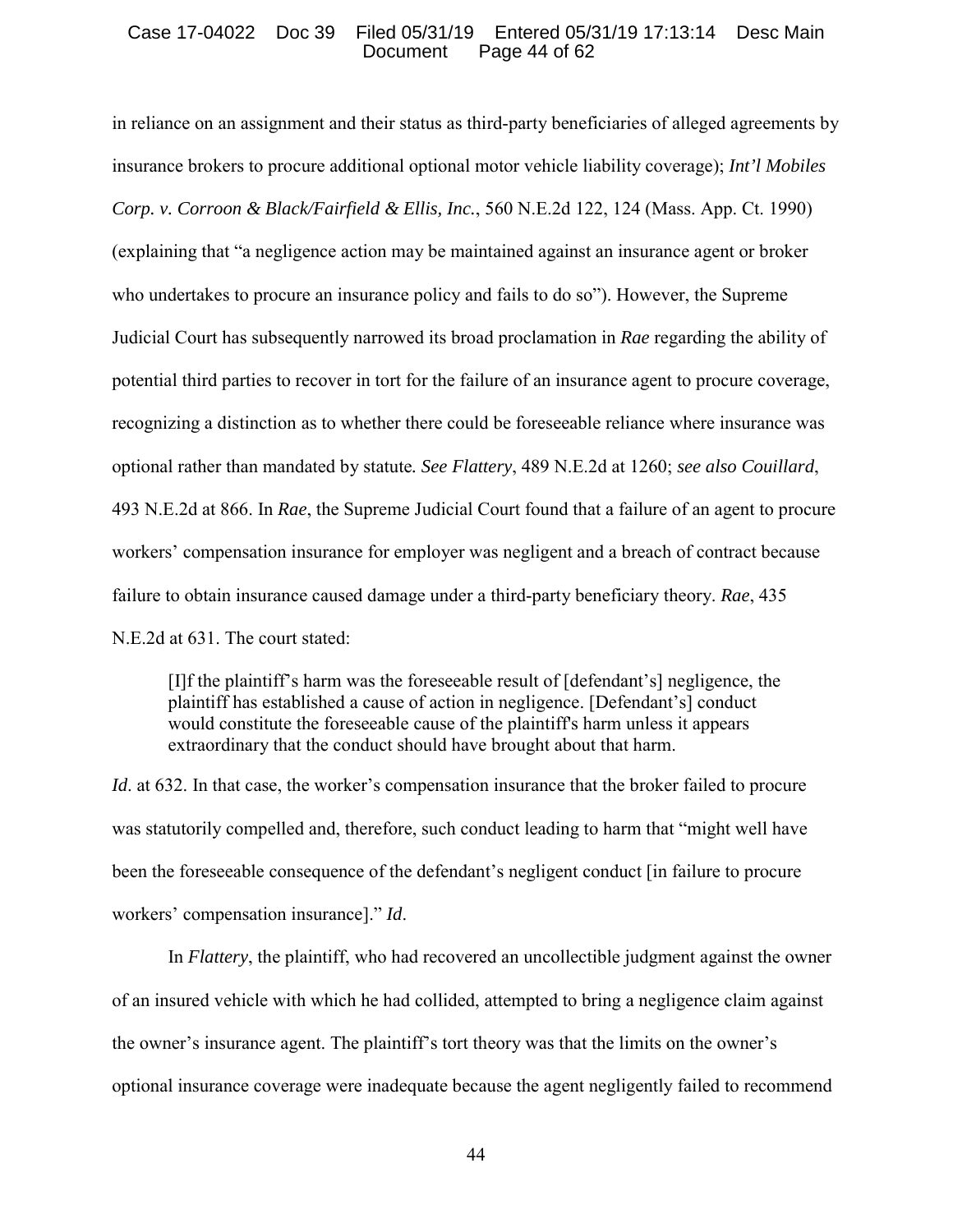## Case 17-04022 Doc 39 Filed 05/31/19 Entered 05/31/19 17:13:14 Desc Main Page  $45$  of 62

to the owner that he purchase optional coverage. The Supreme Judicial Court emphasized that "foreseeable expectation and reliance" were required for recovery in tort by a third party beneficiary and held that, unlike in *Rae*, the insurance agent owed the plaintiff no duty of care because the plaintiff could not have foreseeably relied on the expectation that the vehicle with which he collided would have coverage in excess of that mandated by statute. *Flattery*, 489 N.E.2d at 1260. Accordingly, the *Flattery* court concluded that the distinction between the mandatory, statutorily compelled worker's compensation coverage in *Rae* and the optional automobile coverage in the case before it was fatal to the plaintiff's tort claim. *See id*. The court suggested that the defendant would had to have had actual knowledge that the third party plaintiff would be relying on the professional in order for a duty to arise to that plaintiff. *See id.*; *see also Nycal Corp.*, 688 N.E.2d 1368 (concluding that "a defendant must have actual knowledge of a plaintiff's reliance in order to state a claim against it").

Here, the Plaintiffs have asserted that Wellington was known to Marsh because GlassHouse informed Marsh that Wellington had commenced secured party asset sales and "now owned" a majority of GlassHouse "in phased sell off (not done yet but by division)." Compl. ¶ 52; Ex. 4. The "phased sell off" reference, in particular, suggested a recognition that there was a liquidation and/or wind up of GlassHouse in process as of that date and that Wellington would also have an interest in the Tail coverage being bound, not just GlassHouse and its Directors and Officers. As discussed in relation to Wellington's asserted standing as a third party beneficiary with respect to the breach of contract claim, the Court can only infer from these allegations that Marsh may have been aware that Wellington had an interest in GlassHouse and the disposition of its assets. With respect to Wellington's additional allegations that at the time that GlassHouse sought Marsh's advice to procure the Tail, Glasshouse "understood that it was likely to be sued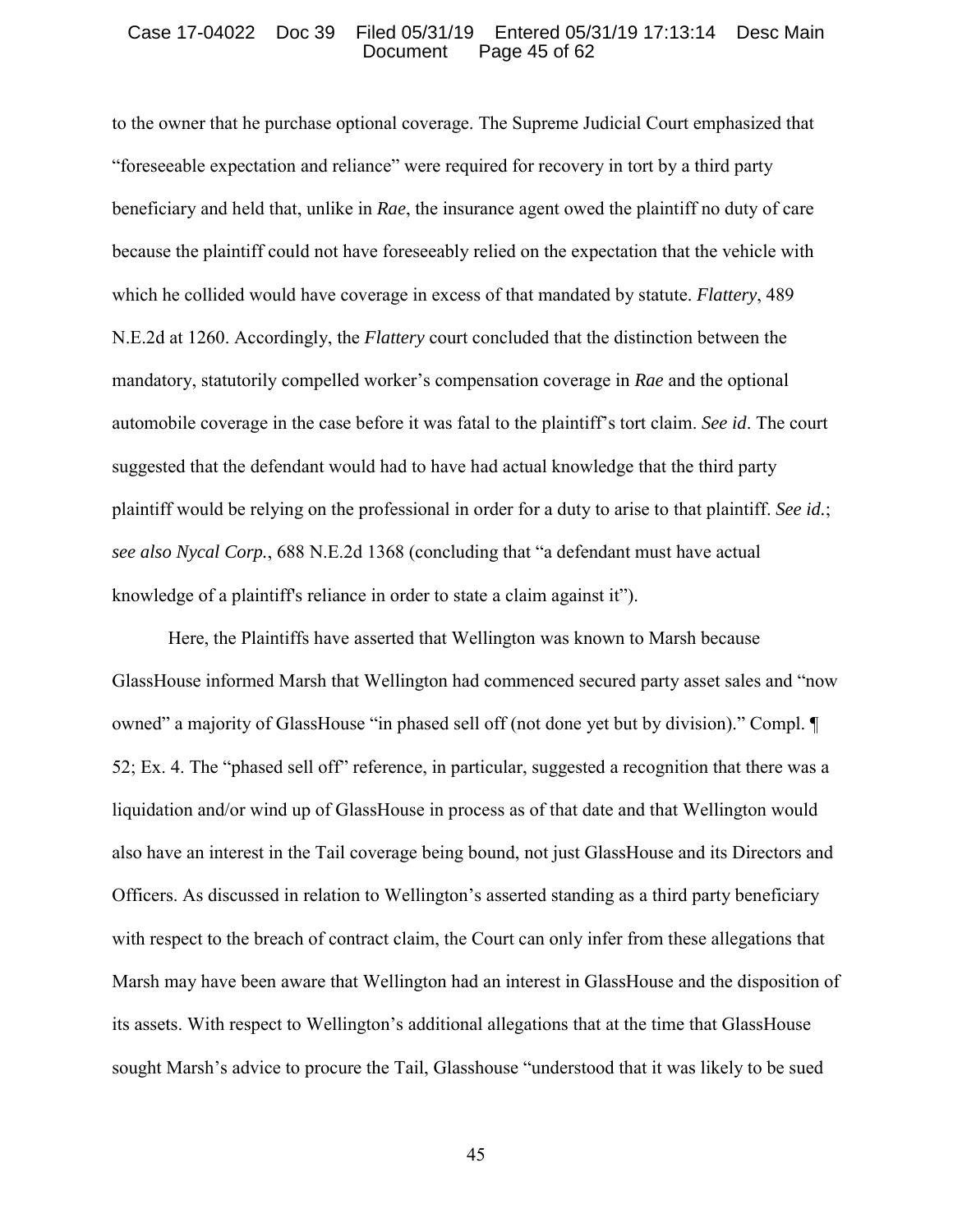### Case 17-04022 Doc 39 Filed 05/31/19 Entered 05/31/19 17:13:14 Desc Main Page  $46$  of  $62$

by Wellington," and Glasshouse was acting to "ensure that [its] insurance coverage would be sufficient to pay outstanding creditors (including Wellington)," the Court can reasonably infer only that Wellington had asserted that it possessed claims against the Directors and Officers of which Marsh was aware because GlassHouse intended to obtain the Tail to benefit Wellington with respect to those claims. Compl.  $\P$  56–57. As explained above, the Court has held that these allegations, with inferences taken at the outer limits of reasonableness in favor of Wellington, support Wellington's third party beneficiary claim for breach of contract.

With respect to the negligence claim, however, the inferences do not do not support a determination of reasonable foreseeable reliance by Wellington. At first blush, dismissal of Wellington's negligence claim may appear to be incongruous when the Court has determined that Wellington has stated a third party beneficiary breach of contract claim. However, to state a claim for negligence, Wellington must have alleged that it reasonably relied on Marsh and that Marsh was or should have been aware of that reliance. There is no allegation that Wellington knew that GlassHouse intended to seek the Tail to benefit Wellington, that Wellington relied on the services to be provided by Marsh, or that Marsh knew that Wellington would be relying on the services to be provided to Glasshouse by Marsh. *See, e.g., Nycal Corp.*, 688 N.E.2d at 1373 (in a case involving alleged negligent representation by accountants to third parties, noncontractual third parties must demonstrate actual knowledge by the professional that potential third parties would rely on its financial report).

Here, no allegation supports an inference that Wellington had any basis to believe that Marsh knew that Wellington was relying on the services that Marsh would provide to Glasshouse as those services may have related to the claims held by Wellington against GlassHouse's Directors and Officers—even if an inference can be drawn supporting the breach of contract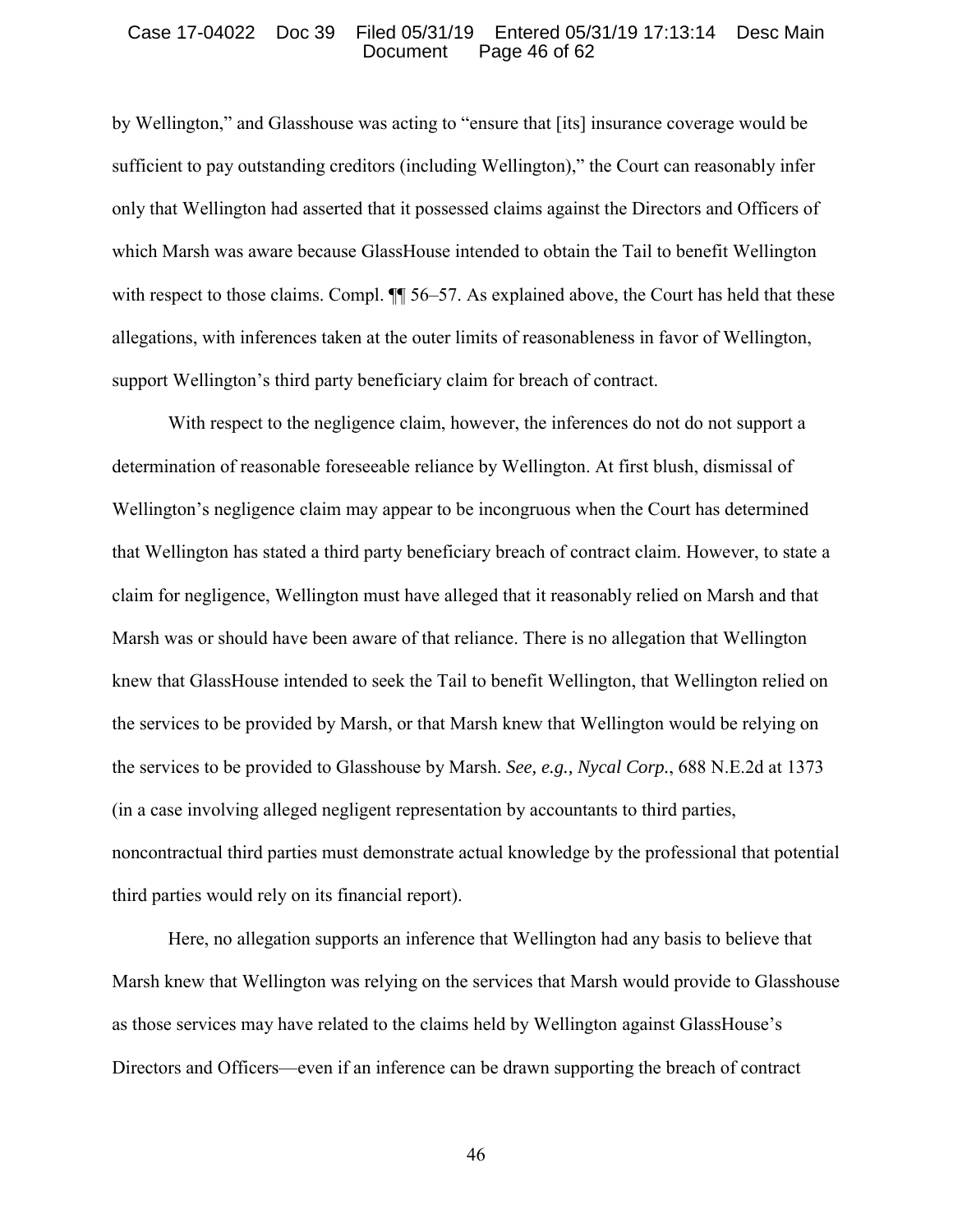## Case 17-04022 Doc 39 Filed 05/31/19 Entered 05/31/19 17:13:14 Desc Main Page 47 of 62

claim that GlassHouse intended to benefit Wellington. In fact, Wellington specifically alleged that it only learned of the Tail months later, after litigation had commenced. Compl. ¶ 97. Marsh did not owe Wellington a duty of care because Wellington could not have foreseeably relied on any specific expectation regarding the existence of D&O coverage and the services to be provided by Marsh. The negligence claim must fail as to Wellington on that basis and the Court dismisses Count II as to Wellington.

## **2.** *The Estate's Negligence Claim*

Marsh asserts that the Estate's negligence claim should be dismissed because the Plaintiffs have failed to allege a plausible claim for damages to the Estate. As discussed in connection with the breach of contract claim under New York law, the Plaintiffs have alleged sufficient facts to support a plausible claim to "lost recovery" damages. Those damages appear to align with the type of redress that courts have found to be appropriate in the context of cases involving failure to procure adequate insurance coverage and claims of negligence under Massachusetts law. *See, e.g., Campione*, 661 N.E.2d at 662–63. The Supreme Judicial Court has found that in Massachusetts an injured third-party plaintiff may recover from an insurance agent to the extent a plaintiff shows that its damages were greater than the insurance coverage in place because of the insurance agent's failure to procure adequate coverage. *See id.*

In *Campione*, the court did not address the reasonable reliance element of the negligence claim dismissed by the trial court, focusing on the damages element. *See id*. at 662. In overruling the trial court that the insured had not suffered tangible damages that could be assigned to the plaintiffs in the case because the underlying claims had not been litigated and reduced to judgment, the court recognized that had the underlying tort claim been tried, and a judgment entered in excess of the \$500,000 coverage limit afforded by the policy, the insured's resulting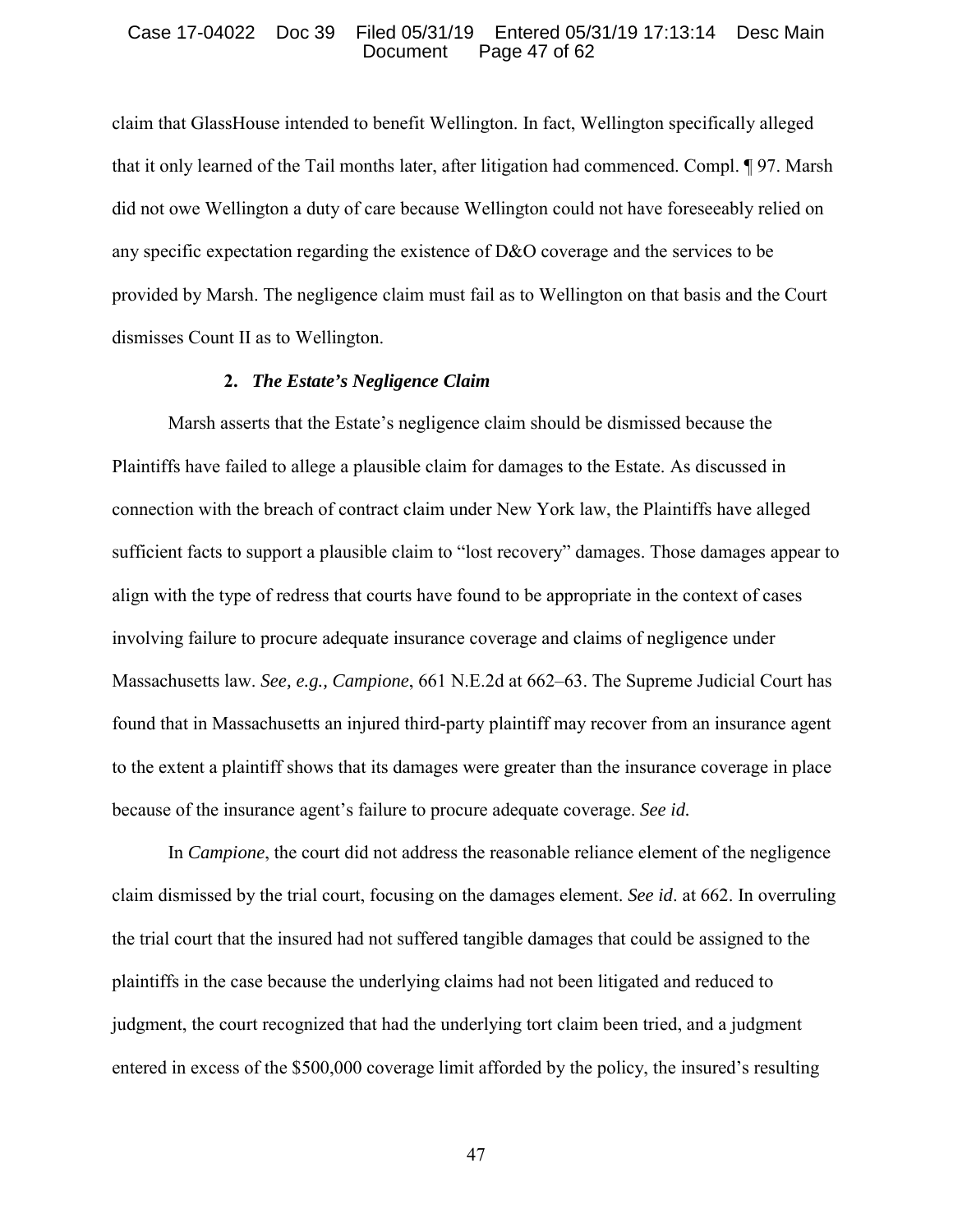#### Case 17-04022 Doc 39 Filed 05/31/19 Entered 05/31/19 17:13:14 Desc Main Page 48 of 62

negligence claim against the defendant insurance brokers clearly could have been assigned, and determined that the same result should apply where claims were settled. *See id*. at 663. The court concluded that an appropriate measure of damages is the amount that a plaintiff could have obtained if the insurance agent had not failed to procure appropriate coverage, notwithstanding the settlement with the insurance carrier. *See id*. To recover against the defendants, however, "in addition to proving the essential elements of their negligence claim against them, the plaintiffs would have to establish [the insured party's] fault for the accident . . . and they must prove the extent to which their damages exceeded the coverage afforded [under the Policy]." *See id*.

Under a "lost recovery" damage theory in the negligence context, the fact that the Estate settled its claims against the Directors and Officers and AIG does not limit the damages that may be asserted against Marsh. *See Campione*, 661 N.E.2d at 662–63. Settlements are to be encouraged and should not leave an insured without recourse against a negligent broker or permit a negligent broker to leverage settlement of possible claims against it by interjecting those claims in litigation of underlying claims against the officers and directors and insurers. *See id.* ("acknowledging sensible policy of promoting settlement in appropriate circumstances") (internal citations omitted). Of course, by electing to settle for an amount for which coverage was provided under the Policy, the Plaintiffs take on a significant burden of proving the underlying claims against the Directors and Officers and an amount of "lost recovery" damages. *See id.* (concluding that "[p]lacing with the plaintiffs the responsibility of proving their assigned claims in full reduces the risk of collusion, and justifies giving effect to the assignment of the negligence claims."). As discussed in relation to the contract claims, *supra,* the Court recognizes that there are risks and burdens associated with a "trial within a trial" necessary to prove lost recovery damages. Analogizing by reference to malpractice cases in which counsel is alleged to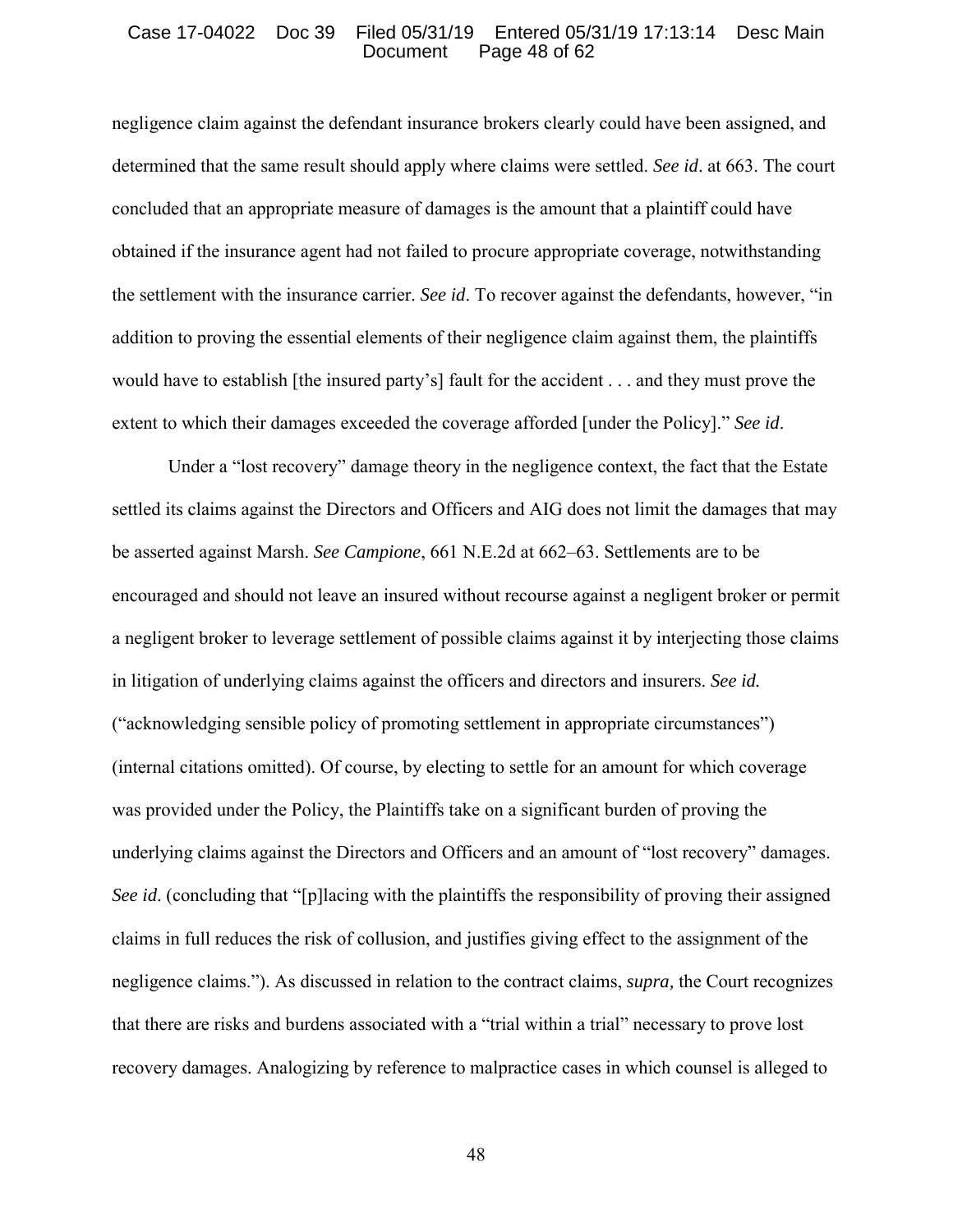## Case 17-04022 Doc 39 Filed 05/31/19 Entered 05/31/19 17:13:14 Desc Main Page 49 of 62

have failed to provide competent legal services, a plaintiff who claims that his attorney was negligent in the prosecution of a claim will prevail only if she proves by a preponderance of the evidence that she would have obtained a better result had the attorney exercised adequate skill and care. Conducting a trial within a trial is the traditional approach to resolution of professional malpractice claims. *See, e.g., Fishman v. Brooks*, 487 N.E.2d 1377, 1380 (Mass. 1986). Thus, negligence would first need to be established and then the question of whether the plaintiff, if appropriately represented, would have recovered more would need to be determined. *See id*.; *see also St. Paul Fire & Marine Ins. Co. v. Birch, Stewart, Kolasch & Birch, LLP*, 379 F. Supp. 2d 183, 202 (D. Mass. 2005) (stating that "[o]nce the plaintiff has established negligence, the causation issue is decided by conducting a trial within a trial.") (internal quotations and citations omitted).

The difficulty of a trial within a trial construct and considerations related to involvement of parties that have already obtained releases do not override recognition of a remedy for plaintiffs damaged by the act or omission of an insurance broker and the considerations favoring settlement of underlying liability cases. *See Campione*, 661 N.E.2d at 662–63. In addition to the lost recovery damages, the Estate has alleged that it has also incurred damages in its pursuit of its claims against both AIG and Marsh because AIG would not settle the pooled claims of the Plaintiffs for an amount consistent with the asserted damages, and, therefore, the Plaintiffs have suffered a tangible harm. Compl. ¶¶ 113–14.

The Plaintiffs having alleged facts sufficient to state a plausible claim as to the Estate for negligence under Massachusetts law, the Court denies the motion to dismiss with respect to Count II as to the Estate.

## **E. Violation of Chapter 93A (Count III)**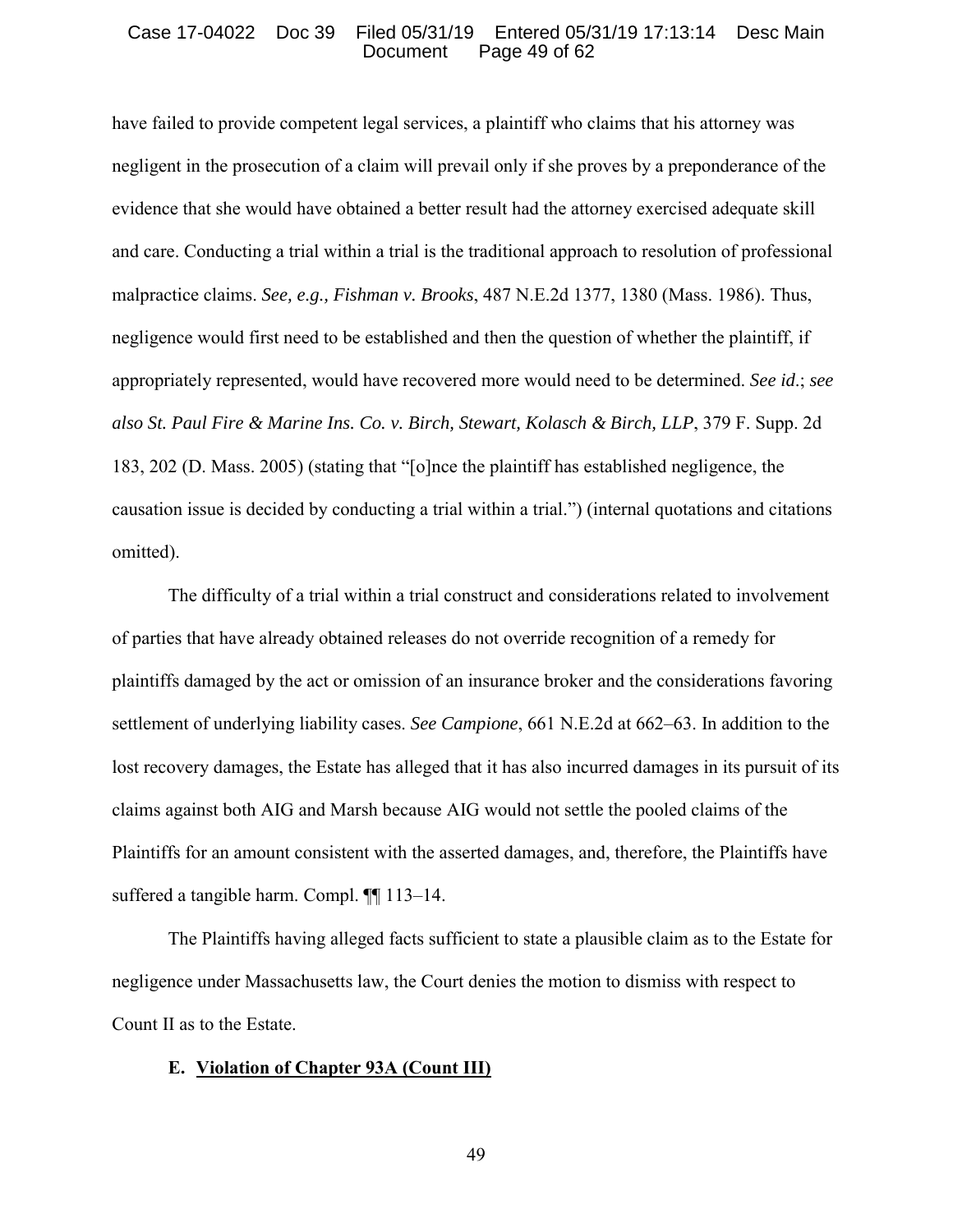## Case 17-04022 Doc 39 Filed 05/31/19 Entered 05/31/19 17:13:14 Desc Main Page 50 of 62

The Plaintiffs allege that Marsh committed "unfair and deceptive act[s] or practice[s]" in violation of Chapter 93A in procuring the Tail by (i) knowingly and without authority eliminating some \$10 million in coverage under the Policy, which constituted Wellington's "collateral," (ii) failing to inform GlassHouse about the change and (iii) making false, misleading representations about the original Policy limits remaining unaltered for claims asserted between April 11, 2014 and the Initial Policy End Date.

Marsh argues that the Court must dismiss the Chapter 93A claim because it is derivative of the breach of contract and negligence claims, which are defective, such that the 93A claim must also fail, citing *Pimental v. Wachovia Mortg. Corp.*, 411 F. Supp. 2d 32, 40 (D. Mass. 2006) ("Since [plaintiff] has failed to allege sustainable breach of contract or negligence claims, and the Chapter 93A claim is based upon the previous two claims, there is no basis for finding [defendant] liable under Chapter 93A.") and *Bose Corp. v. Ejaz*, No. 11-10629-DJC, 2011 WL 5402634, at \*5 (D. Mass. Nov. 7, 2011). Moreover, even if the Chapter 93A claim could stand independently, Marsh further contends that the Plaintiffs' allegations do not give rise to a Chapter 93A violation because they consist of "garden variety" allegations of negligent miscommunications that resulted in a purchase of insurance coverage that purportedly deviated from GlassHouse's coverage expectations. Marsh submits that, without additional allegations that Marsh deceived GlassHouse or advanced its interests at GlassHouse's expense, the Chapter 93A claim fails as a matter of law on that basis as well. Additionally, Marsh alleges that Wellington did not have a "business relationship" with Marsh that would give rise to an actionable Chapter 93A claim. The Plaintiffs argue that Wellington would only need to demonstrate that the parties were acting in a "business context" to survive dismissal of this count.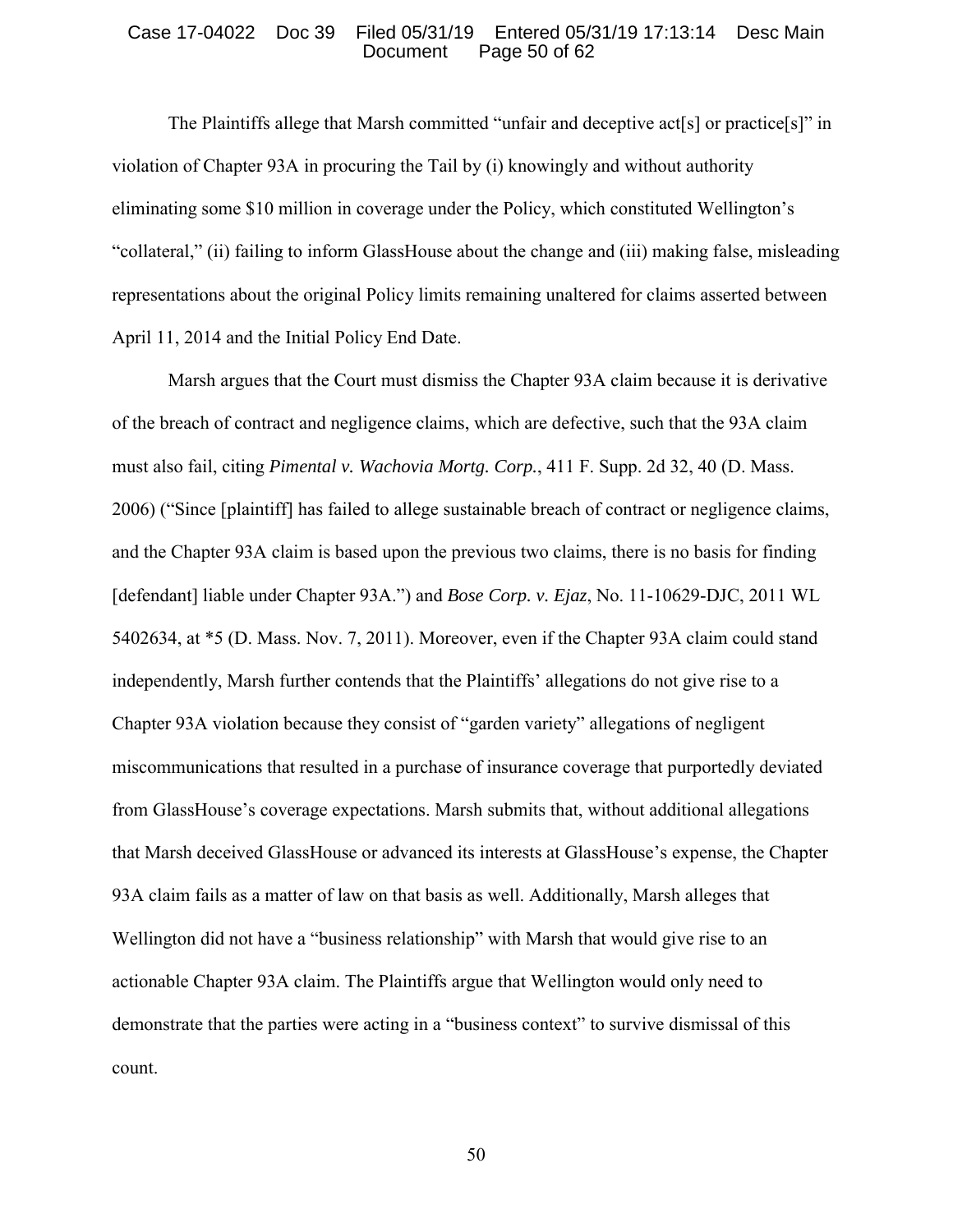## Case 17-04022 Doc 39 Filed 05/31/19 Entered 05/31/19 17:13:14 Desc Main Page  $51$  of  $62$

Further, Marsh argues that violations of 940 Mass. Code Regs. §§ 3.05(1) and 3.16 alleged by the Plaintiffs do not apply with respect to commercial claims under Chapter 93A and that Chapter 176D, to the extent it is applicable, does not provide an independent cause of action against Marsh because the statute is relevant to insurance applications, which Marsh asserts are not at issue in this matter.

Section 11 of Chapter 93A states in relevant part that: "[a]ny person who engages in the conduct of any trade or commerce and who suffers any loss of money or property, real or personal, as a result of the use or employment by another person who engages in any trade or commerce of an unfair method of competition or an unfair or deceptive act or practice . . . may . . . bring an action . . . for damages and such equitable relief . . . as the court deems to be necessary and proper." Mass. Gen. Laws ch. 93A, § 11. An analysis of Chapter 93A, §§ 2(a) and 11 "requires a dual inquiry: first, the court assesses whether the interaction is commercial in nature, and second, it evaluates whether the parties were both engaged in trade or commerce, and therefore acting in a business context." *Linkage Corp. v. Trs. of Bos. Univ.*, 679 N.E.2d 191, 206 (Mass. 1997) (internal quotations omitted). The underlying rationale is that Chapter 93A, § 11 is "not available to parties in a strictly private transaction, where the undertaking is not in the ordinary course of a trade or business." *Milliken & Co. v. Duro Textiles, LLC*, 887 N.E.2d 244, 259 (Mass. 2008) (internal quotations omitted).

To maintain a claim under Chapter 93A, a plaintiff need not establish privity of contract, "'so long as the parties are engaged in more than a minor or insignificant business relationship.'" *Giuffrida v. High Country Invr.*, 897 N.E.2d 82, 95 (Mass. App. Ct. 2008) (quoting *Standard Register Co. v. Bolton–Emerson, Inc.*, 649 N.E.2d 791, 795 (Mass. App. Ct. 1995)); *see also Reisman v. KPMG Peat Marwick LLP*, 787 N.E.2d 1060, 1078 (Mass. App. Ct. 2003)). In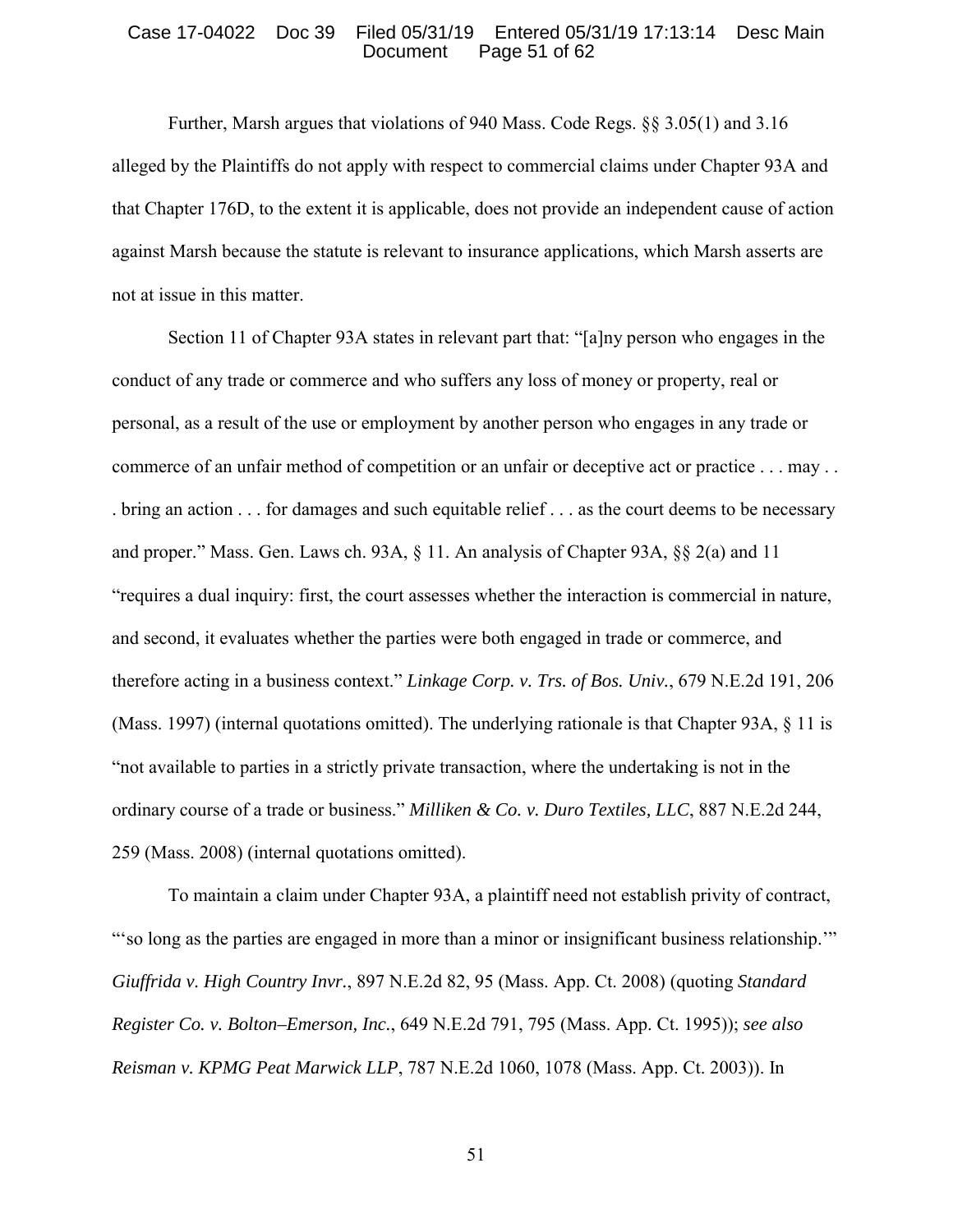## Case 17-04022 Doc 39 Filed 05/31/19 Entered 05/31/19 17:13:14 Desc Main Page  $52$  of  $62$

examining whether parties were engaged in "trade or commerce," and therefore acting in a "business context," courts assess "the nature of the transaction, the character of the parties involved, and the activities engaged in by the parties . . . . Other relevant factors are whether similar transactions have been undertaken in the past, whether the transaction is motivated by business or personal reasons . . . , and whether the participant played an active part in the transaction." *Begelfer v. Najarian*, 409 N.E.2d 167, 176 (Mass. 1980); *see also Milliken*, 887 N.E.2d at 260 (applying the *Begelfer* "business context" test in considering whether the parties were engaged in "trade or commerce" with each other such that the acts or practices complained of occurred in a "business context"). "In general, no commercial relationship exists where the parties only contact occurs in the context of litigation." *John Beaudette, Inc. v. Sentry Ins. A Mut. Co.*, 94 F. Supp. 2d 77, 121 (D. Mass. 1999). The "commercial transaction requirement likewise excludes from its reach 'intra-enterprise' or strictly private transactions between parties in the same venture." *Id*. (citing *Linkage Corp.*, 679 N.E.2d at 207 n.33).

If a sufficient relationship is established, a plaintiff also must establish that the conduct at issue is unfair under the statute. It is well established that "'a practice or act [is] unfair under G.L. c. 93A, § 2, if it is (1) within the penumbra of a common law, statutory, or other established concept of unfairness; (2) immoral, unethical, oppressive, or unscrupulous; or (3) causes substantial injury to competitors or other business people.'" *Morrison v. Toys "R" Us, Inc.*, 806 N.E.2d 388, 392 (Mass. 2004) (quoting *Heller Fin. v. Ins. Co. of N. Am.*, 573 N.E.2d 8 (Mass. 1991)). The First Circuit has held that "[C]hapter 93A is intended exclusively for egregious conduct." *AmeriFirst Bank v. TJX Cos. (In re TJX Cos. Retail Sec. Breach Litig.)*, 564 F.3d 489, 497 (1st Cir. 2009). "Moreover, the SJC has repeatedly held that 'mere negligence,' standing alone, is not sufficient for a violation of ch. 93A—something more is required." *Baker v.*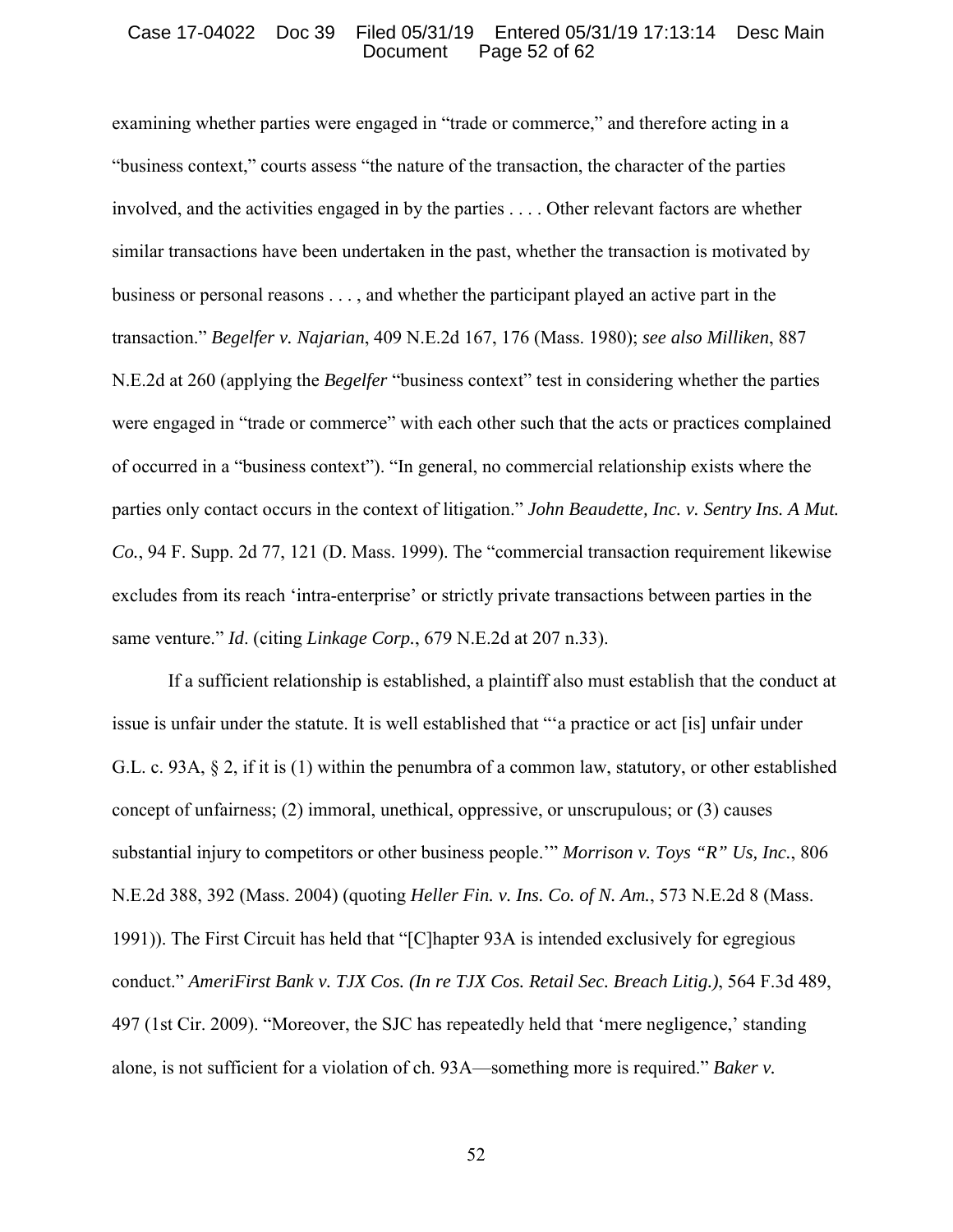## Case 17-04022 Doc 39 Filed 05/31/19 Entered 05/31/19 17:13:14 Desc Main Page  $53$  of  $62$

*Goldman, Sachs & Co.*, 771 F.3d 37, 51 (1st Cir. 2014); *see also Thrivent Fin. for Lutherans v. Strojny*, 882 F. Supp. 2d 260, 271 (D. Mass. 2012) ("[c]laims brought under Mass. Gen. Laws ch. 93A . . . require more than allegations of negligence."). However, negligent conduct may be so extreme or egregious as to constitute a violation of § 11 of Chapter 93A as well and, thus, the scope of the conduct must be examined. *See, e.g., Marram v. Kobrick Offshore Fund, Ltd*., 809 N.E.2d 1017, 1032 (Mass. 2004).

While the Court can easily hold that the allegations sufficiently state that GlassHouse was "engaged in trade or commerce" with Marsh and, therefore, those parties were acting in a "business context," the facts that are alleged do not sufficiently demonstrate a similar relationship between Marsh and Wellington. Marsh acted as the Debtor's insurance broker, and any contact between Wellington and Marsh was indirect and does not demonstrate the necessary business contacts between the parties to sustain a Chapter 93A claim, even though Wellington has pleaded a plausible claim that it was intended by GlassHouse to be a third-party beneficiary of the contractual relationship between GlassHouse and Marsh. *See, e.g.*, *Milliken*, 887 N.E.2d at 260 (holding, even assuming that an unsecured creditor's efforts to obtain payment of its trade debt was "commercial" in nature, that the creditor's contacts, which consisted of debt restructuring discussions, were not enough to establish that the parties were engaged in trade or commerce); *Chestnut Hill Dev. Corp. v. Otis Elevator Co.*, 653 F. Supp. 927, 933 (D. Mass. 1987) (finding there were sufficient allegations made to demonstrate that there was an active, three-way negotiation over the subcontract at issue and that the plaintiff actively participated in those negotiations). As such, the Court will dismiss Count III as to the 93A claims asserted by Wellington on that basis alone.

Additionally, the allegations contained in the Complaint do not demonstrate that Marsh's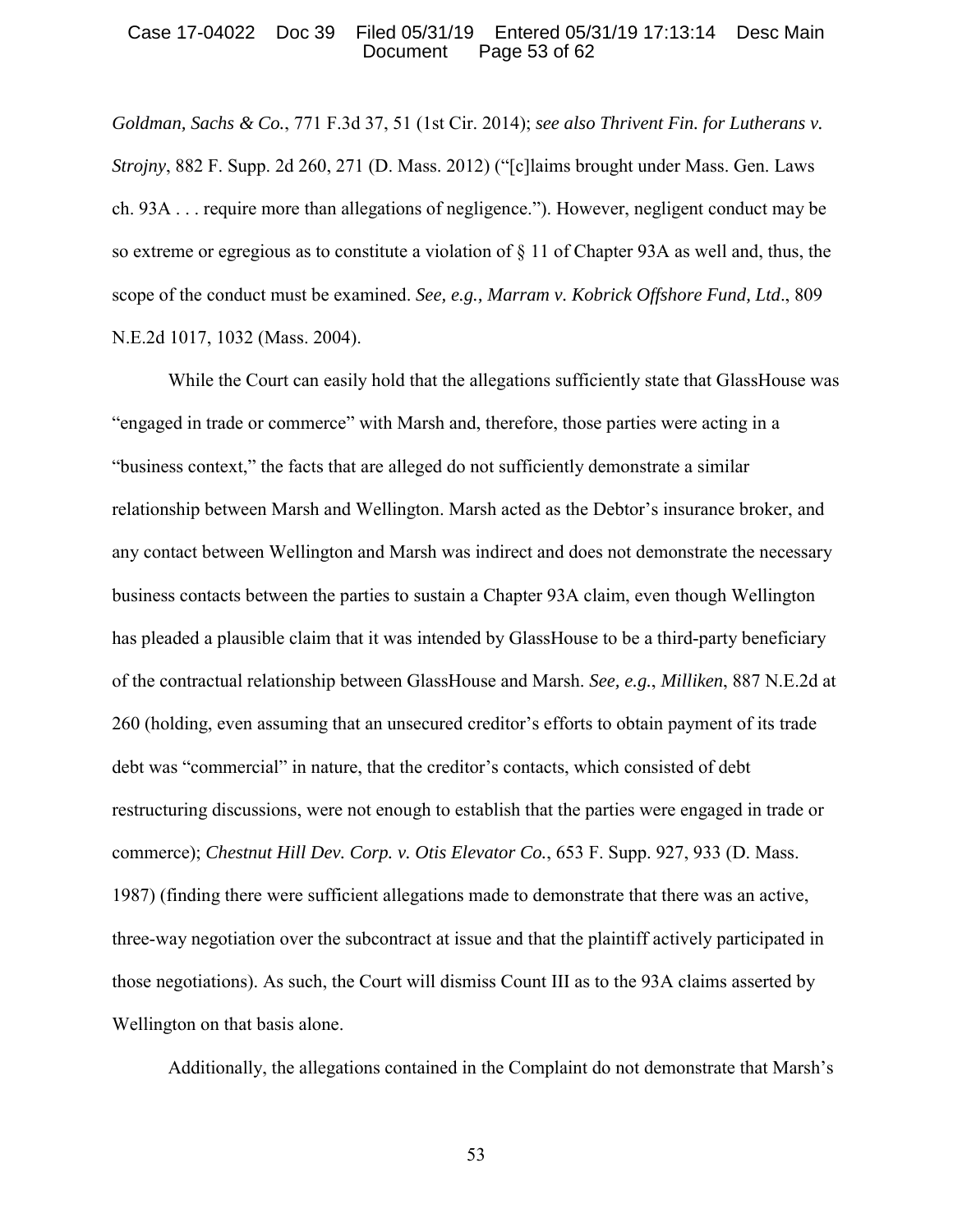## Case 17-04022 Doc 39 Filed 05/31/19 Entered 05/31/19 17:13:14 Desc Main Page  $54$  of  $62$

conduct was so extreme or egregious as to GlassHouse to constitute a direct violation of Chapter 93A. The Plaintiffs' allegations focus more on the detrimental consequences of Marsh's handling of the Tail procurement rather than conduct that was deceitful and egregious. Neither negligence, *see, e.g., Baker*, 771 F.3d at 51, nor breach of contract alone supports a Chapter 93A claim, *see, e.g., Ahern v. Scholz*, 85 F.3d 774, 798 (1st Cir. 1996).

The Plaintiffs allege that Marsh's subsequent communications provided "false" assurances to GlassHouse that claims noticed prior to the Initial Policy End Date were subject to the original \$15 million cap. Compl. ¶¶ 93–96, 106. The Plaintiffs also assert that "Marsh never suggested to anyone at Glasshouse that the purchase of Discovery Period coverage changed existing Policy limits, never received authorization from Glasshouse to reduce the limits of liability on the existing Policy, and never told anyone at Glasshouse in the immediate aftermath of the purchase that it had agreed with AIG to change the existing limits." *Id*. at ¶ 98. There are no allegations that the communications or actions by Marsh between April 11, 2014 and Initial Policy End Date were intended to damage or deceive GlassHouse. Additionally, the allegations in the Complaint do not permit an interference that supports anything more than typical actions for negligence or breach of contract. Compl. ¶¶ 93–94. Accordingly, unless the Plaintiffs have alleged conduct demonstrating an actionable violation of applicable Massachusetts regulations or Chapter 176D as to GlassHouse, this claim also fails as to the Estate.<sup>16</sup>

The Plaintiffs argue that Marsh's conduct violated 940 Mass. Code Regs. §§ 3.05(1) and 3.16, "among others" in support of its Chapter 93A claim, suggesting that violations of the

 $\overline{a}$ 

<sup>&</sup>lt;sup>16</sup> With respect to Marsh's position that a Chapter 93A claim that is derivative of breach of contract and negligence claims that are defective must also fail, the Court does not need to reach that argument because, as to the Estate, it has determined that there are sufficient factual allegations to sustain both breach of contract and negligence claims.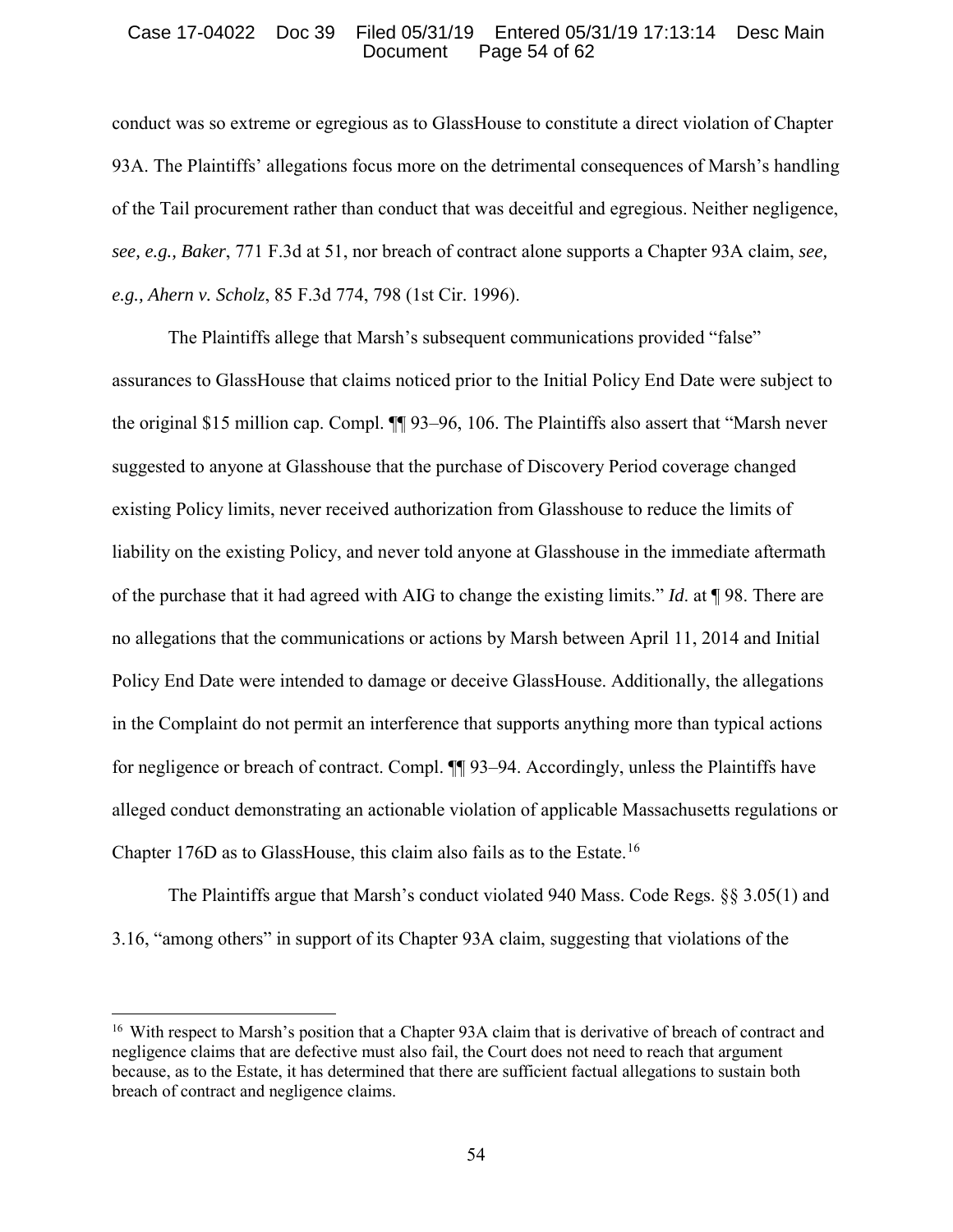#### Case 17-04022 Doc 39 Filed 05/31/19 Entered 05/31/19 17:13:14 Desc Main Page  $55$  of  $62$

Attorney General consumer protection regulations are per se violative of Chapter 93A. Marsh argues that such violations do not apply to commercial claims under Chapter 93A § 11.

Although Chapter "93A does not define what acts and practices are unfair or deceptive, § 2(c) of c. 93A specifically authorizes the Attorney General to promulgate regulations making these determinations." *Casavant v. Norwegian Cruise Line, Ltd.*, 919 N.E.2d at 169 (Mass. App. Ct. 2009). While there are courts that have found that regulations promulgated by the Attorney General are not applicable to the commercial context because they were enacted prior to the passage of § 11 of Chapter 93A and/or focus on certain disclosure aspects of the regulations implemented to provide heightened protection to consumers, *see, e.g., Knapp Shoes, Inc. v. Sylvania Shoe Mfg. Corp.*, 640 N.E.2d 1101, 1104-05 (Mass. 1994) (holding that provisions of 940 Mass. Code Regs. § 3.08(2) apply to a simple breach of warranty and were not applicable to the commercial context as the regulation was promulgated prior to the enactment of Chapter 93A, § 11 and "contains no language suggesting that it was meant to apply to a broader class of persons or interest" than consumers and their interests), *DentalNet, Inc. v. Aquino (In re First New England Dental Ctrs., Inc.)*, 291 B.R. 229, 241 (D. Mass. 2003) (finding that 940 Mass. Code Regs. § 3.16(2) was not applicable to the business context following "the sound reasoning of the Court in *Knapp*" and concluding that "the regulations were not meant to apply to mundane negotiations between businesses and business people"), other Massachusetts courts, *in dicta*, have held that such provisions would be applicable in the commercial context or distinguished regulations requiring the heightened disclosures with those subsections that do not require such disclosure, *see Lily Transp. Corp. v. Royal Institutional Servs., Inc.*, 832 N.E.2d 666, 673–74 (Mass. App. Ct. 2005) (including 940 CMR § 3.16(2) in string citation for the contention that "actively misleading" a counterparty in a business transaction can violate ch. 93A); *J.E. Pierce*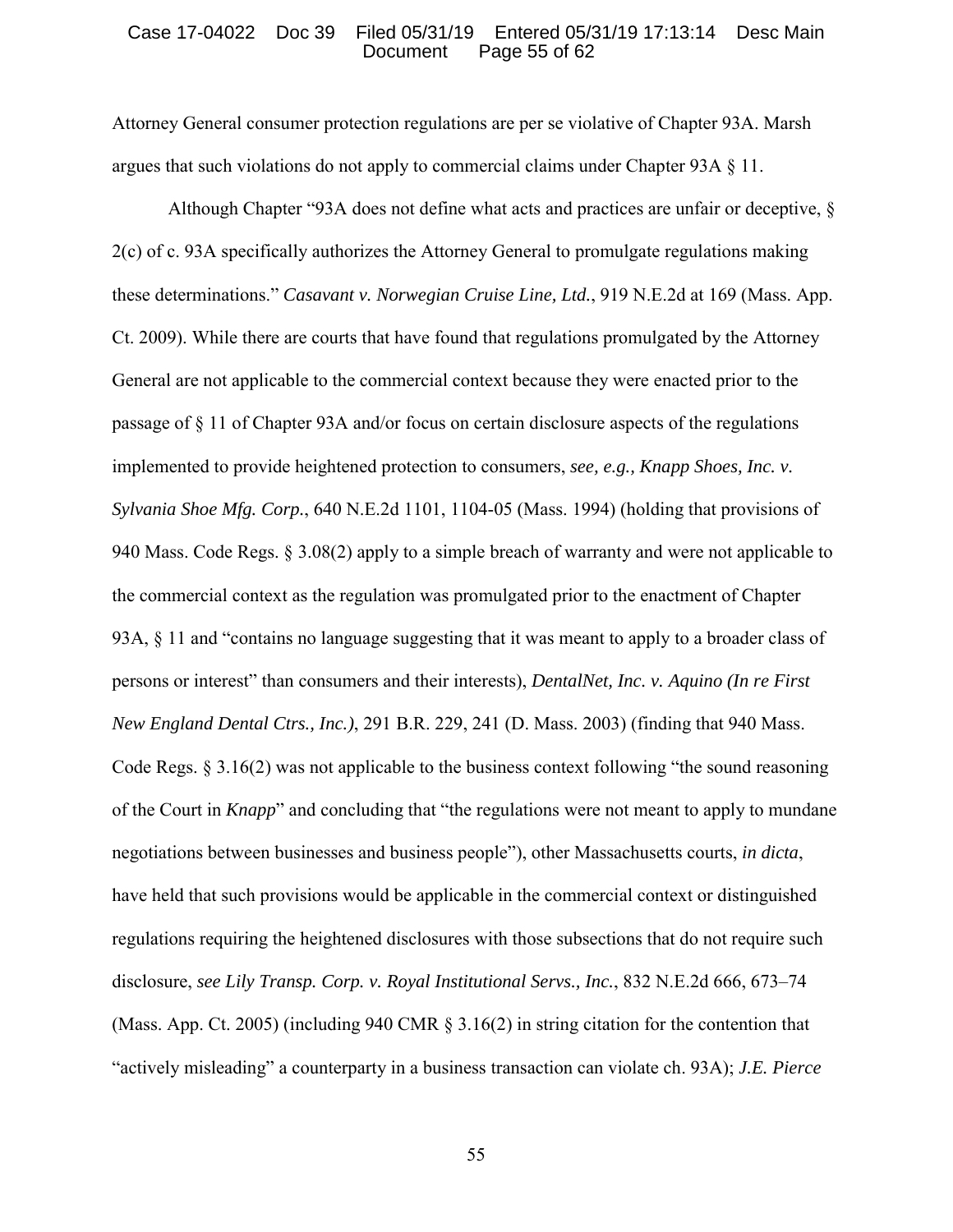# Case 17-04022 Doc 39 Filed 05/31/19 Entered 05/31/19 17:13:14 Desc Main Document Page 56 of 62

*Apothecary, Inc. v. Harvard Pilgrim Health Care, Inc.*, 365 F. Supp. 2d 119, 145 (D. Mass.

2005) (distinguishing regulations requiring the heightened disclosures in order to protect

"consumers who may not be attuned to the harsh practices of the business world" with "title 940,

section 3.16(3), [which] subsumes substantive violation of laws and regulations within the

definition of what acts or practices violate 93A[,]" and determining subsection could apply to

both consumer and business claims because it "does not hold businesses to a higher standard of

conduct out of concern for consumers, it holds them to a standard of *lawfulness*."). In

considering the applicability of 940 Mass. Code Regs. § 3.16 to commercial relationships under

§ 11 of Chapter 93A, the First Circuit Court of Appeals applied the rationale of the Supreme

Judicial Court in *Knapp* to find no merit to the argument that the Attorney General regulation

extended to business to business violations of Chapter 93A, stating that:

In *Knapp*, the SJC held that 940 Mass. Code Regs. § 3.08(2), providing in relevant part that '[i]t shall be an unfair and deceptive act or practice to fail to perform or fulfill any promises or obligations arising under a warranty,' applies only to consumer claims under ch. 93A. *Knapp*, 640 N.E.2d at 1104. The court reasoned that the other subsections in  $\S 3.08$  "use the term 'consumer' to denote the persons protected by their provisions, and concern matters generally involved in consumer transactions." *Id*. at 1105. Even though subsection (2), by its terms, did not limit its application to consumers, the court found that the context of the statute indicated that it did not apply to business-to-business transactions. *Id*. ("Where the bulk of the regulation applies only to consumers and their interests, and subsection (2) contains no language suggesting that it was meant to apply to a broader class of persons or interests, we conclude that the portion of subsection (2) at issue was not intended to encompass a contract dispute between businessmen based on a breach of ... warranty....").

The same reasoning is applicable here. Two of the four subsections of  $\S$  3.16 mention 'consumers' and concern consumer protection issues. Subsection (3) makes an act or practice a violation of ch. 93A if '[i]t fails to comply with existing statutes, rules, regulations or laws, meant for the protection of the public's health, safety, or welfare promulgated by the Commonwealth or any political subdivision thereof intended to provide the consumers of this Commonwealth protection.' Subsection (4), in similar fashion, makes an act or practice a violation of ch. 93A if '[i]t violates the Federal Trade Commission Act, the Federal Consumer Credit Protection Act or other Federal consumer protection statutes within the purview of [ch.] 93A, § 2.' Thus, just as in *Knapp*, '[i]t is reasonably clear that, in drafting the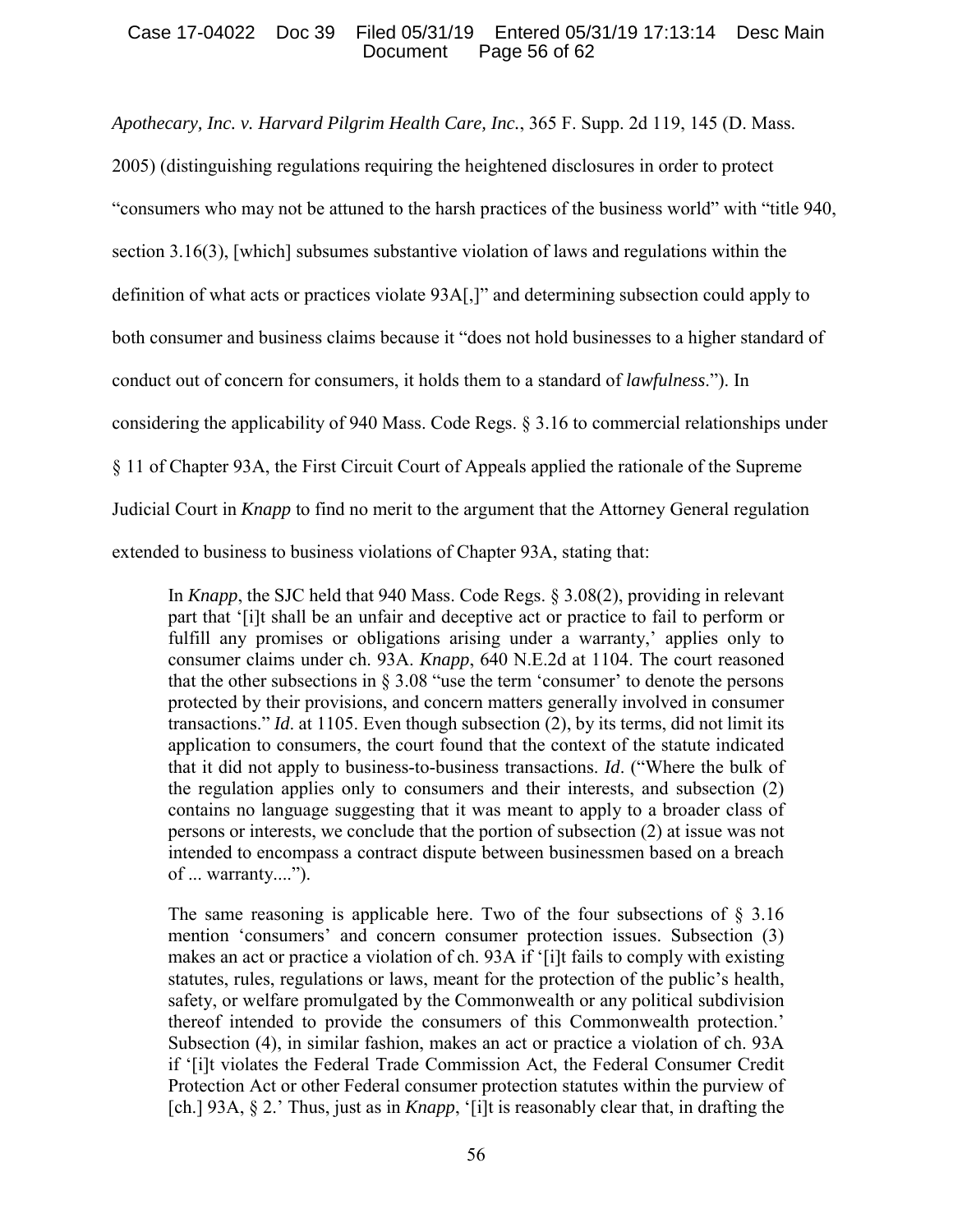## Case 17-04022 Doc 39 Filed 05/31/19 Entered 05/31/19 17:13:14 Desc Main Page 57 of 62

regulation, the Attorney General had in mind protection for consumers against unfair or deceptive acts or practices.' 640 N.E.2d at 1105[.]

*Baker*, 771 F.3d at 56. The First Circuit found "no meaningful distinction between § 3.16 and § 3.08 that would counsel against applying *Knapp's* reasoning to the former[, but noting that t]his is ultimately an issue for the SJC to resolve. *Id.* at 56–57; *see also Baker v. Goldman Sachs & Co.*, No. 09-10053-PBS, 2013 WL 4780962, at \*4 (D. Mass. Sept. 4, 2013) (stating that even if *Lily* creates some ambiguity in state law, a court sitting in diversity is not supposed to create new law and noting that a leading commentator has concluded that "[t]he reasoning of the *Knapp* case suggests that none of the attorney general's regulations will be applied to Section 11 cases, unless and until the attorney general promulgates regulations dealing specifically with business-tobusiness disputes") (quoting McHugh, Attorney General Regulations Under Chapter 93A § 1.5, Chapter 93A Rights and Remedies (Mass. Continuing Legal Educ. 2010)). After considering *Knapp* and the reasoning in *Baker*, the Court concludes that there is no reason to differentiate amongst the 940 Mass. Code Regs. § 3.16 regulations and holds that those regulations do not apply to commercial disputes. *See, e.g., Caron v. Farmington Nat'l Bank (In re Caron)*, 82 F.3d 7, 9 (1st Cir. 1996) (holding that a federal court must decide an issue regarding the interpretation of a state law according to its anticipation of how the highest state court would rule); *In re Hildebrandt*, 320 B.R. 40, 44 (B.A.P. 1st Cir. 2005). The same analysis applies to 940 Mass. Code Regs. § 3.05(1), which provides: "[n]o claim or representation shall be made by any means concerning a product which directly, or by implication, or by failure to adequately disclose additional relevant information, has the capacity or tendency or effect of deceiving buyers or prospective buyers in any material respect." 940 Mass. Code Regs. § 3.05(1). The Court concludes that the regulation also would not extend to the commercial claims at issue in this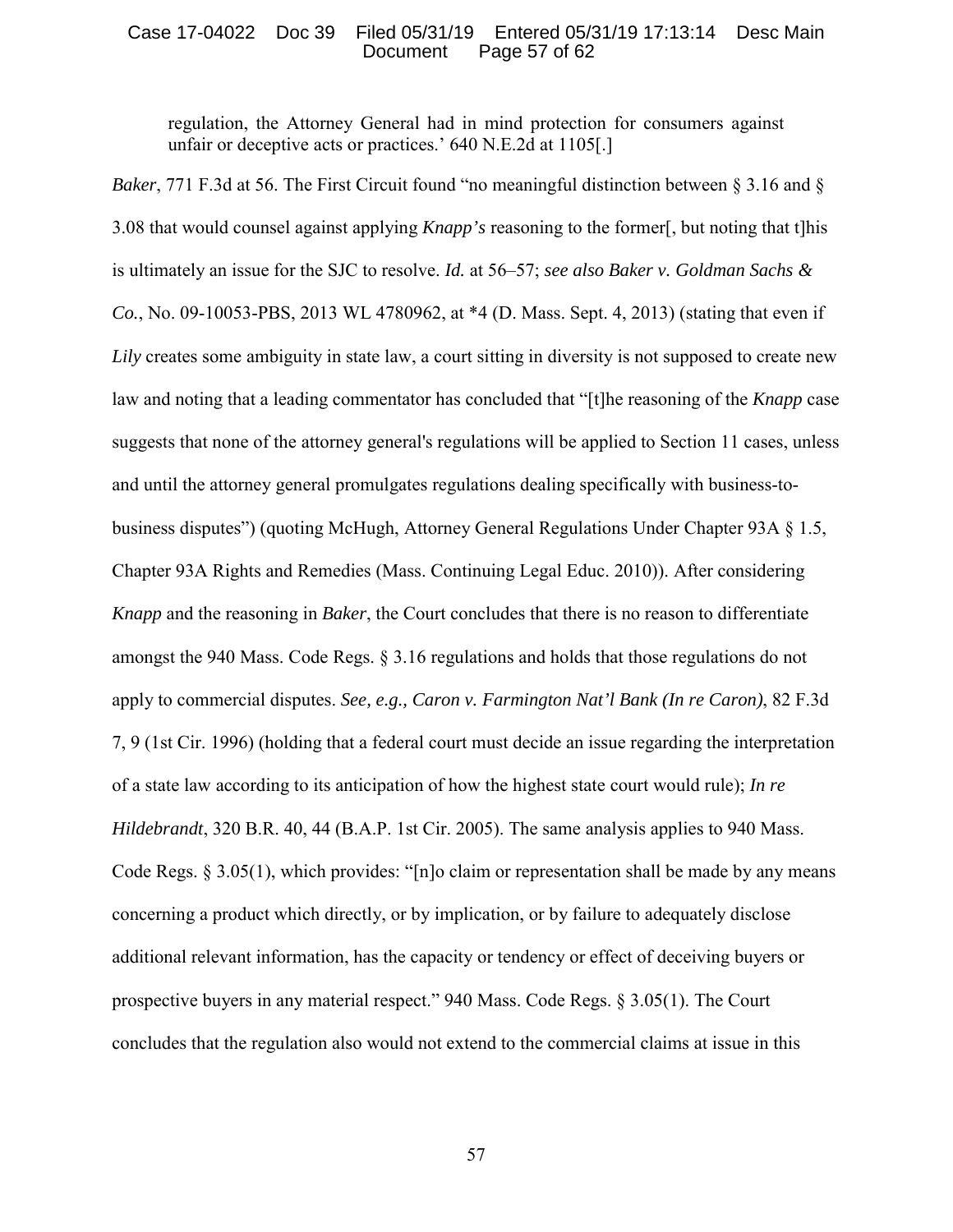## Case 17-04022 Doc 39 Filed 05/31/19 Entered 05/31/19 17:13:14 Desc Main Page 58 of  $62$

matter.<sup>17</sup>

 $\overline{a}$ 

The Plaintiffs also allege that violations of Chapter 93A are separate violations of Chapter 176D § 3, which covers unfair methods of competition and unfair and deceptive acts and practices in the business of insurance. Compl. ¶ 134; *see also* Mass. Gen. Laws ch. 176D, §3. Generally, "[c]hapter 176D prohibits certain unfair acts by insurers related to the investigation, settlement and payment of claims." *U.S. ex rel. Metric Elec., Inc. v. Enviroserve, Inc*., 301 F. Supp. 2d 56, 69 (D. Mass. 2003). The Plaintiffs point to Marsh's alleged misrepresentations to GlassHouse regarding the limits of liability for the Policy and the Tail as being in contravention of subsections (9)(a) and (11) of section 3 of Chapter 176D related to unfair claim settlement practices and obtaining a commission, respectively. Compl. ¶ 134. Chapter 176D provides in relevant part as follows with respect to unfair claim settlement practices: "An unfair claim settlement practice shall consist of any of the following acts or omissions: (a) [m]isrepresenting pertinent facts or insurance policy provisions relating to coverages at issue." Mass. Gen. Laws ch. 176D, § 3(9)(a). Further, regarding misrepresentation in insurance applications, the statute provides that: "making false or fraudulent statements or representations on or relative to an application for an insurance policy, for the purpose of obtaining a fee, commission, money, or

<sup>17</sup> *See Abruzzi Foods, Inc. v. Pasta & Cheese, Inc.*, 986 F.2d 605, 605–06 (1st Cir. 1993). In *Abruzzi*, a matter where competitor alleged a violation of Chapter 93A because another company allegedly deceptively called its pasta "fresh" under "Mass. Gen. L. ch. 93A, § 2(a) (forbidding 'unfair or deceptive acts or practices in the conduct of any trade or commerce'),  $\S 11$  (permitting civil suits by competitors)," the First Circuit did not specifically address the applicability of the 940 Mass. Code Regs. § 3.05(1) in the business context, but appeared to apply it to the context of competing businesses where there were allegations of false advertising to consumers and affirmed the granting of summary judgment for the defendant because the plaintiff did not set forth specific facts which "would permit a factfinder to conclude that the defendants' use of the word 'fresh,' on its pasta labels and in its pasta advertising, had the 'capacity or tendency or effect of deceiving buyers or prospective buyers in any material respect.'" *Id*. Even if there is a further distinction to be drawn regarding suits amongst competitors regarding the application of 940 Mass. Code Regs. § 3.05, it would still not apply as there are no allegations to support such a claim in this case.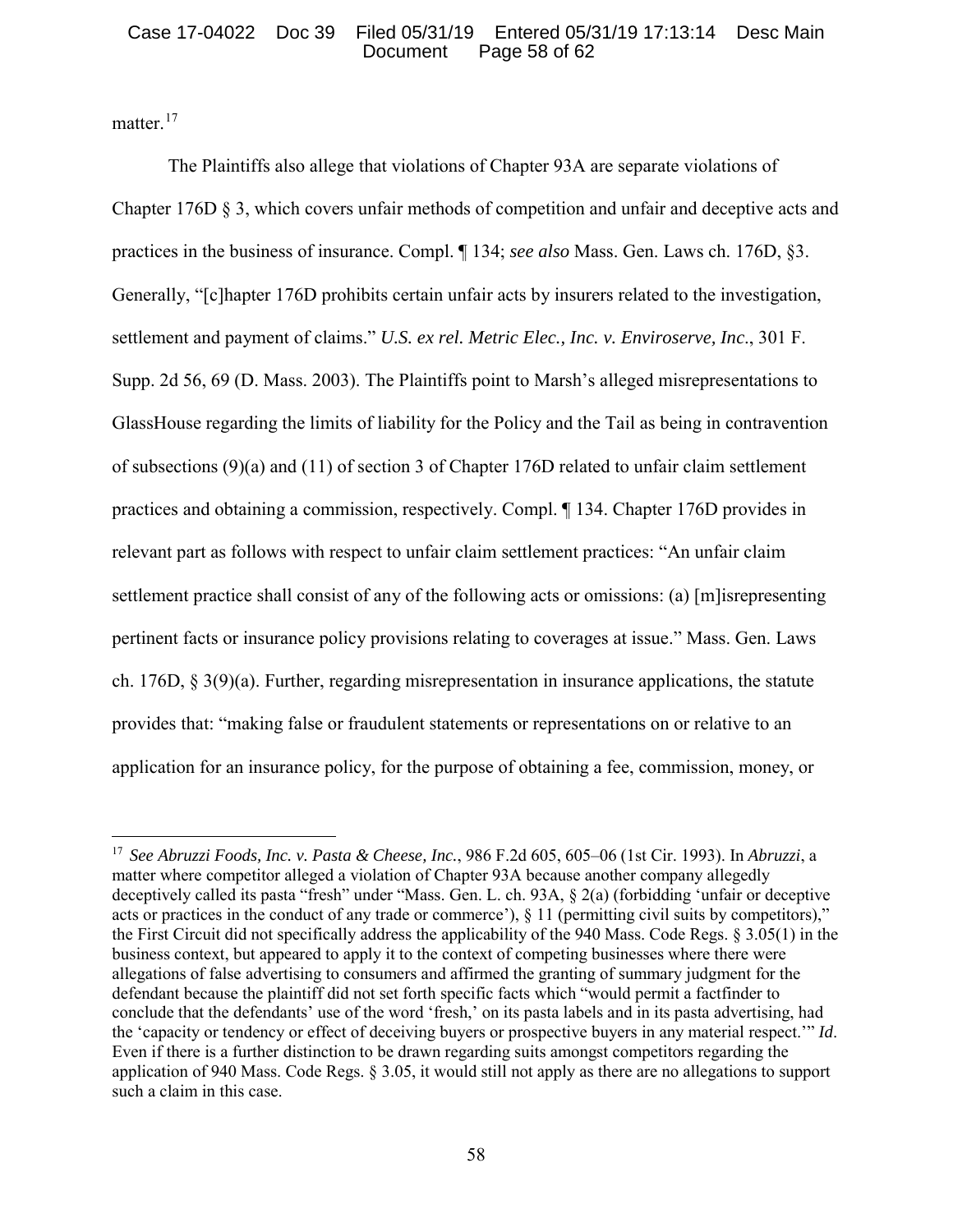## Case 17-04022 Doc 39 Filed 05/31/19 Entered 05/31/19 17:13:14 Desc Main Page 59 of 62

other benefit from any insurers, agent, broker, or individual." *Id*. at § 3(11).

"While Mass. Gen. Laws ch. 93A, § 11, does not in so many words incorporate Mass. Gen. Laws ch. 176D  $\S$  3(9), it is established law that a violation of the latter statute may constitute actionable conduct under the former." *FundQuest Inc. v. Travelers Cas. & Sur. Co.*, 715 F. Supp. 2d 202, 211 (D. Mass. 2010); *see also Fed. Ins. Co. v. HPSC, Inc.*, 480 F.3d 26, 35 (1st Cir. 2007) (noting that "[t]he Massachusetts Supreme Judicial Court has concluded that a violation of General Laws chapter 176D, § 3, which defines unfair claim settlement practices in the insurance industry, is evidence of an unfair business practice under chapter 93A, § 2, which would give rise to a cause of action under chapter 93A,  $\S$  11"). While a plaintiff may allude to conduct that is impermissible under Chapter 176D to maintain a claim under chapter 93A §§ 2 and 11, the inverse is not true and violations of Chapter 93A are not independent violations of Chapter 176D.

Further, even if the Plaintiffs had intended to argue that Marsh's conduct violated Chapter 176D to support their Chapter 93A claim, unlike in the consumer context, violations of Chapter 176D, do not give rise to *per se* liability under Chapter 93A in a commercial relationship because there is no explicit statutory language to that effect in § 11. *See McDermott v. Marcus, Errico, Emmer & Brooks, P.C.*, 775 F.3d 109, 117 (1st Cir. 2014) (concluding that "where the Massachusetts appellate courts have found per se Chapter 93A liability based on a statutory violation, such conclusion, . . . was grounded on explicit statutory language" and that "'[a] consumer asserting a claim under [Chapter] 93A, § 9, may recover for violations of [Chapter] 176D, § 3, cl. 9, without regard to whether the violation was unlawful under [Chapter] 93A, § 2, because of the explicit statement to that effect in [Chapter 93A,] § 9'" (quoting *Polaroid Corp. v. Travelers Indem. Co.*, 610 N.E.2d 912, 917 (Mass. 1993))); *FundQuest*, 715 F. Supp. 2d at 211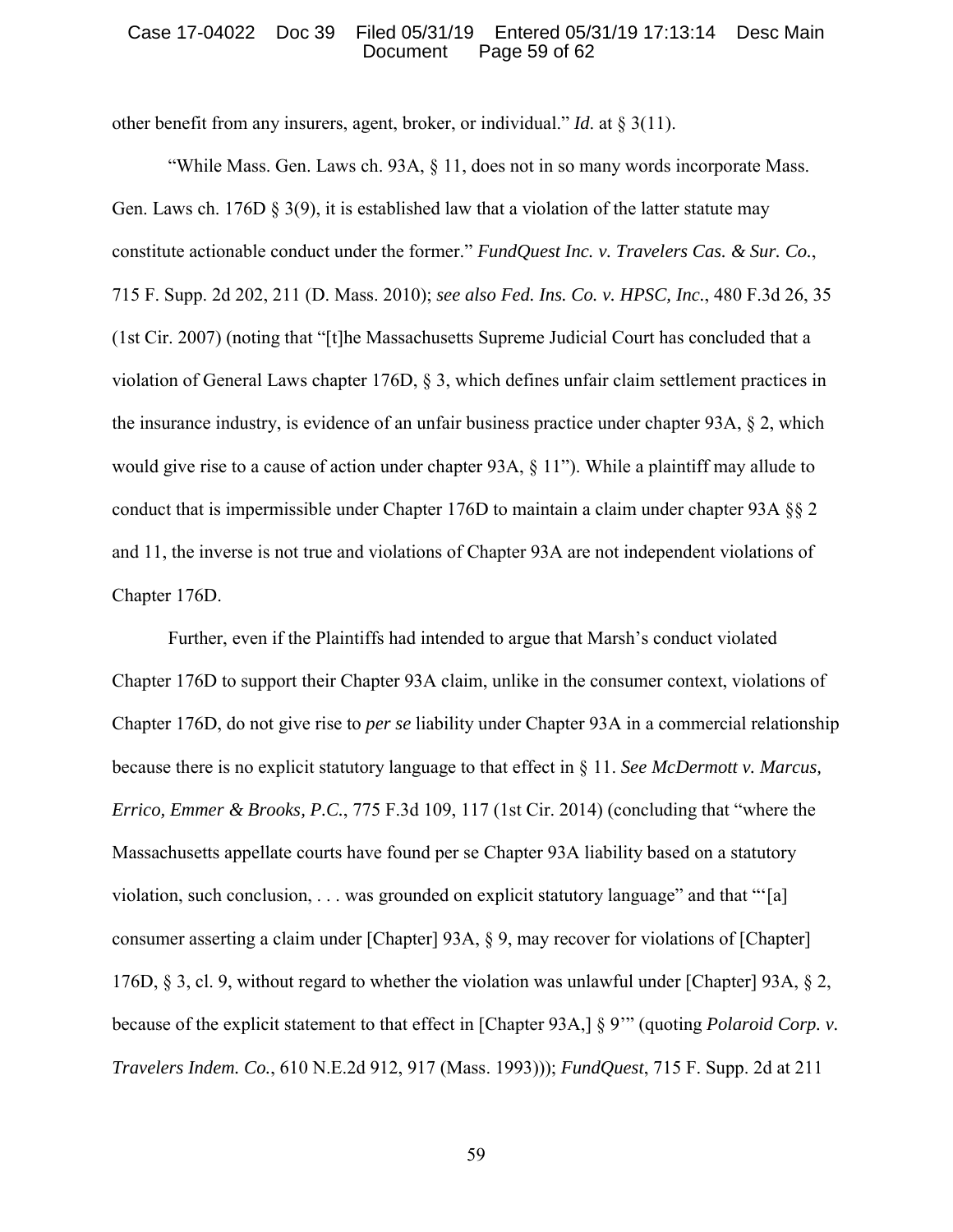## Case 17-04022 Doc 39 Filed 05/31/19 Entered 05/31/19 17:13:14 Desc Main Page 60 of  $62$

n.17 (finding that "[s]ection 11 (unlike section 9) does not create an independent right to recover damages for violations of Mass. Gen. Laws ch. 176D § 3(9), that are not also shown to have been in violation of Mass. Gen. Laws ch. 93A, § 2"); *Ora Catering, Inc. v. Northland Ins. Co.*, 57 F. Supp. 3d 102, 110 (D. Mass. 2014) (finding that "[a] violation of Chapter 176D is *not automatically* a violation of Chapter 93A, § 11, [but] may serve as evidence of unfair conduct that *could* be found to violate Chapter 93A, § 11"); *M. DeMatteo Constr. Co. v. Century Indem. Co.*, 182 F. Supp. 2d 146, 160 (D. Mass. 2001) (explaining that "[section] 11 does not grant an independent right to recover for violations of G.L. c. 176D, § 3, cl. 9") (quotations and citations omitted)). Thus, the violations of Chapter 176D do not give rise to automatic liability under Chapter 93A in a commercial context, but, as previously discussed, may serve as evidence of unfair conduct that could be found to violate Chapter 93A.

With respect to the applicability of Chapter 176D to an insurance broker like Marsh,  $\S$ 1(a) of the statute defines a "person" as "any individual, corporation, association, . . . any other legal entity or self insurer which is engaged in the business of insurance, including agents, brokers, and adjusters, the Massachusetts Insurers Insolvency Fund and any joint underwriting association established pursuant to law."<sup>18</sup> Mass. Gen. Laws ch. 176D,  $\S$  1(a). Although the Supreme Judicial Court has not addressed the applicability of whether a broker is a "person" for all purposes under Chapter 176D, it has examined the applicability of Chapter 93A, § 9 and

 $\overline{a}$ 

<sup>&</sup>lt;sup>18</sup> Chapter 176D,  $\S$  2 states:

No person shall engage in this commonwealth in any trade practice which is defined in this chapter as, or determined pursuant to section six of this chapter to be, an unfair method of competition or an unfair or deceptive act or practice in the business of insurance.

Mass. Gen. Laws ch. 176D, § 2.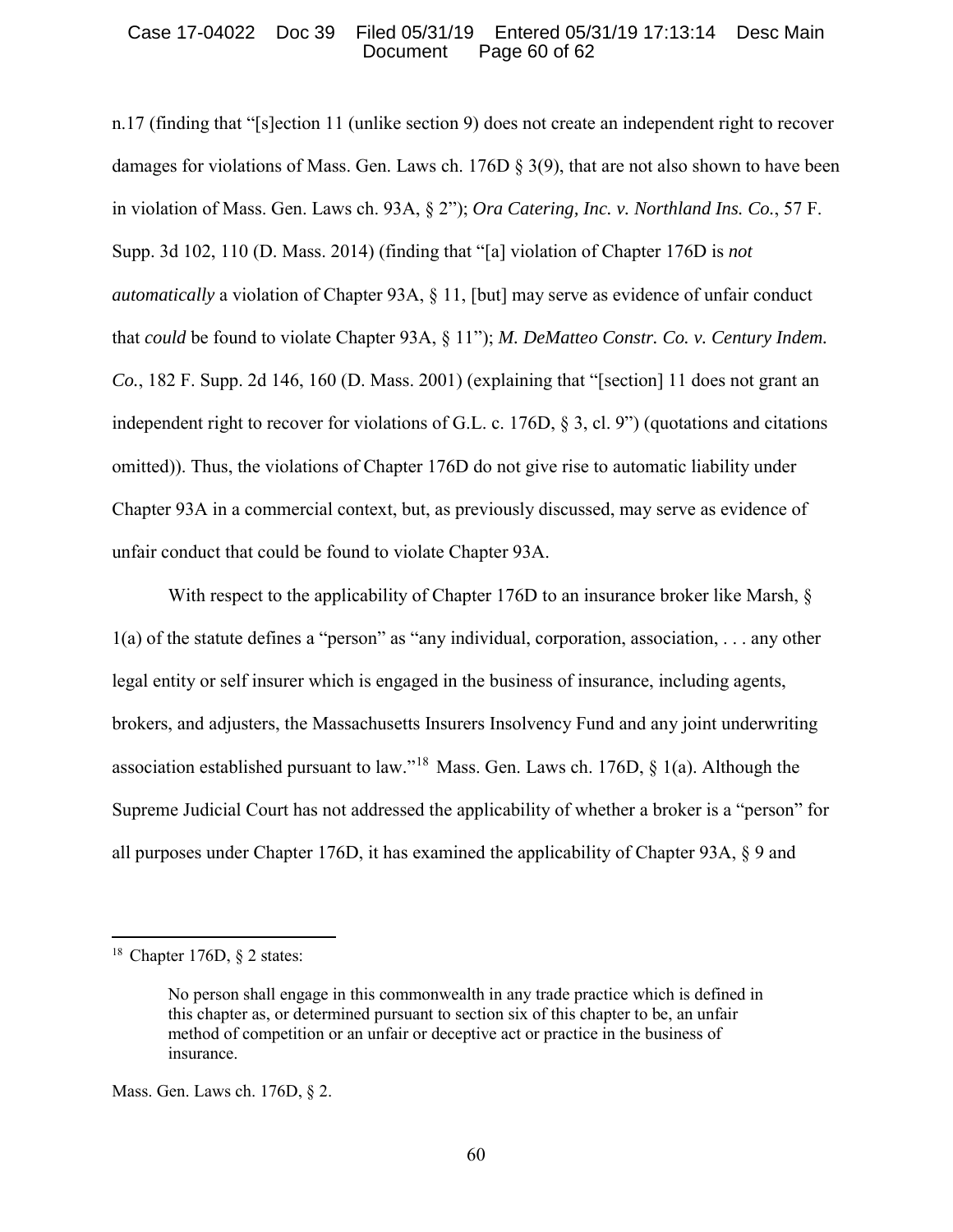## Case 17-04022 Doc 39 Filed 05/31/19 Entered 05/31/19 17:13:14 Desc Main Page  $61$  of  $62$

Chapter 176D to a consumer suit against the Massachusetts Insurers Insolvency Fund. *See Wheatley v. Mass. Insurers Insolvency Fund*, 925 N.E.2d 9, 19 (Mass. 2010). The SJC determined that the explicit addition of that entity to the definition of "person" under Chapter 176D demonstrated the legislature's intent to subject the insolvency fund to consumer actions. *See id.* By analogy, the inclusion of "broker" in the definition of "person" evidences legislative intent to make brokers subject to actions under Chapter 176D.

Additionally, even though the unfair claims settlement practices statute is primarily applicable to insurers and their failures in the claim settlement process, at least one court has concluded "that there is no reason to exempt the claims settlement process from the duties for which insurance agents could be found liable, as a result of special circumstances." *Schwartz v. Travelers Indem. Co.*, 740 N.E.2d 1039, 1046 (Mass. App. Ct. 2001). Thus, if there is the potential for imposition of liability on a broker for breach of contract or negligence in obtaining coverage and establishing policy limits, which is the case with respect to the Estate in this matter, the Plaintiffs should be able to provide evidence regarding this Count. The same is true for the misrepresentation in insurance application provision under  $\S 3(11)$ . Accordingly, drawing all favorable inferences for the Plaintiffs, they have pleaded sufficient facts to support a plausible claim by the Estate under Count III under Chapter 93A, when viewed in conjunction with potential violations under Chapter 176D, and the Court denies the Motion with respect to that component of the Count asserted on behalf of the Estate, but grants the Motion with respect to the remainder of Count III.

## **III. CONCLUSION**

 For all the foregoing reasons, the Court shall enter an order granting in part and denying in part the Defendant's Motion. The Court denies dismissal of Count I as to both Plaintiffs and